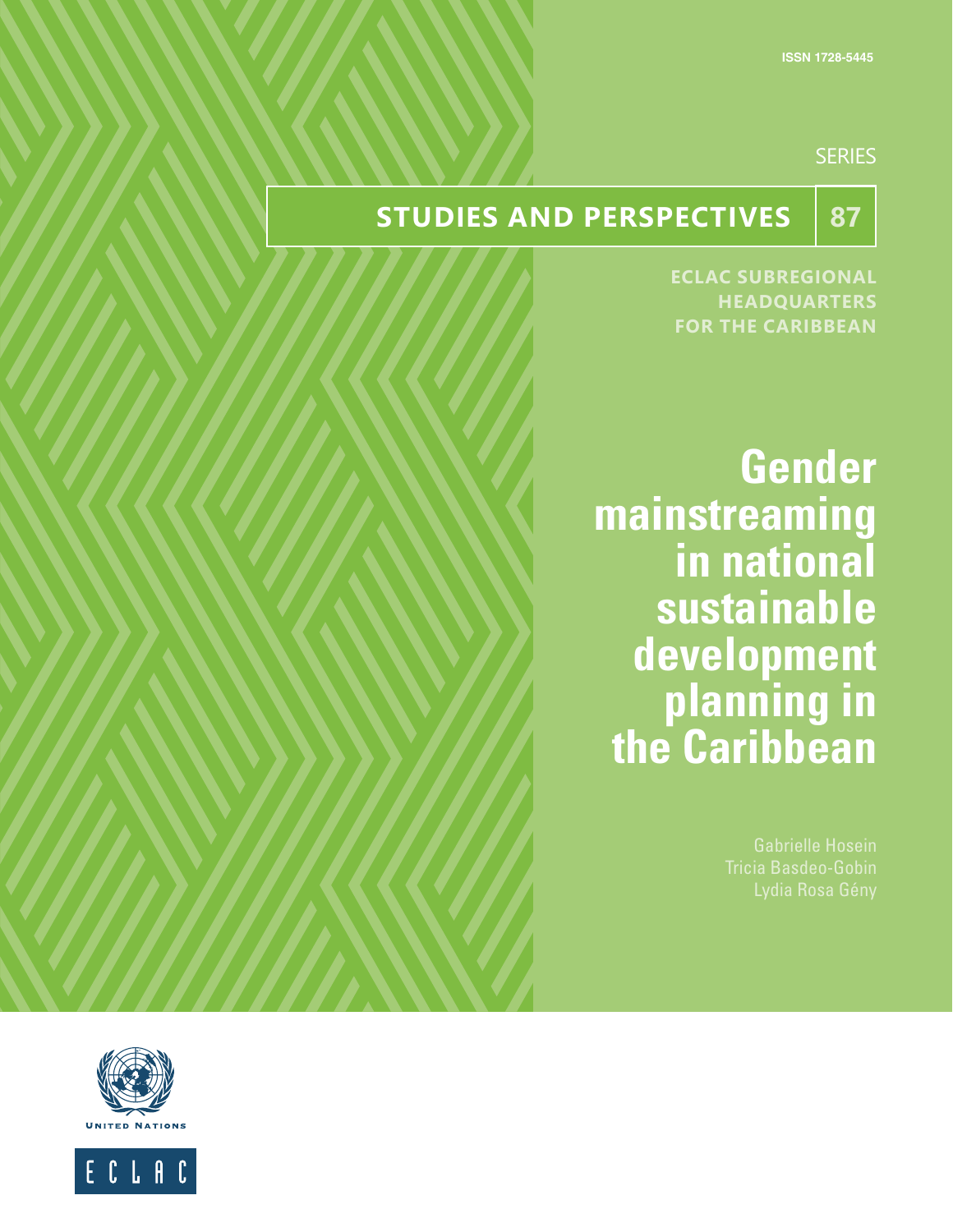# **Thank you for your interest in this ECLAC publication**



Please register if you would like to receive information on our editorial products and activities. When you register, you may specify your particular areas of interest and you will gain access to our products in other formats.

**Register**









**facebook.com/publicacionesdelacepal**

**Publicaciones www.cepal.org/apps**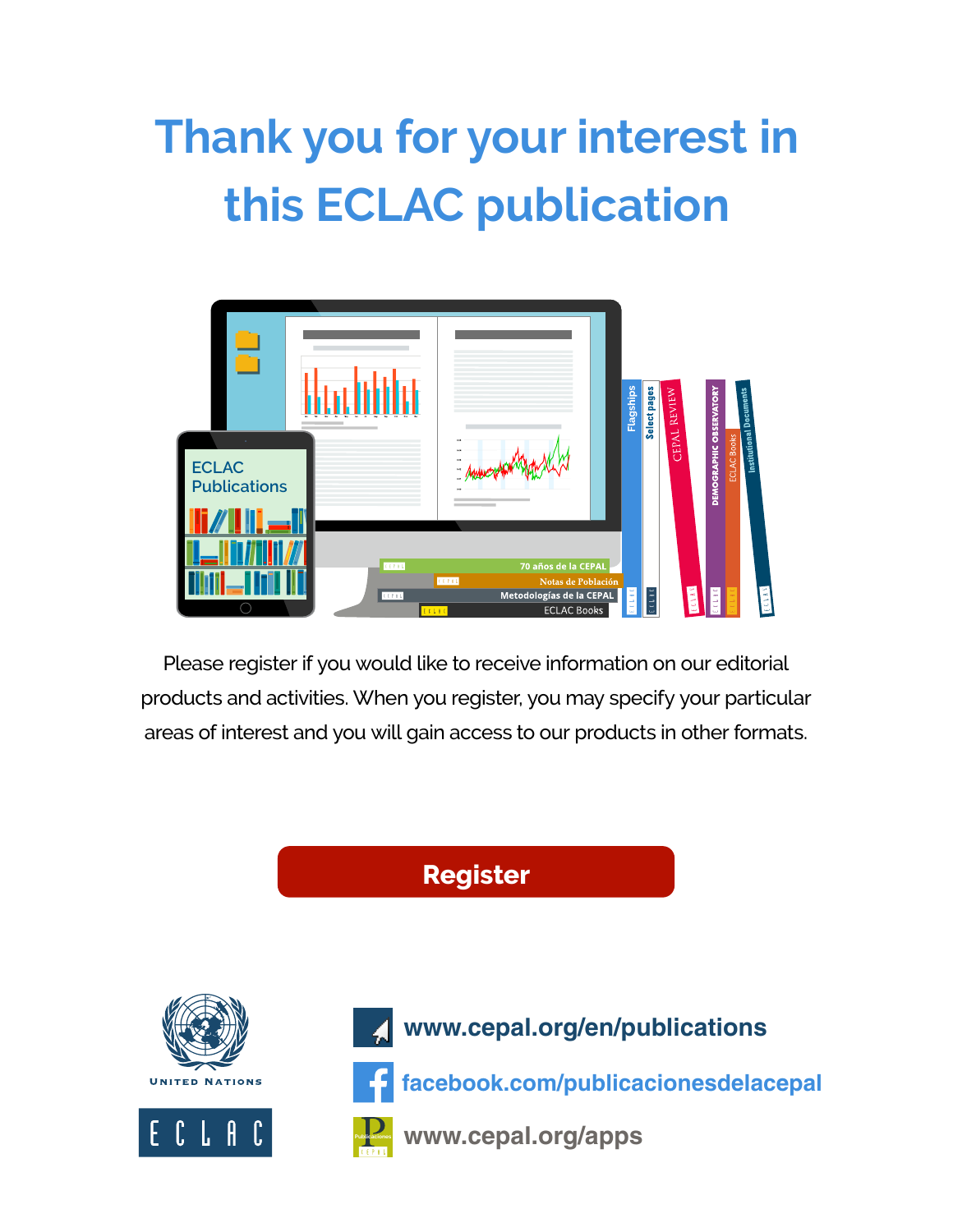**SERIES** 

**87**

# **STUDIES AND PERSPECTIVES**

**ECLAC SUBREGIONAL HEADQUARTERS FOR THE CARIBBEAN** 

# **Gender mainstreaming in national sustainable development planning in the Caribbean**

Gabrielle Hosein Tricia Basdeo-Gobin Lydia Rosa Gény



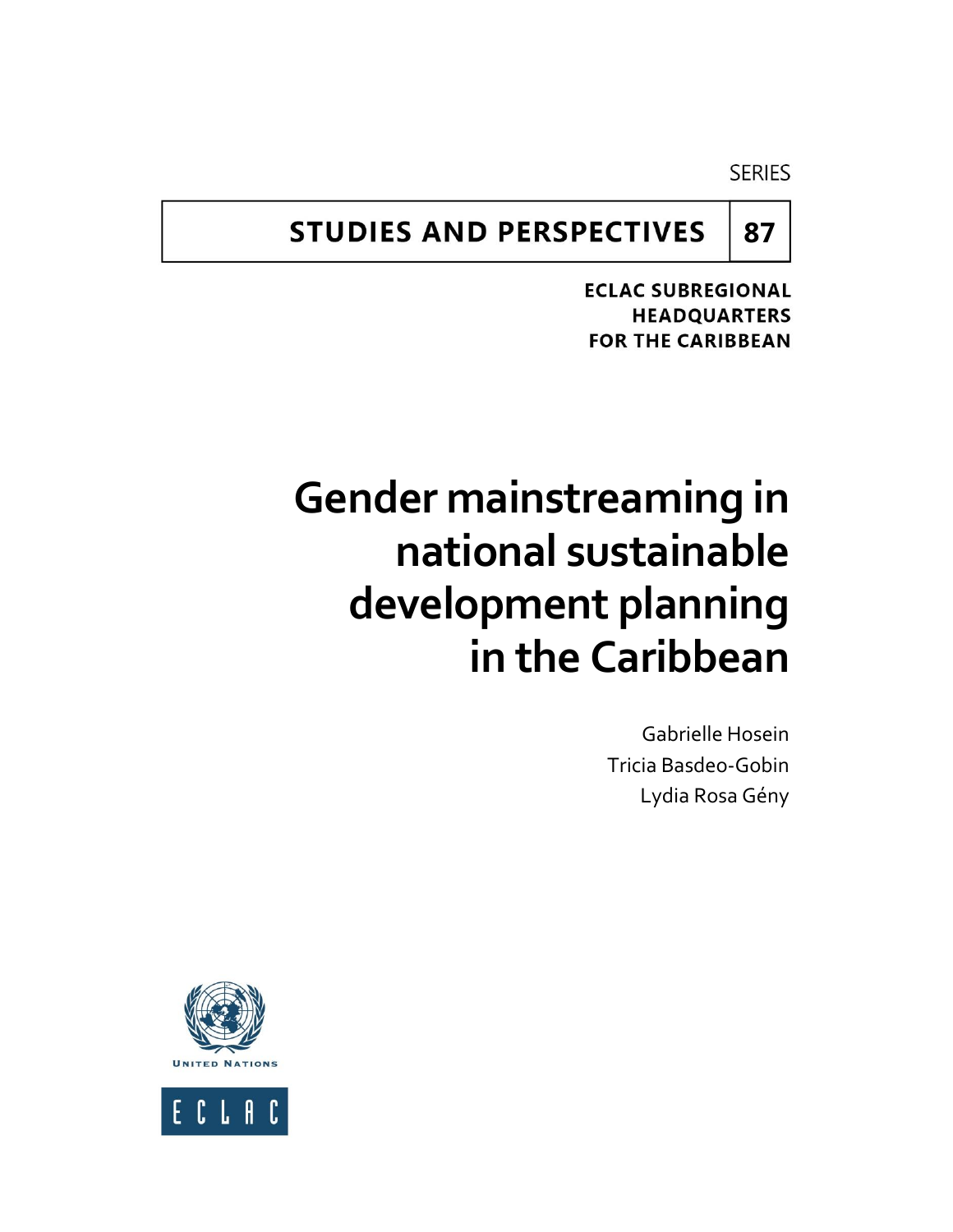This document has been prepared by Gabrielle Hosein and Tricia Basdeo-Gobin, Consultants in the Economic Commission for Latin America and the Caribbean (ECLAC), and Lydia Rosa Gény, Political Affairs Officer in the Office of the Secretary of the Commission, under the supervision of Abdullahi Abdulkadri, Coordinator of the Statistics and Social Development Unit of the ECLAC subregional headquarters for the Caribbean. Inputs were provided by Amelia Bleeker, Associate Programme Management Officer and editorial assistance was provided by Leeanna Seelochan, Research Assistant in the Statistics and Social Development Unit of the ECLAC subregional headquarters for the Caribbean.

The views expressed in this document, which has been reproduced without formal editing, are those of the authors and do not necessarily reflect the views of the Organization.

United Nations publication ISSN: 1728-5445 (electronic version) ISSN: 1727-9917 (print version) LC/TS.2020/2 LC/CAR/TS.2019/10 Distribution : L Copyright © United Nations, 2020 All rights reserved Printed at United Nations, Santiago S.19-01209

This publication should be cited as: G. Hosein, T. Basdeo-Gobin and L. Rosa Gény, "Gender mainstreaming in national sustainable development planning in the Caribbean", *Studies and Perspectives series-ECLAC Subregional Headquarters for the Caribbean*, No. 87 (LC/TS.2020/2-LC/CAR/TS.2019/10), Santiago, Economic Commission for Latin America and the Caribbean (ECLAC), 2020.

Applications for authorization to reproduce this work in whole or in part should be sent to the Economic Commission for Latin America and the Caribbean (ECLAC), Publications and Web Services Division, publicaciones.cepal@un.org. Member States and their governmental institutions may reproduce this work without prior authorization but are requested to mention the source and to inform ECLAC of such reproduction.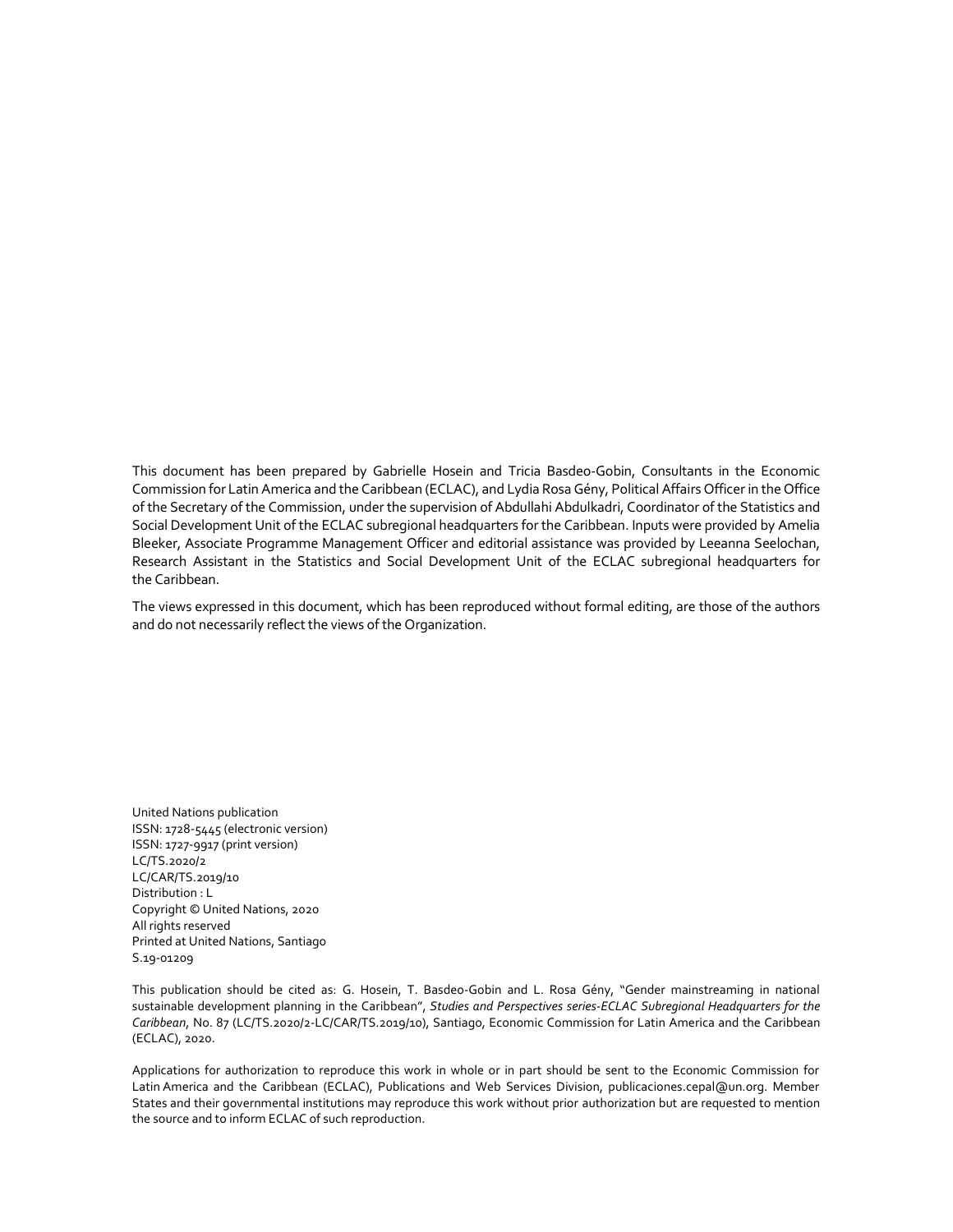# Contents

| Ι. | $\mathsf{A}$ .<br><b>B.</b>                 | $\mathbf{1}$<br>2 <sub>1</sub><br>3.<br>4.<br>5.<br>Mainstreaming gender in national development plans, strategies and visions 17                                                                                                                                                                                             |
|----|---------------------------------------------|-------------------------------------------------------------------------------------------------------------------------------------------------------------------------------------------------------------------------------------------------------------------------------------------------------------------------------|
| H. | Α.<br><b>B.</b><br>$\mathsf{C}$<br>D.<br>E. | Gender mainstreaming in national development plans in the Caribbean 19<br>National Machineries in charge of promoting gender equality in the Caribbean 24<br>National development plans in the Caribbean that mainstream a gender perspective28<br>$\mathbf{1}$ .<br>2 <sub>1</sub><br>3.<br>4.<br>5.<br>6.<br>7.<br>8.<br>9. |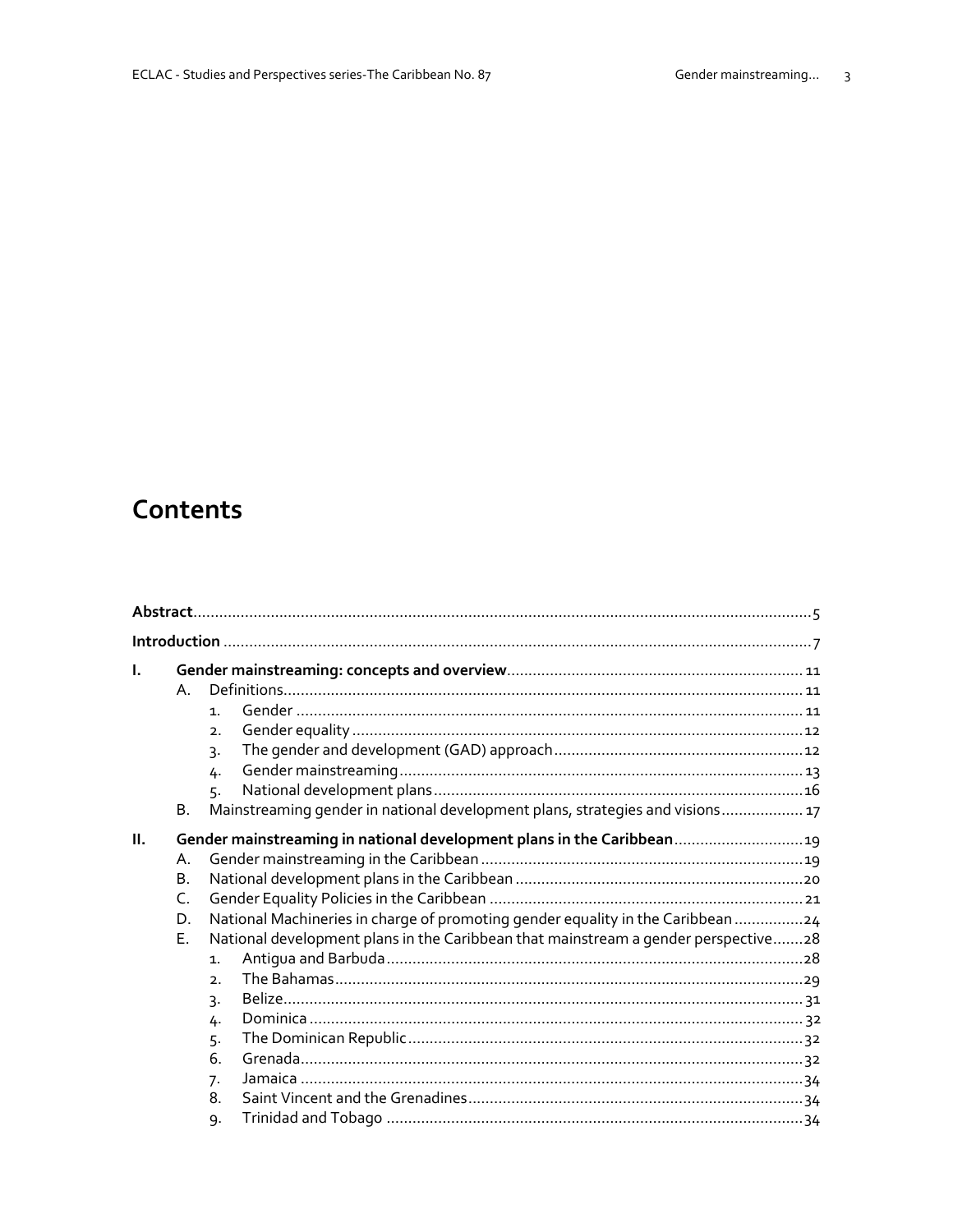|               | F.      |                                                                               |  |
|---------------|---------|-------------------------------------------------------------------------------|--|
|               |         | Dominica - Successes and challenges in mainstreaming gender<br>1 <sub>1</sub> |  |
|               |         |                                                                               |  |
|               |         | Jamaica - Successes and challenges in mainstreaming gender<br>2.              |  |
|               |         |                                                                               |  |
|               | G.      |                                                                               |  |
| III.          |         | Recommendations for gender mainstreaming in national                          |  |
|               |         |                                                                               |  |
|               | $A_{-}$ |                                                                               |  |
|               | Β.      |                                                                               |  |
|               | C.      |                                                                               |  |
|               | D.      | Support citizen-led initiatives to monitor progress and hold                  |  |
|               |         |                                                                               |  |
| IV.           |         |                                                                               |  |
|               |         |                                                                               |  |
|               |         |                                                                               |  |
|               |         |                                                                               |  |
| <b>Tables</b> |         |                                                                               |  |
| Table 1       |         |                                                                               |  |
| Table 2       |         | List of Caribbean countries that have existing Gender Equality Policies       |  |
|               |         |                                                                               |  |
| Table 3       |         | List of machineries in charge of promoting                                    |  |
|               |         |                                                                               |  |

that mainstream a gender perspective ......................................................................28

Table  $\epsilon_{\text{t}}$  Fist of National development plans and strategies in the Caribbean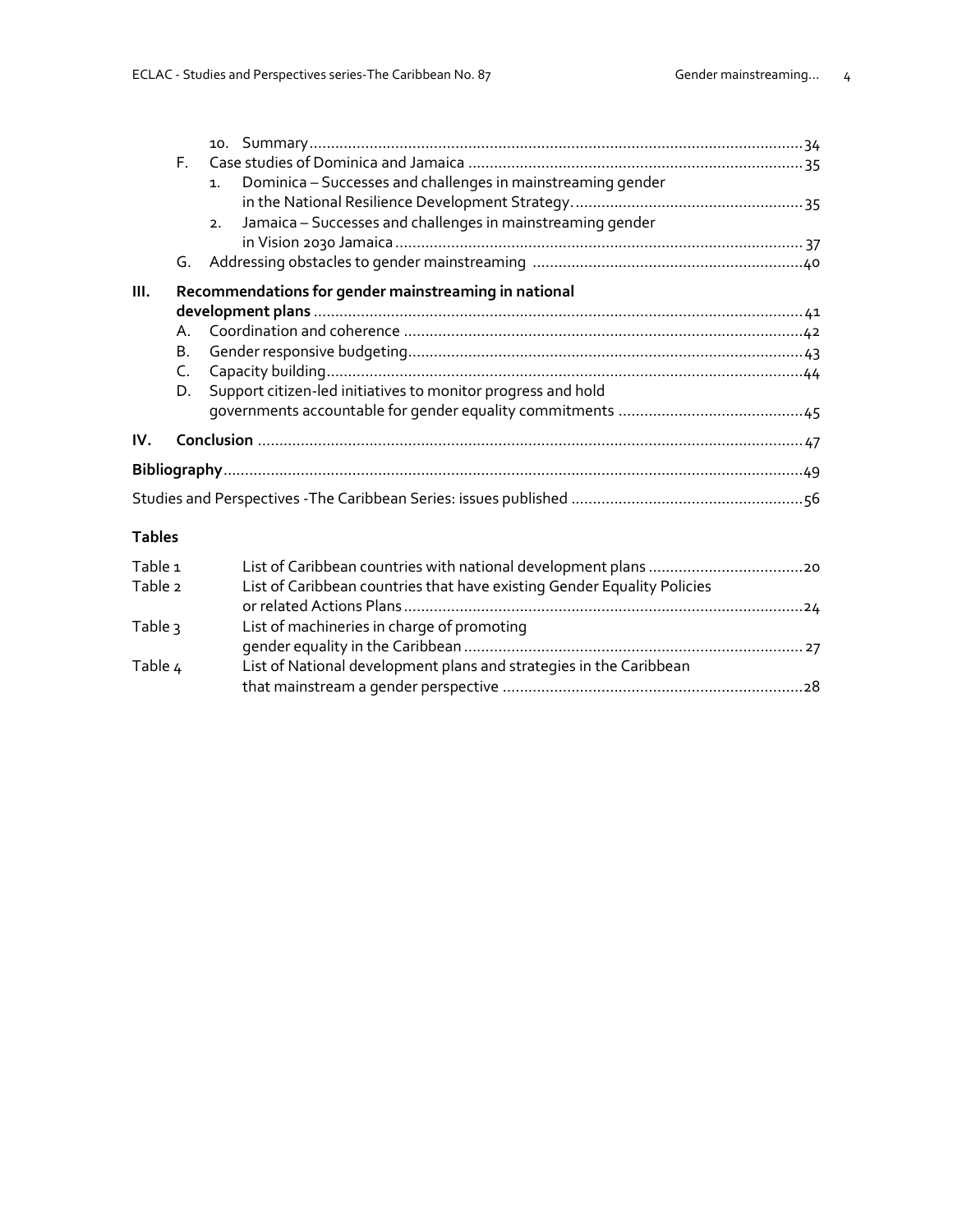# **Abstract**

Mainstreaming gender in national sustainable development planning requires integrating gendered analyses and gender equality into planning at the national level. Assessing the status of this process in the Caribbean, while identifying good practices in and challenges to the inclusion of a gender perspective in development planning, provides a basis for identifying the need for technical assistance in strengthening national mechanisms for the advancement of women and other government entities, in successfully implementing international and regional frameworks and meeting their commitments, including to the 2030 Agenda for Sustainable Development and the 17 Sustainable Development Goals (SDGs), the Beijing Declaration and Platform for Action, and the Montevideo Strategy for Implementation of the Regional Gender Agenda within the Sustainable Development Framework by 2030.

This study, therefore, assesses the status of gender mainstreaming in the policy framework of the 29 Caribbean member states and Associate Members of the Economic Commission for Latin America and the Caribbean (ECLAC), which are also members of its subsidiary organ for the subregion: the Caribbean Development and Cooperation Committee (CDCC). The study defines and explains gender mainstreaming as a factor in national development planning and outlines the regional experiences and trends in mainstreaming gender. It highlights the frameworks and commitments that guide gender mainstreaming in national development planning, identifies how Caribbean States, including national machineries for the advancement of women across the subregion, can draw on each other's experiences. It explains the goals and challenges of mainstreaming gender in planning and offers policy recommendations for advancing gender equality through effective mainstreaming of gender in national development planning and as part of the implementation of the 2030 Agenda for Sustainable Development and the SDGs. These include fostering coordination and coherence among government institutions as well as with other stakeholders including civil society, women's groups, private sector, faith-based organizations, and youth networks; implementing gender responsive budgeting; building capacity, in particular on gender data; and supporting citizen-lend initiative to monitor progress and hold governments accountable for gender equality commitments. The implementation of these recommendations will contribute to gender equality and promote the autonomy of all women.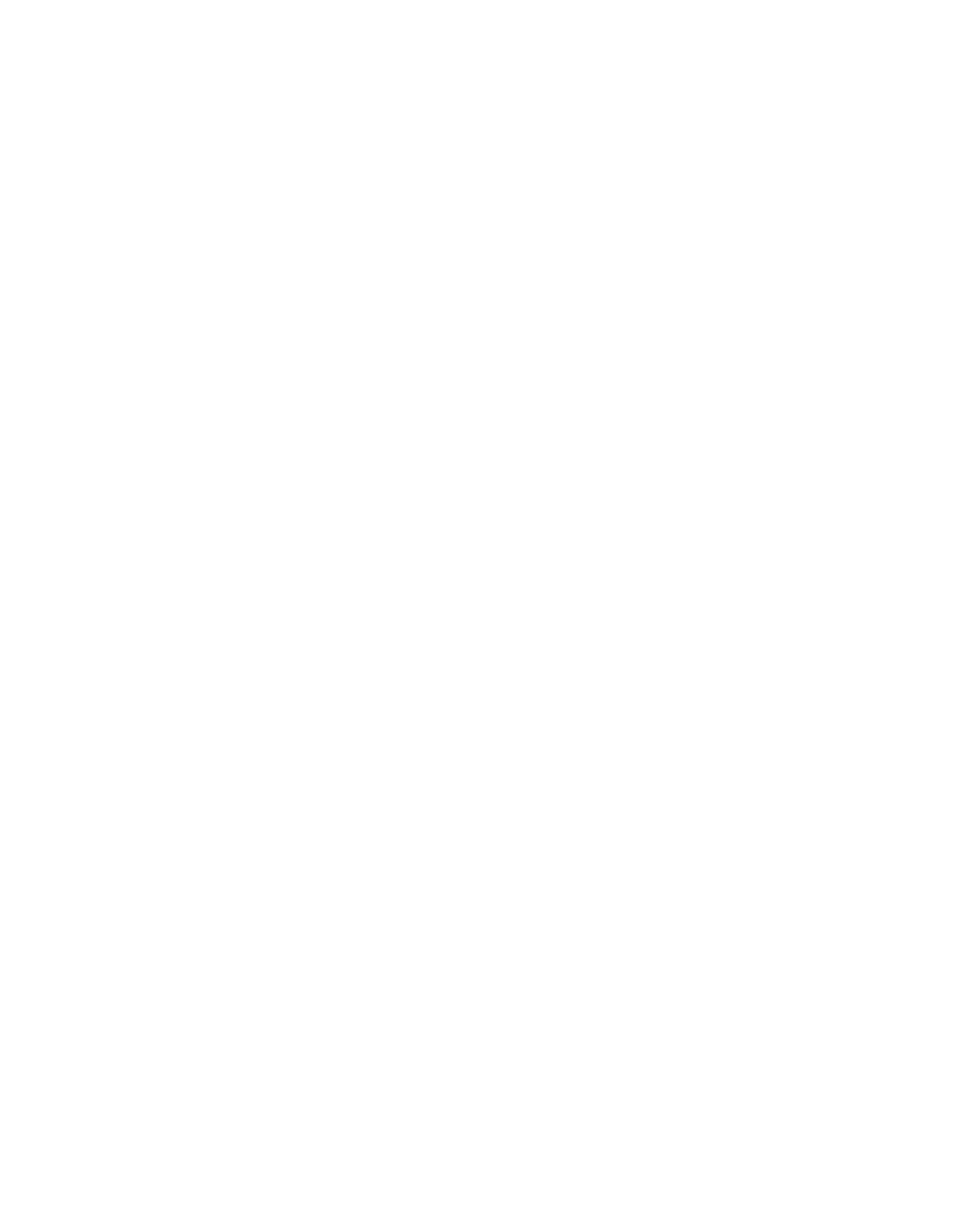# **Introduction**

In 1997, the United Nations adopted the first resolution on gender mainstreaming to guide and support member States in the implementation of global commitments related to gender equality and the empowerment of women. On that occasion, member States agreed to assess the differentiated implications, for women and men, of any planned action, including legislation, throughout the entire cycle of policies and programmes from the design phase to the evaluation process.<sup>1</sup>

More recently, mainstreaming gender has gained a new impetus with the adoption in 2015 of the 2030 Agenda for Sustainable Development and the 17 Sustainable Development Goals (SDGs). The new development agenda underscores the importance of systematic mainstreaming of a gender perspective in its comprehensive implementation<sup>2</sup> since the realization of gender equality and the empowerment of women and girls will make a decisive and cross-cutting contribution to progress in all the Goals and targets, in particular in this remaining decade to successful implement this global agenda. In fact, the 2030 Agenda asserts that "the achievement of full human potential and of sustainable development is not possible if one half of the humanity continues to be denied its full human rights and opportunities".<sup>3</sup> Member States also committed to ensure that development is implemented in "a manner that is consistent with the rights and obligations of States under international law".<sup>4</sup>

At the regional level, Governments agreed to mainstream gender equality and women's human rights perspective into all development policies. This commitment is at the core of the Regional Gender Agenda<sup>5</sup> adopted during the sessions of the Regional Conference on Women in Latin America and the Caribbean over the last 40 years. At the XIII session of the Regional Conference in 2016, Governments of Latin America and the Caribbean adopted the Montevideo Strategy for implementation of the

<sup>&</sup>lt;sup>1</sup> ECOSOC agreed conclusion 1997/2.

<sup>2</sup> A/RES/70/1- Transforming our world: the 2030 Agenda for Sustainable Development. para.20.

<sup>3</sup> High-level Political Forum on Sustainable Development, President's summary of 2017 session, June 2017.

A/RES/70/1- Transforming our world: the 2030 Agenda for Sustainable Development. para.18.

<sup>5</sup> ECLAC (2017), 40 years of the Regional Gender Agenda. Available at: [https://www.cepal.org/en/publications/40334-40-years](https://www.cepal.org/en/publications/40334-40-years-regional-gender-agenda)[regional-gender-agenda.](https://www.cepal.org/en/publications/40334-40-years-regional-gender-agenda)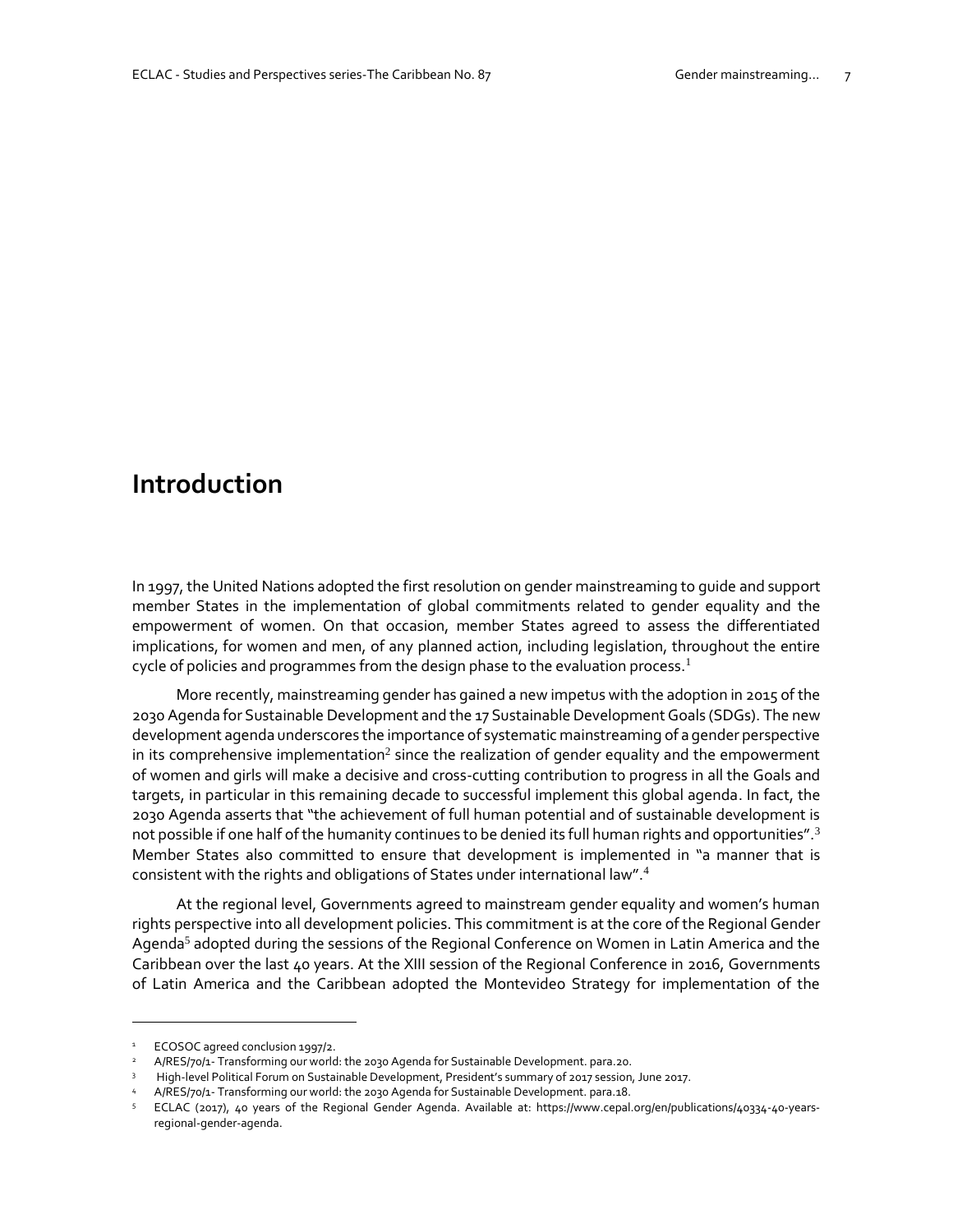Regional Gender Agenda within the Sustainable Development Framework by 2030, which includes a specific measure on "establishing permanent government mechanisms, with specific mandates, division of duties, resource allocations and work plans, for intersectoral and inter-institutional coordination, especially between machineries for the advancement of women and central planning and budgeting units, to participate in the preparation and implementation of development plans and public budgets, mainstreaming the gender perspective in planning and budgeting at the national, subnational and local levels".<sup>6</sup>

The 2030 Agenda and the Regional Gender Agenda provide therefore important frameworks for fostering synergies between the sustainable development and human rights commitments to effectively mainstream gender in order to achieve gender equality, empower all women and girls and strengthen their autonomy and the enjoyment of all their rights, while supporting Governments in meeting their commitments to both agendas at the global, regional and subregional levels.

With Caribbean countries still in the early stages of implementation of the 2030 Agenda for Sustainable Development and the SDGs, long-term planning is being repositioned as a critical tool for the sustainable development of countries in the subregion. Some countries are currently formulating or implementing medium- to long-term national development plans $^7$  that have partially included a gender perspective in certain sectors or considering adopting specific tools such as gender-responsive budgeting. However, the majority are still in the process of strengthening their capacities to do so and have not yet mainstreamed gender nor have they adopted a rights-based approach in the drafting or monitoring of the plans.

To this end, ECLAC Subregional headquarters for the Caribbean, with the support of ECLAC Division for Gender Affairs, undertook this study to assess the status of gender mainstreaming in planning processes in the Caribbean. This initiative is part of a broader ECLAC project, funded by the German Agency for International Cooperation (GIZ), under its 2018-2020 programme on Planning, Statistics and Financing for the implementation of the 2030 Agenda for Sustainable Development, with the expected results of strengthening the institutional capacities of Latin American and Caribbean countries in the areas of planning, statistics and financing, through an integrated perspective, for the implementation and follow-up of the Agenda 2030 for Sustainable Development.

The primary aim of this study, which covers the 29 member States and associate members of the Caribbean Development and Cooperation Committee (CDCC) of ECLAC, is to assess how Caribbean countries are mainstreaming gender in national development planning by mapping gender equality plans with development plans and in the process identify good practices in, as well as challenges to, the inclusion of a gender perspective in national sustainable development planning. Based on the findings of this assessment, policy recommendations are provided to national mechanisms for the advancement of women and other government entities in the Caribbean on advancing the inclusion of a gender perspective in national development planning.

Measures 2.d.

<sup>7</sup> Antigua and Barbuda, Medium-Term Development Strategy 2016-2020; Bahamas, National Development Plan Vision 2040; Belize, National Development Framework, Horizon 2030; Curaçao, National Development Plan 2015-2030; Dominica, National Resilience Development Strategy 2030; Dominican Republic, Dominican Republic Country Strategic Plan, 2019-2023; Grenada, National Sustainable Development Plan 2030; Guadeloupe, Strategy 2020; Guyana, Green State Development Strategy; Jamaica, Vision 2030 National Development Plan; Montserrat, Sustainable Development Plan 2008-2020; Saint Lucia: Medium-Term Development Strategy (being developed); Saint Vincent and the Grenadines, National Economic and Social Development Plan 2013-2025; Suriname, Policy Development Plan 2017-2021; and Trinidad and Tobago, Vision 2030.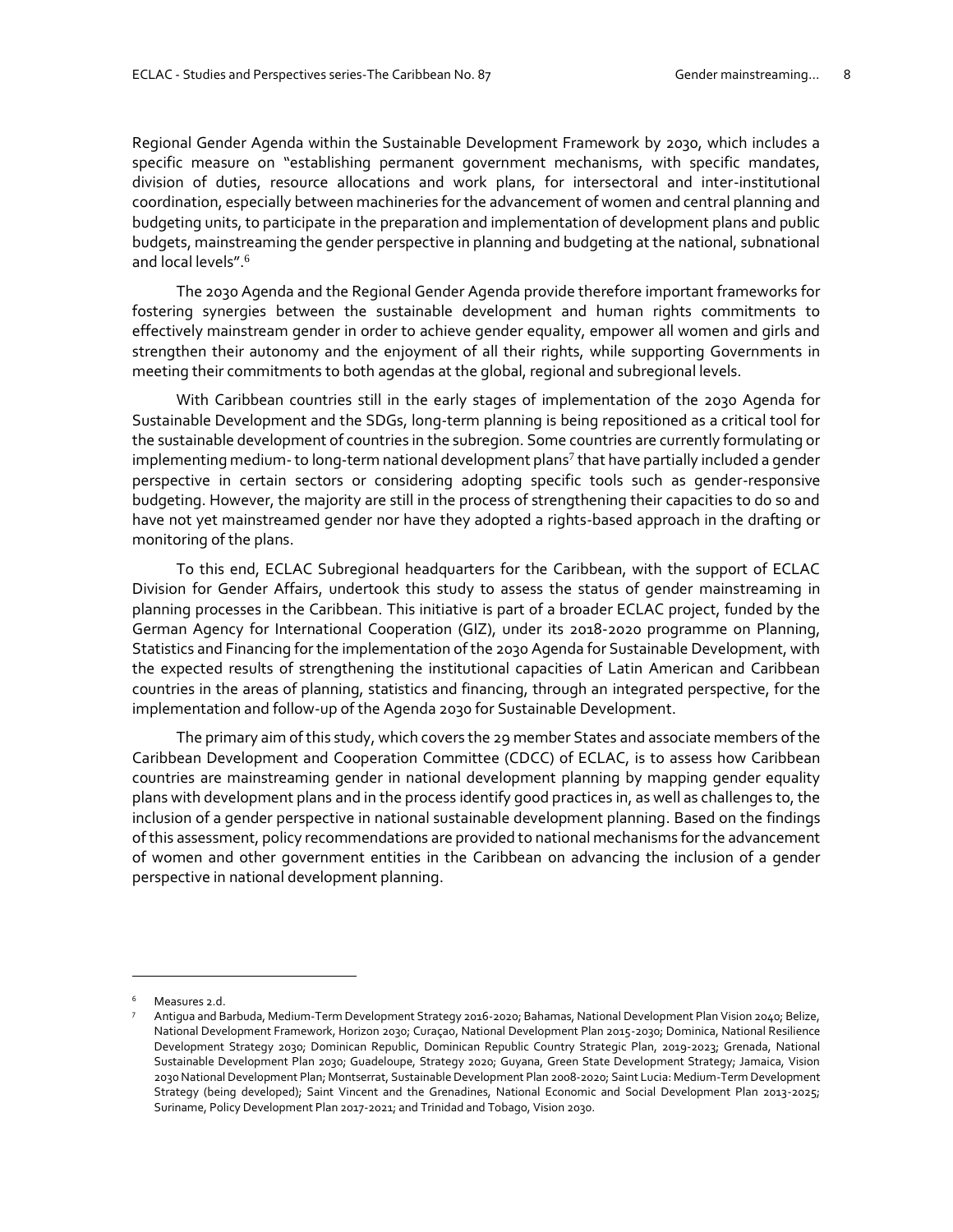The first part of the study defines and reviews gender mainstreaming in terms of its relevance to national development planning. The next section outlines the regional experience in gender mainstreaming followed by a review of the international and regional frameworks and commitments that provide a guide for cross-sectoral gender mainstreaming at a national level. A regional review of Caribbean countries in relation to their gender equality plans, including case studies of Dominica and Jamaica, are then presented. The study concludes by identifying key challenges and good practices, and providing specific policy recommendations.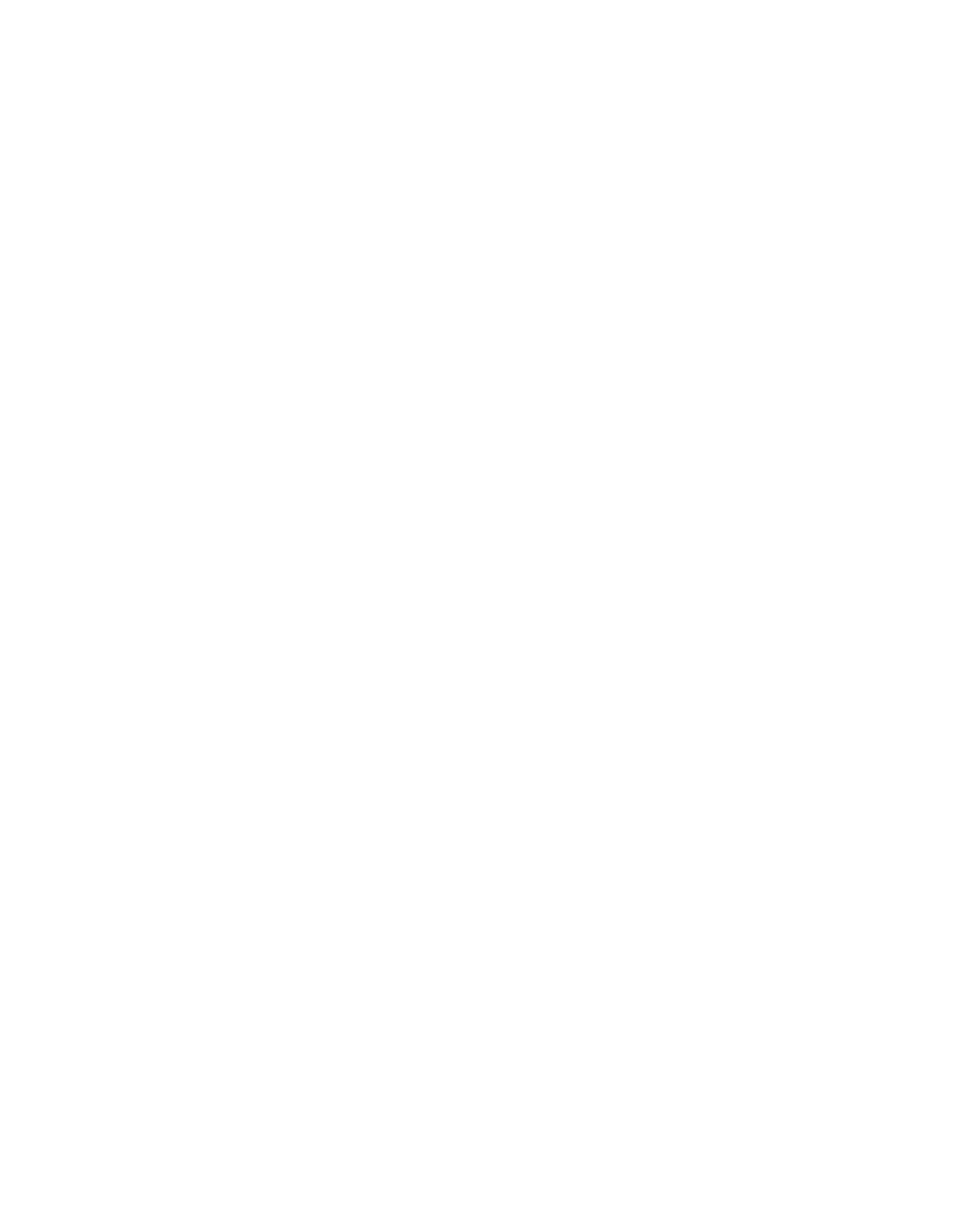# **I. Gender mainstreaming: concepts and overview**

## **A. Definitions**

#### **1. Gender**

A commonly agreed definition of gender refers to the roles, behaviors, activities and attributes that a given society at a given time considers appropriate for men and women. The beliefs and social constructs about womanhood and manhood create gender systems which determine women and men's roles, responsibilities, activities, access to and control over resources, and decision-making opportunities.<sup>8</sup> These systems are socially created and change over time. Yet, they establish resilient norms regarding what is expected, allowed and valued in women, men, girls and boys, shaping their socialisation, institutions such as the family, media, law and education system, how race, class, age, religion, disability, and sexuality are lived, and the ways in which inequality is experienced. Gender does not refer to women, but to relations between and among women and men. Therefore, both women and men "experience relations of gender although they experience these from radically different positions of personal, social, economic, and political power".<sup>9</sup> Gender systems in the Caribbean reproduce ideals of male domination in women's lives, and the harms they cause. At the same time as they privilege men, however, they also create unrealistic and toxic demands and expectations, that could also harm them. Both women and men have a role in actively advancing gender equality in order to change the unequal power relations created and maintained by these gender systems.

UN-Women, Gender Equality Glossary.

<sup>9</sup> Barriteau, Eudine. 1998. "Theorizing Gender Systems and the Project of Modernity in the Twentieth-Century Caribbean." *Feminist Review* 59 (Summer 1998), pp. 186-210.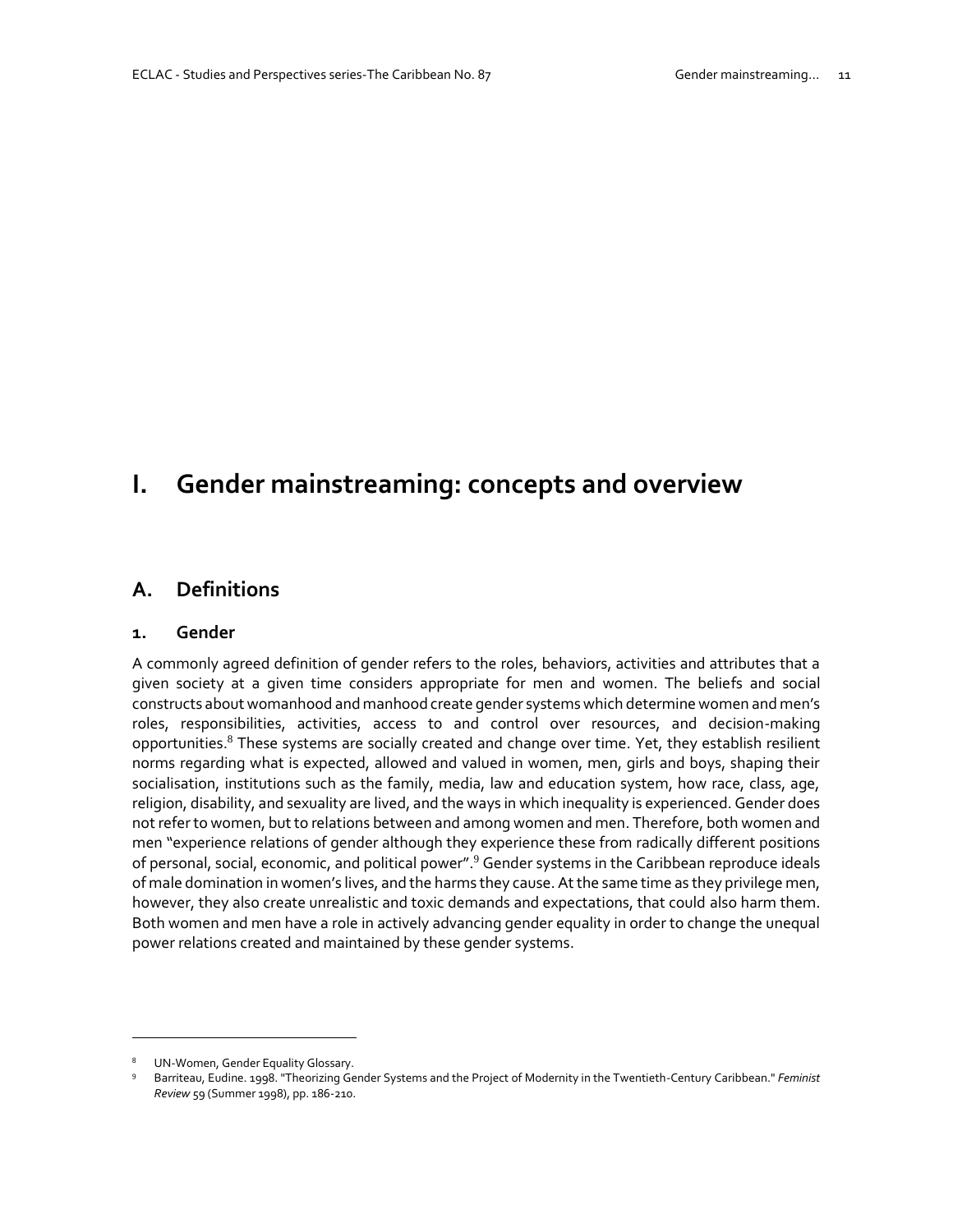#### **2. Gender equality**

Gender equality between and among women and men, girls and boys refers to the rights, responsibilities and opportunities of individuals that will not depend on whether they are born male or female<sup>10</sup> or whether they meet the expectations of masculine and feminine ideals. It involves both achieving equal representation and equal influence, equal access and control over resources, and equal sharing of care labour. Where there is gender equality, the differing perceptions, interests, needs and priorities of women and men are considered in policies and plans to change gender systems. When these are better understood in terms of how they reproduce inequalities, they can be accounted for in the process of national planning in ways to address them with specific measures aimed at reducing gaps and promoting the autonomy and empowerment of all women to achieve sustainable development with gender equality.

#### **3. The gender and development (GAD) approach**

As experiences, needs, issues, roles, resources and priorities of women and men may be different, gender analysis can illuminate who has access, who has control, who is likely to benefit from a new initiative and who is likely to be disadvantaged. This helps identify men and women's developmental needs.<sup>11</sup> This analysis "is focused not just on outcomes, but on the concepts, arguments and language used to justify policy… [and]…whether the policy "talk" challenges or reinforces existing power structures based on gender" (Carriere 1995).

At first, issues of women's inequalities were addressed through efforts to integrate women into national economies and to create equal opportunities for women. The main question asked by the socalled 'Women in Development' approach, which emerged in the 1960s, was how to include women in the development process. This approach focused on the importance of sex-disaggregated data and on women's access to education, training and credit, as well as their participation in policy design and implementation. This was the beginning of many countries setting-up offices and bureaux for women's affairs.

Over these decades, many national women's offices (initiated with much enthusiasm and often quite radical agendas) were co-opted or found their roles and capacities diminished through inadequate funding or limited political leverage.<sup>12</sup> Examining attempts to move from an economic and welfare approach to a feminist approach that included attention to reproductive rights and sexual violence, Michelle Rowley (2011) describes this as an example of inclusion as containment. The Women in Development approach addressed women's practical interests, such as their daily needs caring for themselves and their children, but not their strategic interests, which relate to changing gender relations and challenging forms of women's subordination,<sup>13</sup> and the impact of race and class in women's lives.

The so-called 'Women and Development' approach, which followed in the late 1970s, focused more directly on women-only projects, women's work, support to women's organizations, and recognition of the distinctive roles that women play. It also recognized that women were already economic actors. They did not need to be brought in and their roles and resistances could not be ignored. The goal was not just to integrate women into the existing society and economy, but to

<sup>&</sup>lt;sup>10</sup> UN-Women, Gender Equality Glossary.

<sup>11</sup> See CARICOM Gender Concepts and Approaches[: https://www.caricom.org/gender-concepts-and-approaches/.](https://www.caricom.org/gender-concepts-and-approaches/)

<sup>12</sup> Patricia M. Connelly and others, Feminism and Development: Theoretical Perspectives. In Theoretical Perspectives on Gender and Development, edited by Jane Parpart, M. Patricia Connelly and Eudine Barriteau, pp. 23-50. (Canada: International Development Research Center, 2000). p. 58.

<sup>&</sup>lt;sup>13</sup> Connelly and others, 2000, p.55.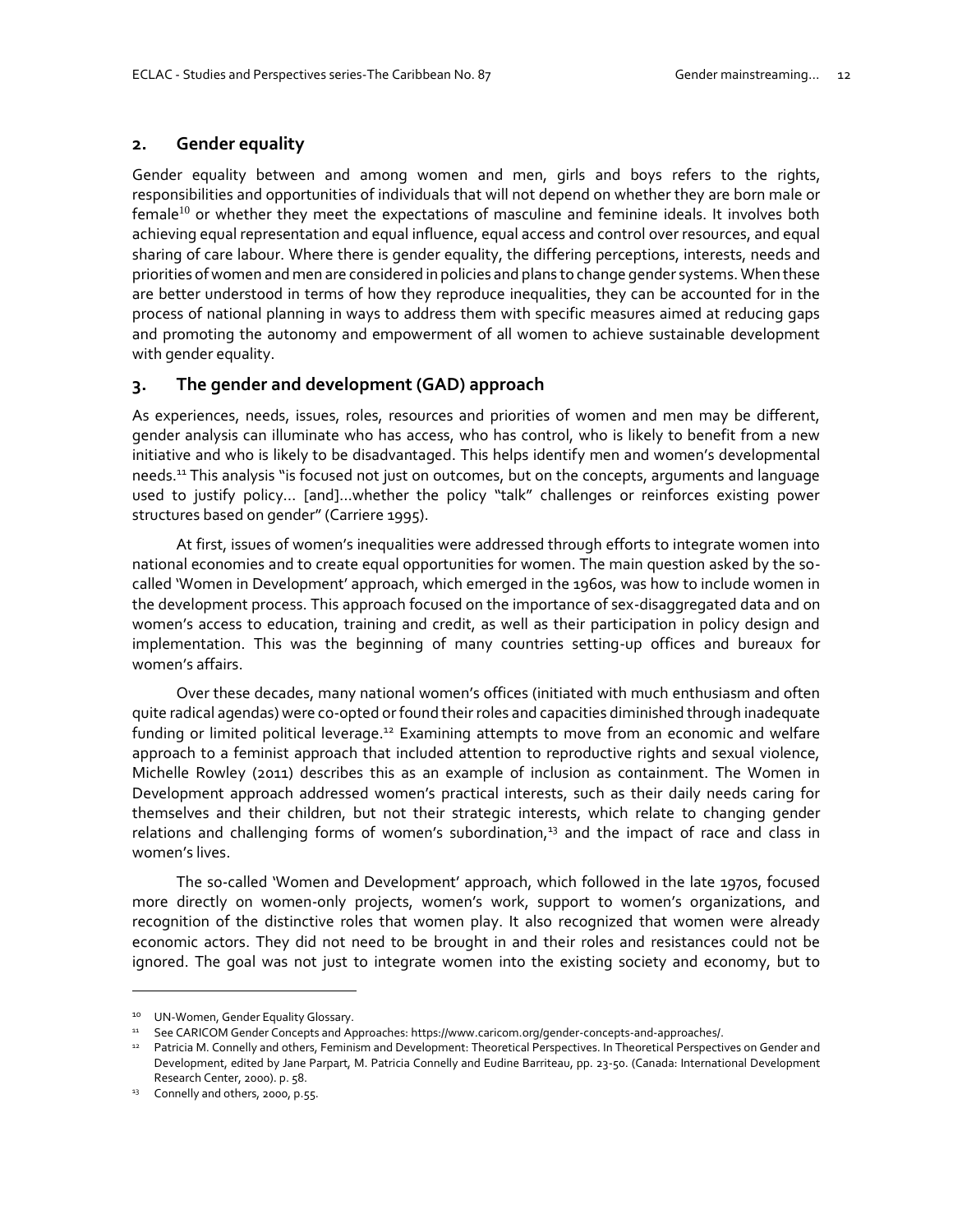recognize the distinctive roles they were already playing and to attend to their needs for autonomy, empowerment and to transform the status quo.

As attention focused on transformation, efforts moved from attention to women to changing "the accepted norms and values that define women's and men's roles and duties in a particular society" <sup>14</sup> , and transforming gender inequities that result from these norms, values, roles and duties. This led to the 'Gender and Development' approach underpinning gender mainstreaming today. This approach examined how social roles, reproductive roles and economic roles are linked to gender inequalities.<sup>15</sup>

The Gender and Development approach, which emerged in the late 1980s, is not just about adding in women or providing welfare and social protections, rather, it is about ending gendered power relations, protecting women's human rights, transforming masculinities, creating greater social and economic inclusion, empowering civil society, and promoting sustainability and peace through State policies and practices. Integrating a gendered analysis throughout enables these to be achieved as part of addressing all contemporary challenges. The Gender and Development approach explains why, in 1997, the United Nations adopted the first resolution on gender mainstreaming to guide and support member States in the implementation of global commitments related to gender equality and the empowerment of women.

Development policies and plans differently impact the lives of women, men, girls and boys, reproducing or challenging unequal power relations in institutional contexts, as well as in relationships, roles and identities. Without the Gender and Development approach, inequalities could persist in ways that limit girls and women's, and subordinate boys and men's, fair access to, participation in, influence over and benefit from development. Therefore, gender mainstreaming begins with a gender analysis, which assesses the differential implications for women and men of any planned action, including legislation, throughout the entire cycle of policies and programmes from the design phase to the evaluation process.<sup>16</sup> This analysis starts with identifying current responsibilities and contributions of both women and men to social development. It is an examination of the differences in socially constructed roles and socially learned behaviors and expectations associated with females and males; how these differences can lead to inequality in rights, access to resources, and voice; and how, in turn, such inequality affects the quality of life of women and men. Gender analysis is the cornerstone of gender mainstreaming.

#### **4. Gender mainstreaming**

j

The concept of gender mainstreaming was first used at the Third World Conference on Women, which took place in Nairobi in 1985. As a strategy, gender mainstreaming was adopted by the Platform for Action at the Fourth World Conference on Women, which took place in 1995 in Beijing, to include a gender perspective in legislation, policies, programmes and projects.

The United Nations Economic and Social Council, through its Agreed conclusions 1997/2, provided a clear definition of gender mainstreamingas: "the process of assessing the implications for women and men of any planned action, including legislation, policies or programmes, in all areas and at all levels. It is a strategy for making women's as well as men's concerns and experiences an integral

<sup>14</sup> Patricia M. Connelly and others, Feminism and Development: Theoretical Perspectives. In Theoretical Perspectives on Gender and Development, edited by Jane Parpart, M. Patricia Connelly and Eudine Barriteau, Canada: International Development Research Center, 2000), pp. 23-50.

<sup>&</sup>lt;sup>15</sup> Mohammed, Patricia, Gender Equality and Gender Policy-Making in the Caribbean. In Public Administration and Policy in the Caribbean, edited by Indianna Minto-Coy and Evan M. Berman, Boca Raton: Taylor and Francis Group, 2016, pp. 415-441.

<sup>16</sup> Gender mainstreaming was established as an intergovernmental strategy in the Beijing Declaration and Platform for Action on Gender Equality and Women's Empowerment in 1995, and again in the ECOSOC Agreed Conclusions in 1997. The mandate for gender mainstreaming was strengthened in the outcome of the General Assembly special session to follow-up the Beijing Conference (June 2000).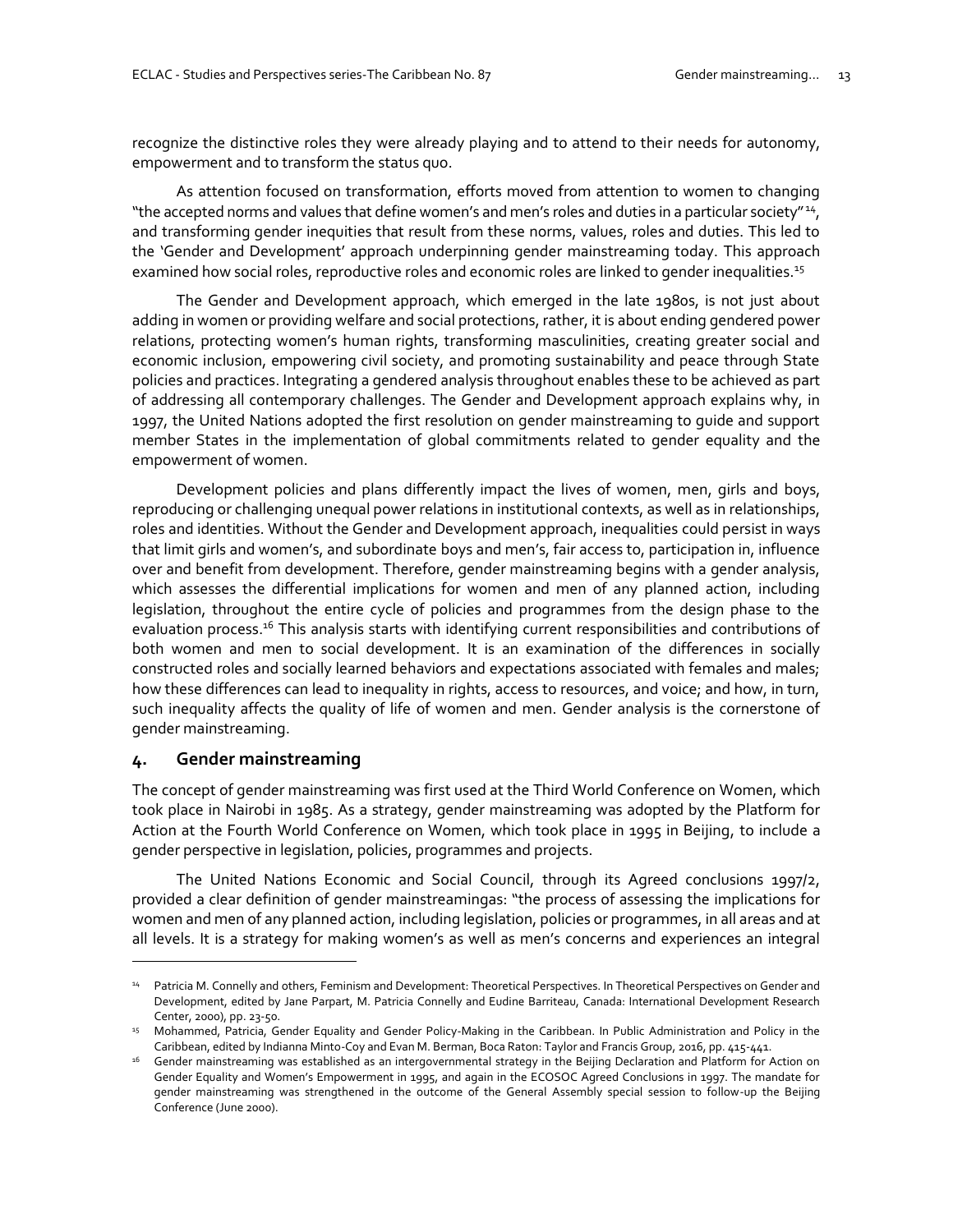dimension of the design, implementation, monitoring and evaluation of policies and programmes in all political, economic and societal spheres so that women and men benefit equally, and inequality is not perpetuated. The ultimate goal is to achieve gender equality."

Gender mainstreaming starts with the recognition that gender equality is a basic development goal and a key objective of development planning. It is therefore a strategy that ensures that both women and men have access to, and control over resources, decision-making, and benefits at all stages of the development process in ways that promote human rights, gender equality and social justice. Its goal is to complement and facilitate women's empowerment and autonomy. Strategically, it ensures that goals, such as poverty elimination or economic development, also advance gender equality.

As highlighted by ECLAC, equality is an "idée-force that has become the fundamental value that the development model must achieve". It is understood as the entitlement to rights, which requires that the State play a role in attaining thresholds of well-being for the whole population, through applying consistency between economic and social policies, strengthening democratic and participatory institutions, reducing territorial inequalities and promoting profound cultural changes. It, therefore, acknowledges a broader concept of equality, in which all women and girls can exercise the full spectrum of human rights under conditions of full equality with men and boys. In this framework for achieving gender equality in the region, ECLAC has focused on the concept of autonomy, which refers to people's capacity to make free and informed decisions about their lives, enabling them to be and act in accordance with their own aspirations and desires, given a historical context that makes those possible.<sup>17</sup> The Regional Commission has also recently conducted a study that reviews the evolution of the inclusion of gender equality in public policies from equality of opportunities to gender mainstreaming in the region. These have broadened the State's institutional sphere of action concerning gender equality and recognize and evaluate its gender-differentiated impact. The focus is to address gender issues right from the early stages of the decision-making process through to the implementation stage, seeking to impact on goals, strategies and resource allocation in order to bring about a substantive change in the way policies and programmes are operationalized. With this type of strategy, policies cease to be a responsibility solely of machineries for the advancement of women and instead become the responsibility of every State player, as well as of the State overall.<sup>18</sup>

The United Nations Development Programme (UNDP) defines gender mainstreaming as "taking account of gender concerns in all policy, programme, administrative and financial activities, and in organizational procedures, thereby contributing to a profound organizational transformation*".* 19 Similarly, according to the Caribbean Community (CARICOM) Secretariat "Gender mainstreaming is a good governance issue – making government more efficient and effective at producing policies and services that will strengthen the social and economic wealth of a nation. It is about rights – women's and men's rights to equal opportunities, equal recognition and equal rewards within societies."<sup>20</sup>

Mukhopadhyay (2007) divides gender mainstreaming into two dimensions. The first is 'integrationist mainstreaming', which integrates gender equality into the analyses of issues across sectors. Integration promotes the incorporation of gender concerns and issues and analysis into the existing development priorities of the government and its development partners, without changing the

<sup>&</sup>lt;sup>17</sup> Stuart, Sheila, Gény, Lydia Rosa, Abdulkadri, Abdullahi, Advancing the economic empowerment and autonomy of women in the Caribbean through the 2030 Agenda for Sustainable Development, ECLAC, Subregional Headquarters for the Caribbean, January 2018, pp.14-15.

<sup>&</sup>lt;sup>18</sup> Economic Commission for Latin America and the Caribbean (ECLAC), "Gender equality plans in Latin America and the Caribbean: road maps for development", Gender Equality Observatory for Latin America and the Caribbean. Studies, No. 1 (LC/PUB.2017/1- P/Rev.1), Santiago, 2019, p.18.

<sup>19</sup> United Nations Development Programme (UNDP), Gender in Development Programme: Gender Mainstreaming Information Pack, 2000.

<sup>20</sup> See CARICOM Gender Concepts and Approaches[: https://caricom.org/gender-concepts-and-approaches/.](https://caricom.org/gender-concepts-and-approaches/)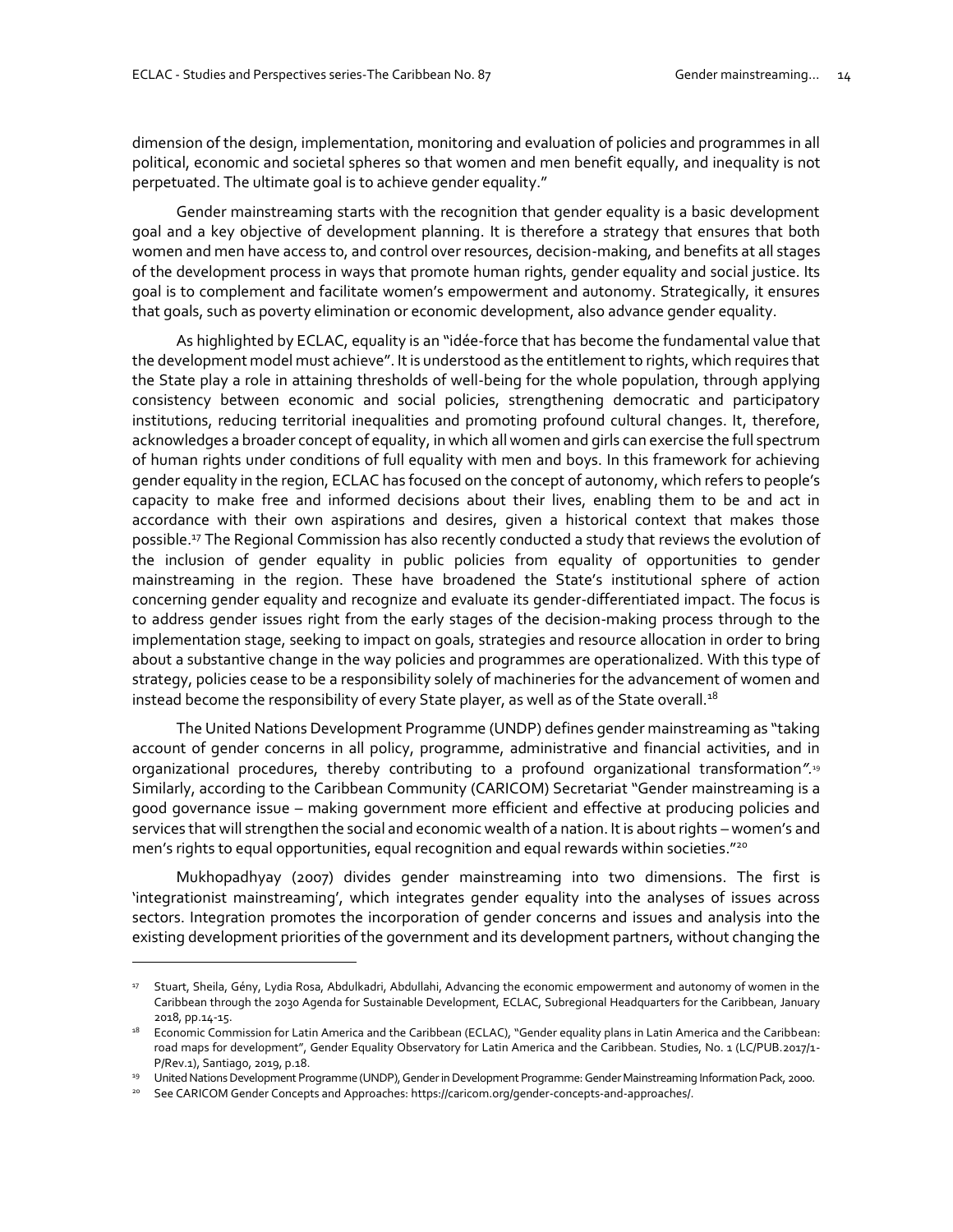overall agenda. The second dimension is 'transformative' or 'agenda-setting mainstreaming', which seeks to understand why women are asymmetrically positioned in the first place and addresses the causes of those inequalities.<sup>21</sup> Agenda-setting aims to transform the existing development agenda, and enable women and men to be active participants in decision-making processes that affect their daily lives and livelihoods, through the systematic application of a gender perspective.

To illustrate, quotas can be considered an integrationist approach since they advance women's equality without necessarily altering existing patriarchal ideologies or structural reasons for exclusion.<sup>22</sup> Ensuring agricultural extension services address both women and men and it integrates gender into agriculture is another example. On the other hand, advocating for women's land rights so that women gain economic autonomy and do not just participate as wives or dependents is agenda-setting.

Hay (2012) defines gender mainstreaming as bringing a feminist lens to policies and policymaking. This requires an awareness that policies can reproduce asymmetrical gender power relations that mostly benefit men and disadvantage women.<sup>23</sup> It also requires recognizing that some voices have been systematically silenced and that those with less power have been excluded from political decision making. <sup>24</sup> It is concerned with who has been silenced, how and why this silence is maintained, and how it can be challenged.

Barriteau (2013), therefore, described gender mainstreaming as a process that "attempts to harness political will to remove, or at the least close the political gaps between women's *de jure* right to participate in the governing of their communities and their *de facto* experience of continuing albeit varying, levels of exclusion".<sup>25</sup> A feminist lens considers how gender and its intersections with race, class, and ethnicity impact the lives of women, girls, men, boys, and those who do not fit into these categories.<sup>26</sup> It also highlights how seemingly 'neutral' policies can both implicitly and explicitly reproduce gender biases.<sup>27</sup>

According to Barriteau (2003), feminist lens and a gendered lens are not synonymous.<sup>28</sup> A gendered lens simply sees its aim as focusing on men, as much as women or boys as much as girls; that is, focusing on everyone equally or assuming that women and men have equivalent experiences of gender inequality. A feminist lens starts from the understanding that patriarchal gender ideals define the policy environment – both what needs to be addressed and resistances to such efforts, which must be strategically negotiated. These ideals subordinate women and girls in relation to men and boys, even as women and girls negotiate and challenge that subordination. These ideals also create contradictory experiences of naturalized dominance and power, harm and feelings of powerlessness in boys and men's lives, which boys and men experience unequally depending on their age, class, race, disability, livelihood and sexual orientation. Feminist evaluation is not only centred on results, but also on the ideas and language used to legitimize policy, and on whether the process, structure and wording of policy challenges or fortifies existing gender power structures. According to Podems (2010), "Feminist

 $21$  Ibid.

<sup>&</sup>lt;sup>22</sup> Bari, Farzana, Women's Political Participation: Issues and Challenges. Expert Group Meeting, Bangkok: United Nations, Division for the Advancement of Women (DAW), 2005.

<sup>&</sup>lt;sup>23</sup> Hay, Katherine Engendering Policies and Programmes through Feminist Evaluation: Opportunities and Insights." Indian Journal of Gender Studies, vol. 19 No.2 (Spring), (2012), pp. 321-340.

<sup>&</sup>lt;sup>24</sup> Schneider, B. H. (1993). Children's social competence in context: The contributions of family, school and culture. Pergamon Press, Oxford.

<sup>25</sup> Barriteau, Eudine (2003). "Issues and Challenges of Caribbean Feminism." Agenda. Empowering Women for Gender Equality vol. 17 No. 58, pp. 37-44.

<sup>&</sup>lt;sup>26</sup> Hay, Katherine (2012). "Engendering Policies and Programmes through Feminist Evaluation: Opportunities and Insights." Indian Journal of Gender Studies, vol. 19 No.2 (Spring), pp. 321-340.

<sup>27</sup> Ibid.

<sup>&</sup>lt;sup>28</sup> Barriteau, Eudine (2003). "Issues and Challenges of Caribbean Feminism." Agenda. Empowering Women for Gender Equality vol. 17 No. 58, pp. 37-44.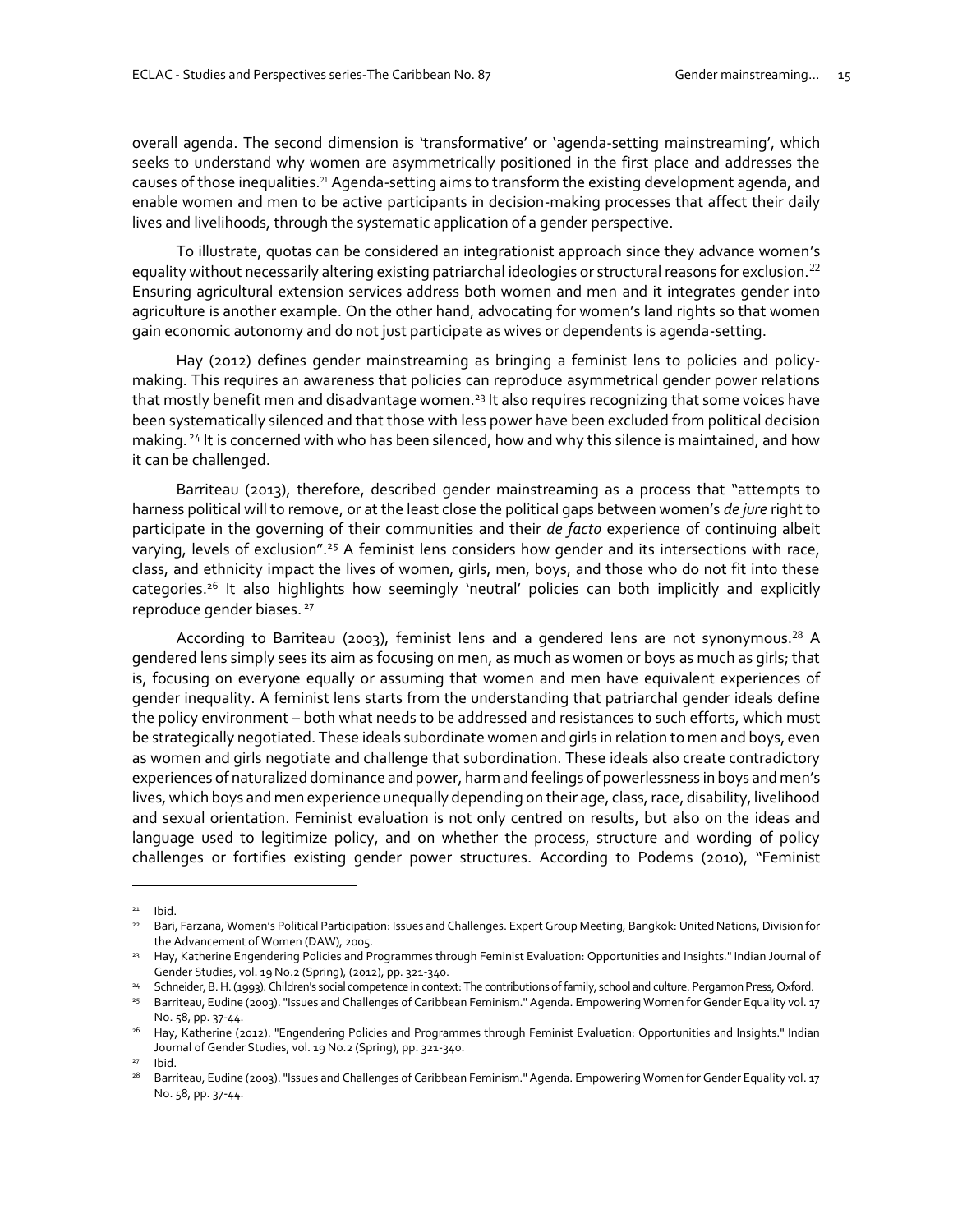evaluation endeavours to…understand why interventions have different impacts on men and women and, at the same time, often seeks to change social inequity in an overtly political manner".<sup>29</sup>

The Gender and Development approach, and its main tool – gender mainstreaming – therefore goes beyond integrating women or including men to transforming gender ideals and gender relations to create gender equality. The ultimate goal is not achieving women's equality with men (which sets men as a standard), but transforming unjust structures of power in all its forms to promote women's empowerment in relation to opportunities, rights, freedom, decision-making and social justice.<sup>30</sup> As such, mainstreaming gender into national development plans is a strategy for enacting the Gender and Development approach. By gender mainstreaming all plans, programmes and projects, even those that are not primarily concerned with gender equality, gender equality will be promoted in addition to sector-specific development objectives.

#### **5. National development plans**

Planning for sustainable development has gained considerable momentum in Latin America and the Caribbean over the past few years and many of the countries have begun successful development planning processes at all levels of the State. The main national-level planning tools could have different names, such as national development plans, national development strategies and country visions, but generally outlines how a government intends to meet the perceived development needs of its population. ECLAC has created the Regional Observatory on Planning for Development in Latin America and the Caribbean, which is a dynamic space of analysis, information and collective production of knowledge for governments, academia, private sector and civil society organizations regarding planning for development in the region. The Observatory contains reviews of all long-and medium-term planning instruments in the countries of the region.<sup>31</sup> It monitors the development and implementation of national development plans and related strategies and their linkages with the 2030 Agenda and the 17 SDGs. In fact, the countries of Latin America and the Caribbean have agreed to adopt the 2030 Agenda as a State policy, to establish institutional frameworks for its implementation, follow-up and review and, in parallel, to deploy efforts to mainstream the SDGs into their national development plans and policies and to align their national, local and sectoral budgets with them.<sup>32</sup> ECLAC, like other agencies of the United Nations system, has therefore developed methodological tools and guidelines on planning for the implementation of the 2030 Agenda in Latin America and the Caribbean that helps Governments to mainstreaming the SDGs into their national development plans or strategies, including gender related goals.<sup>33</sup>

A national development plan or strategy confirms the vision or aspirations of a nation, its foundational values and its existing global and national commitments. In the lexicometric analysis carried out on the development plans of the 33 countries of the region and included in the Second annual report on regional progress and challenges in relation to the 2030 Agenda in Latin America and the Caribbean, it was apparent that the four most frequently occurring themes were economy, education, health and employment. In the Caribbean, in particular the most frequent themes addressed in the

<sup>&</sup>lt;sup>29</sup> Podems, Donna R. 2010. "Feminist evaluation and gender approaches: There's a difference?" Journal of Multi-Disciplinary Evaluation 6 (14): pp. 1-17.

Ibid.

<sup>&</sup>lt;sup>31</sup> ECLAC Regional Observatory on Planning for Development in Latin America and the Caribbean: <https://observatorioplanificacion.cepal.org/en>

<sup>32</sup> Economic Commission for Latin America and the Caribbean (ECLAC), Second annual report on regional progress and challenges in relation to the 2030 Agenda for Sustainable Development in Latin America and the Caribbean (LC/FDS.2/3/Rev.1), Santiago, 2018. ECLAC, p. 17.

<sup>33</sup> Methodological guide on planning for the implementation of the 2030 Agenda in Latin America and the Caribbean", Project Documents, (LC/TS.2018/63), Santiago, Economic Commission for Latin America and the Caribbean (ECLAC), 2018.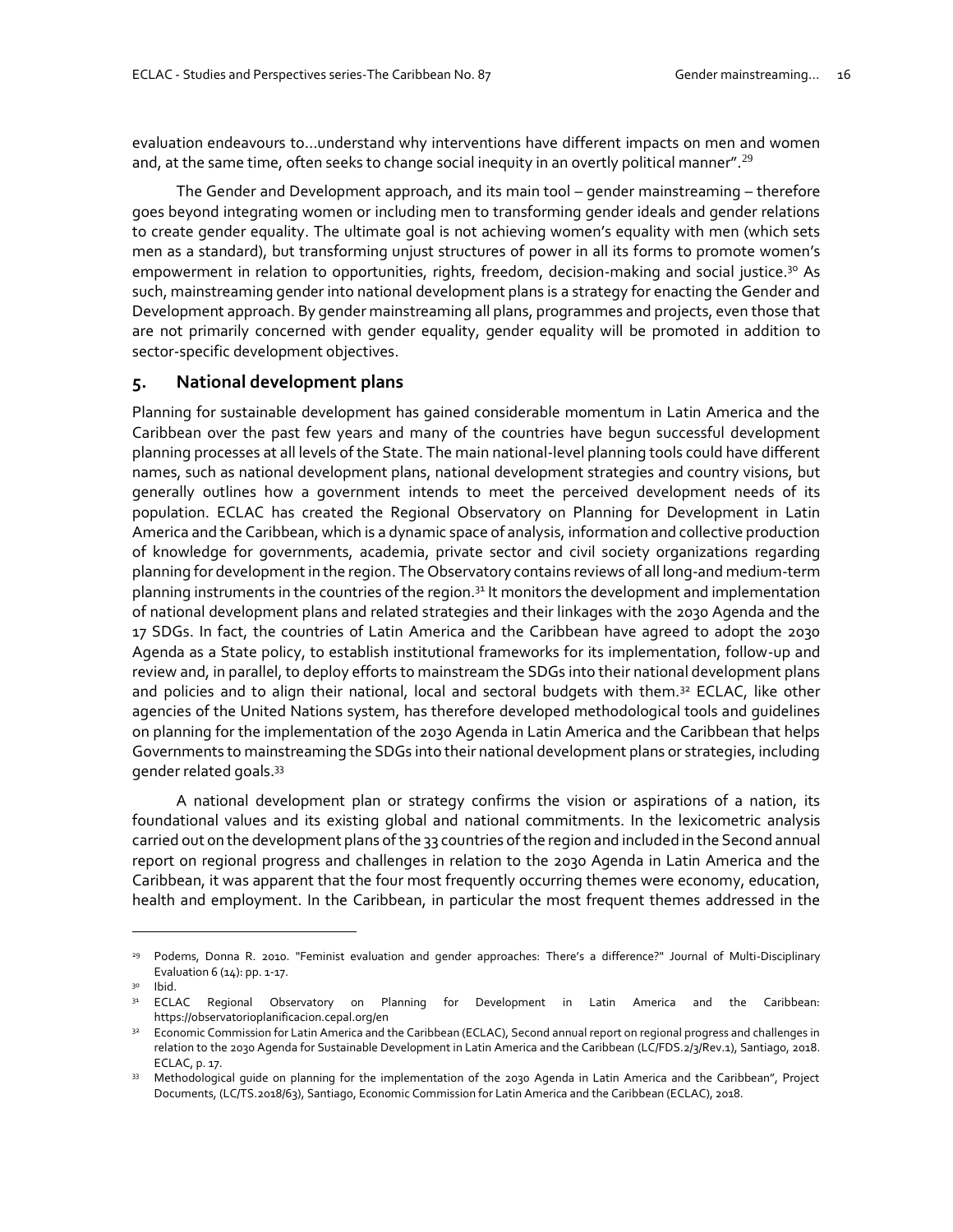national development plans, in descending order, were education, economy, employment and institutions.<sup>34</sup> Even in most recent times in 2019, this trend has not changed. In most national development plans, strategies and visions, the greatest linkages are still found to be with SDG 4 (quality education), SDG 8 (decent work and economic growth), SDG 11 (sustainable cities and communities), SDG 13 (climate action) and SDG 16 (peace, justice and strong institutions) and the weakest linkages were found with respect to SDG 3 (health and well-being), SDG 5 (gender equality), SDG 12 (responsible consumption and production), SDG  $14$  (life below water) and SDG  $15$  (life on land).<sup>35</sup>

Successful national development plans also require coordination among a broad range of partners, which includes finance, planning and sector ministries, local governments, parliamentarians, national women's machineries, civil society groups and academic organizations. Soon after the SDGs were introduced in 2016, countries began to integrate the 2030 Agenda for Sustainable Development through the establishment of institutional mechanisms, ad hoc arrangements, or by using existing institutions to coordinate the implementation of the Agenda, and translating it into public policies, national and subnational follow-up and review mechanisms, which include the participation of different actors including civil society organizations. Important to note, however, is that, according to the latest regional report, national machineries for the advancement of women in the Caribbean were not formally included in the institutional arrangements for monitoring the SDGs.<sup>36</sup>

## **B. Mainstreaming gender in national development plans, strategies and visions**

Gender mainstreaming requires a series of combining and intersecting factors for its successful integration in national development plans, strategies and visions, and their subsequent implementation. Among them it is the political will in order to create consensus on the need to question current gender relations in the public and private spheres, and to create a culture of gender equality. This should encompass, but it is not limited to, the development and implementation of specific national gender equality policy that includes legislative protections, institutional oversight and accountability, a strategically placed national gender machinery, focal points within ministries, awareness-raising and capacity-building. Gender equality policies are roadmaps for the State that indicate the priorities for the country to achieve gender equality. They should be aligned with long and medium-term national development plans for policy coherence and complementarity of goals and objectives. This alignment should be informed by research, using sex-disaggregated data, that establishes the baseline and makes projections for the desired outcomes, as well as by analyses that include cost-benefit analyses, gender impact assessment, and gender-responsive budgeting to provide the evidence base for decisionmaking. Related to this is the need to allocate corresponding technical, financial and human resources to ensure medium and long-term achievements of gender equality and its integration into sustainable development efforts.

<sup>34</sup> Economic Commission for Latin America and the Caribbean (ECLAC), Second annual report on regional progress and challenges in relation to the 2030 Agenda for Sustainable Development in Latin America and the Caribbean (LC/FDS.2/3/Rev.1), Santiago, 2018. p. 100.

<sup>35</sup> Quadrennial report on regional progress and challenges in relation to the 2030 Agenda for Sustainable Development in Latin America and the Caribbean, LC/FDS.3/3/Rev.1, p.50.

lbid. p.46.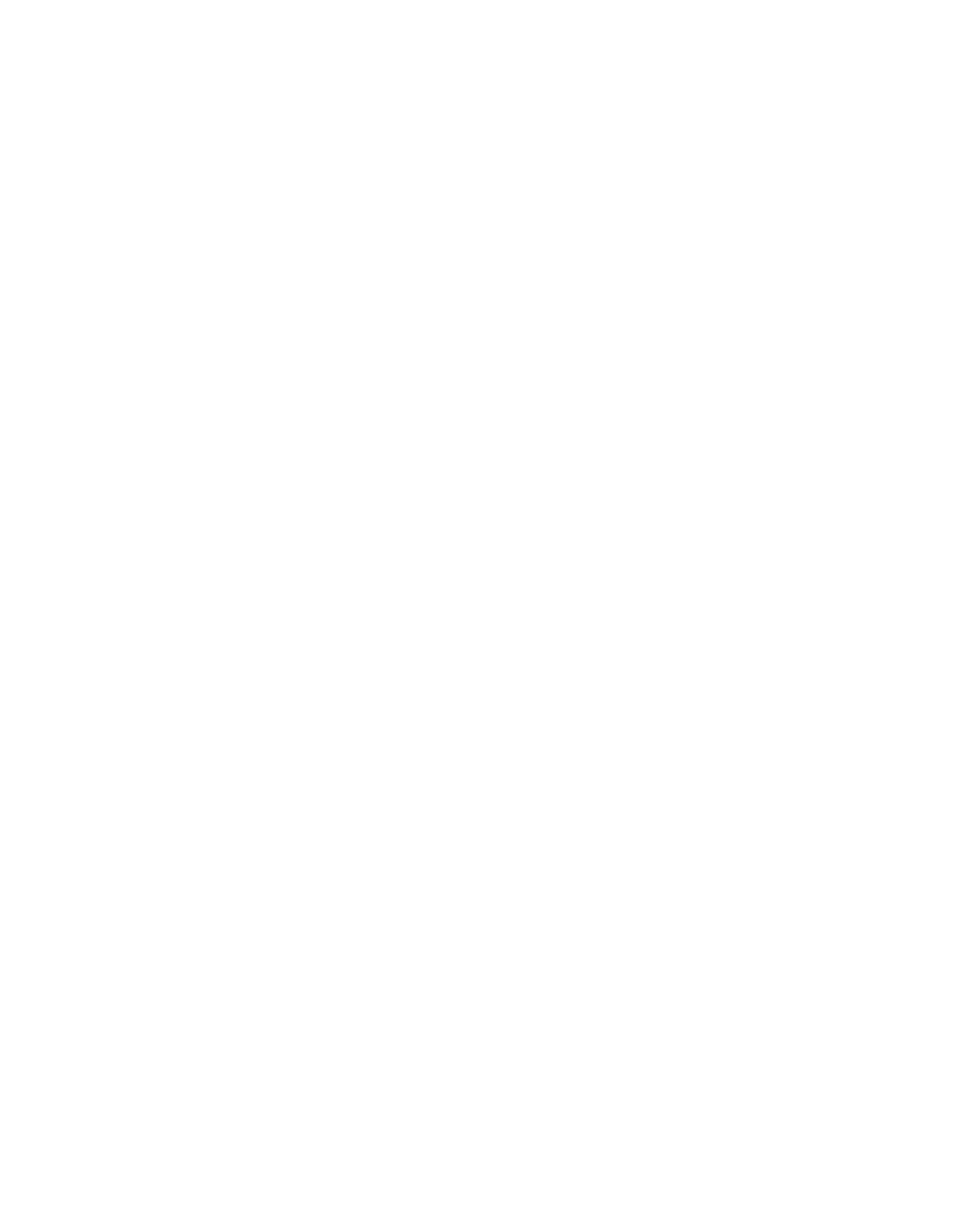# **II. Gender mainstreaming in national development plans in the Caribbean**

## **A. Gender mainstreaming in the Caribbean**

Formal and informal networks and donor assistance have been crucial to drafting action plans, implementing legal reforms and the introduction of programmes and tools to advance gender equality (Fernós, 2010)<sup>37</sup> and gender mainstreaming efforts have produced "mixed results" in the subregion.<sup>38</sup> For example, a regional review of the situation in the Bahamas, Belize, Cayman Islands, Dominica, Jamaica, and Trinidad and Tobago found that national gender policy-making illuminates "deeply contested policy spaces" with "competing interpretations of women's and men's gendered realities, and gender power relations". The next step of gender policy implementation highlighted difficulties, particularly in relation to sexuality, reproduction and women's rights, because of challenges to transforming a patriarchal status quo in the very organizations and institutions responsible for implementation<sup>39</sup>. Additional sector specific reviews focus on areas such as gender mainstreaming in Caribbean disaster management agencies, arguing for "increased integration of men and masculinities in climate change and disaster risk management policies, programs and strategies". <sup>40</sup> Other foci include

<sup>37</sup> María Dolores Fernós, National Mechanism for Gender Equality and of Women in Latin America and the Caribbean region, Economic Commission for Latin America and the Caribbean, June 2010, p. 13.

<sup>&</sup>lt;sup>38</sup> Gabrielle Hosein and Jane Parpart, Feminist Strategies, Masculinist Resistances and Gendered Transformations in Caribbean Perspectives. In Negotiating Gender, Policy and Politics in the Caribbean: Feminist Strategies, Masculinist Resistances and Transformational Possibilities, edited by Gabrielle Hosein and Jane Parpart, pp. 1-22. (New York: Rowman and Littlefield 2017).

<sup>39</sup> Ibid. 14.

<sup>40</sup> Leith Dunn, Integrating men and Masculinities in Caribbean disaster risk management, In Men, Masculinities and Disaster, edited by Elaine Enarson and Bob Pease, p. 209. (New York, Routledge, 2016).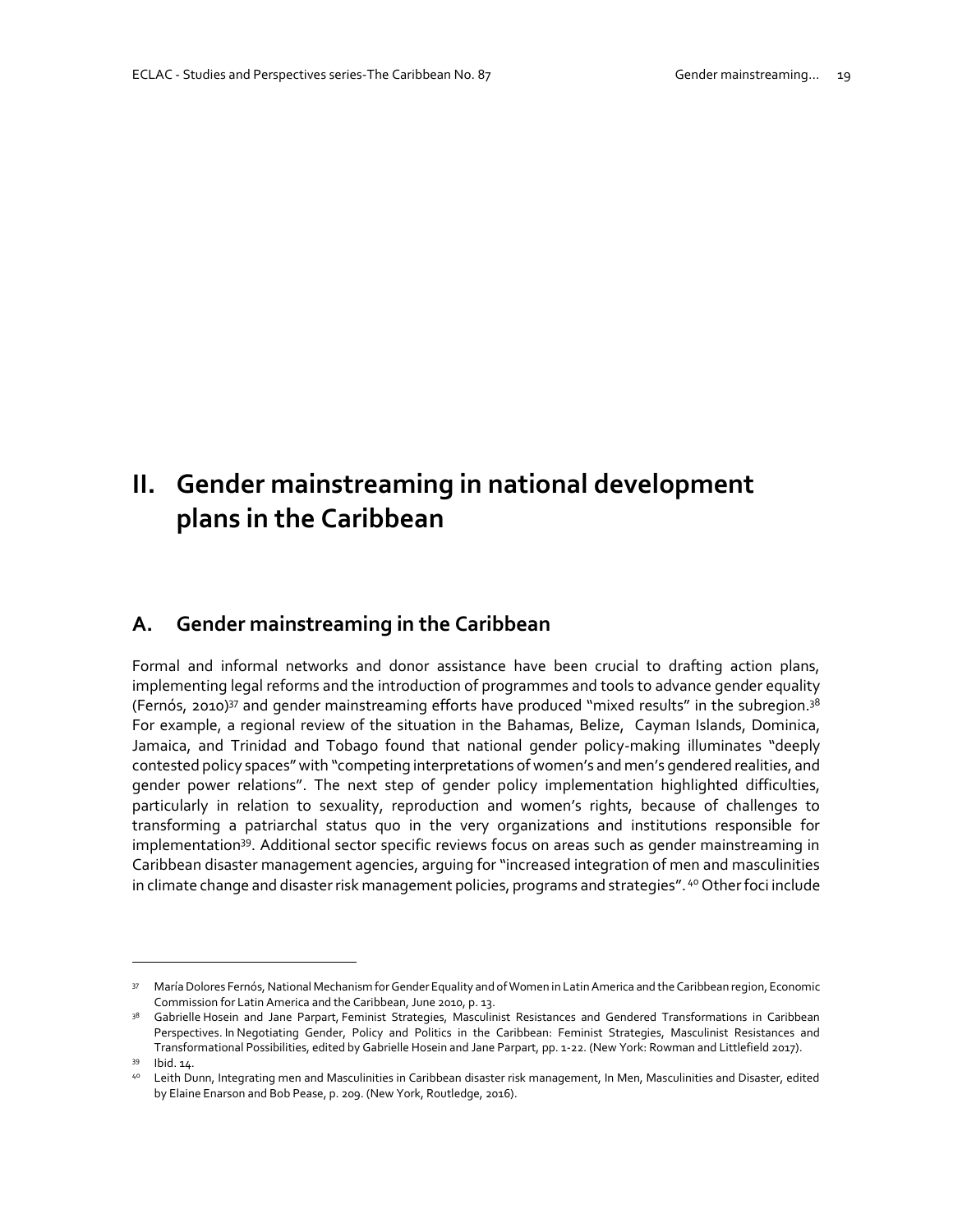$\overline{a}$ 

mainstreaming gender in water and wastewater and climate change adaptation projects in the region.<sup>41</sup> Overall, there is a paucity of literature specifically on mainstreaming gender in national development plans in the Caribbean.<sup>42</sup> <sup>43</sup> <sup>44</sup>

Nonetheless, there is growing opportunity for Caribbean countries to learn from each other. Table 1 highlights the status of national development planning frameworks in Caribbean countries. The existence of medium- and long-term national development frameworks in these countries offers different opportunities for mainstreaming gender and integrating gender equality indicators of the SDGs in these plans and strategies

### **B. National development plans in the Caribbean**<sup>45</sup>

The Caribbean has made progress in integrating the 2030 Agenda into national, strategies and national development plans. Today, 15 of the 29 Caribbean countries and territories in the region have mediumor long-term development plans (see Table 1).

| Country             | Timeframe | Plan                                                                            | Type of Plan |
|---------------------|-----------|---------------------------------------------------------------------------------|--------------|
| Antigua and Barbuda | 2016-2020 | Medium-Term Development<br>Strategy                                             | Medium-term  |
| <b>Bahamas</b>      | 2016-2040 | National Development Plan<br>of the Bahamas: Vision<br>2040                     | Long-term    |
| <b>Belize</b>       | 2010-2030 | National<br>Development<br>Framework for<br>Belize: Horizon<br>2030             | Long-term    |
| Cuba                | 2016-2030 | National Development<br>Strategy 2016-2030 (Vision<br>2030)                     | Long-term    |
| Curacao             | 2015-2030 | <b>Building on Strengths:</b><br>National Development Plan<br>Curacao 2015-2030 | Long-term    |
| Dominica            | 2030      | <b>National Resilience</b><br>Development Strategy<br>Dominica 2030             | Long-term    |
| Dominican Republic  | 2019-2023 | Dominican Republic Country<br><b>Strategic Plan</b>                             | Medium-term  |
| Grenada             | 2030      | National Sustainable<br>Development Plan                                        | Long-term    |
| Guadeloupe          | 2020      | Strategy 2020                                                                   | Medium-term  |
| Guyana              | 2019-2040 | Green State Development<br>Strategy Vision 2040                                 | Long-term    |

#### **Table 1 List of Caribbean countries with national development plans**

<sup>41</sup> Wainella Isaacs and Maya Trotz, "Good engineering Practices-Gender Mainstreaming in Water and Wastewater Climate Change Adaptation Projects: A Case Study for the Caribbean"*,* (see [http://cwwa.net/publication/good-engineering-practices-gender](http://cwwa.net/publication/good-engineering-practices-gender-mainstreaming-in-water-and-wastewater-climate-change-adaptation-projects-a-case-study-for-the-caribbean/)[mainstreaming-in-water-and-wastewater-climate-change-adaptation-projects-a-case-study-for-the-caribbean/\).](http://cwwa.net/publication/good-engineering-practices-gender-mainstreaming-in-water-and-wastewater-climate-change-adaptation-projects-a-case-study-for-the-caribbean/)

<sup>42</sup> Economic Commission for Latin America and the Caribbean (ECLAC), *Study on Gender Mainstreaming in the Caribbean.* (United Nations 2000).

<sup>43</sup> Faith Webster,"Gender Mainstreaming: Its Role in Addressing Gender Inequality in Jamaica", *Caribbean Quarterly,* 52:2-3, (2006), pp. pp. 104-120.

<sup>44</sup> Gemma Tang Nain and Barbara Bailey eds, "Gender Equality in the Caribbean: Reality or Illusion", (Kingston, Ian Randle, 2003).

<sup>45</sup> National Development Plans were not found for Anguilla, Aruba, Bermuda, Cayman Islands, Guadeloupe, Martinique, and the United States Virgin Islands.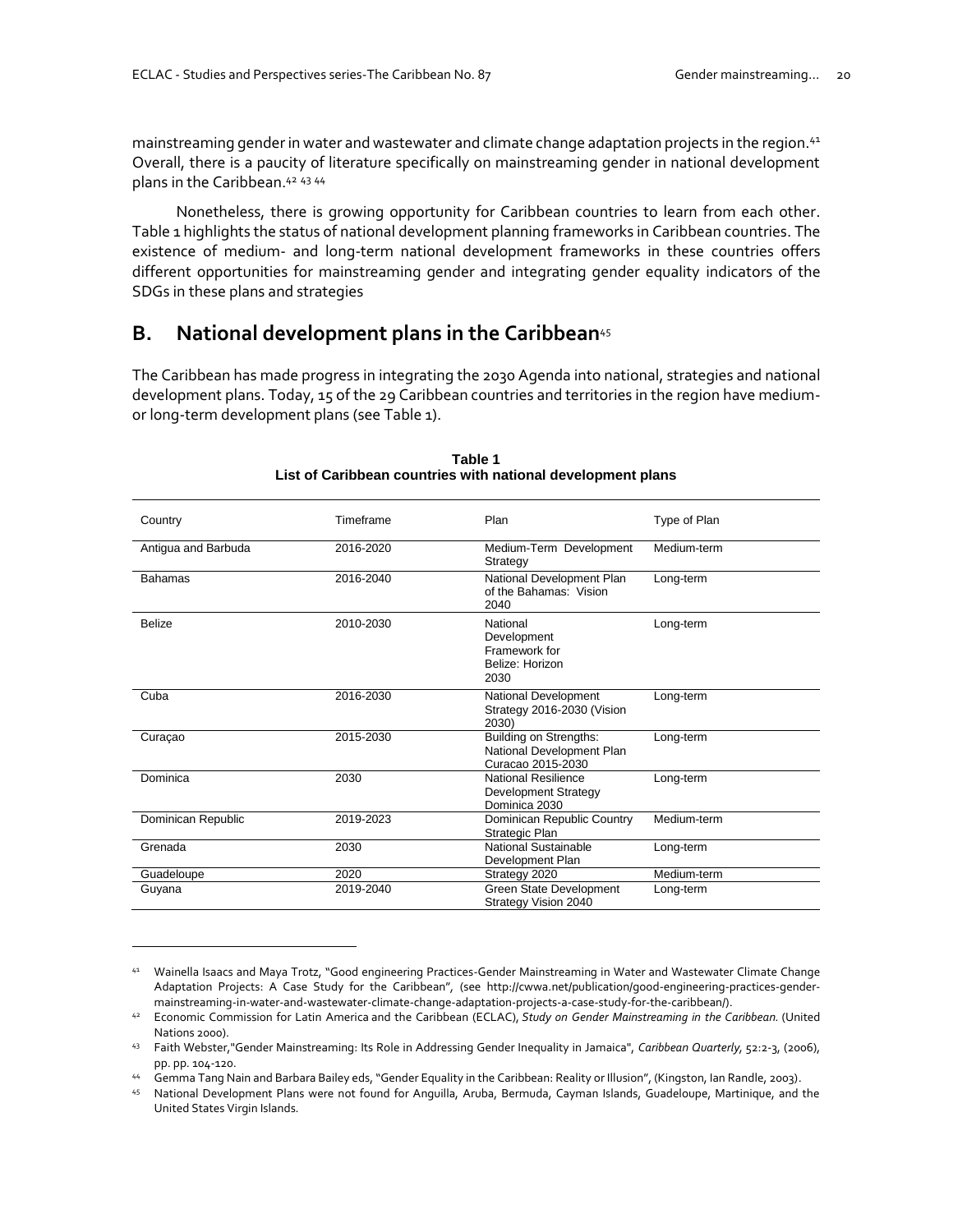| Country                          | Timeframe | Plan                                                                    | Type of Plan |
|----------------------------------|-----------|-------------------------------------------------------------------------|--------------|
| Jamaica                          | 2030      | Vision 2030 Jamaica,<br>National Development Plan                       | Long-term    |
| Montserrat                       | 2008-2020 | Sustainable Development<br>Plan                                         | Long-term    |
| Saint Lucia                      | 2019-2022 | Medium-Term Development<br>Strategy (being developed)                   | Medium-term  |
| Saint Vincent and the Grenadines | 2013-2025 | National Economic and<br>Social Development Plan                        | Long-term    |
| Suriname                         | 2017-2021 | Policy Development Plan                                                 | Medium-term  |
| <b>Trinidad and Tobago</b>       | 2016-2030 | National Development<br>Strategy of Trinidad and<br>Tobago: Vision 2030 | Long-term    |

Source: ECLAC Regional Observatory on Planning for Development.

This progress has been accompanied by the preparation of voluntary national reviews (VNRs) by Caribbean countries for presentation at the High-level Political Forum on Sustainable Development (HLPF). Thus far, six VNRs have been presented by Caribbean States, including Belize in 2017, the Bahamas, Dominican Republic and Jamaica in 2018, and Guyana and Saint Lucia in 2019. Four countries have expressed interest in presenting their reviews in 2020: Belize (for the second time), Barbados, Saint Vincent and the Grenadines, and Trinidad and Tobago.

Despite efforts made, more needs to be done by the Caribbean in incorporating the 2030 Agenda in their national development plans. In fact, 14 Caribbean countries and territories do not have a current long-term national development plan. This represents a challenge for sustainable development planning in these small open economies.

#### **C. Gender Equality Policies in the Caribbean**

Gender equality plans are tools used by countries to provide direction to the different arms of the State on matters relating to the institutionalization and mainstreaming of gender. Mainly promoted by machineries or mechanisms for the advancement of women in their respective country, these plans serve to give direction to the action of the State and serve as templates for collaborative work between <sup>46</sup>. the different sectors

According to Mohammed (2016), national gender policies for equality in the Caribbean were conceived as a foundation for anchoring a greater gender sensitivity and understanding of the impact of gender on society, at all levels. The idea of a national gender policy was premised on the basis that evidence-driven policies could be developed from sex disaggregated data and widespread consultations, and driven by the political will of the Minister responsible for Gender Affairs to ensure that programmes and actions are rationally determined and executed.<sup>47</sup>

On agreeing to formulate a gender policy, Mohammed explains that States effectively committed to the following goals:48

• To assist policy makers in understanding and tracking the gender implications of new and existing policies and to ensure that all policies and planning undertaken by government is informed by a gender perspective;

<sup>46</sup> Economic Commission for Latin America and the Caribbean (ECLAC), "Gender equality plans in Latin America and the Caribbean: road maps for development", Gender Equality Observatory for Latin America and the Caribbean. Studies, No. 1 (LC/PUB.2017/1- P/Rev.1), Santiago, 2019, p.13.

<sup>47</sup> Mohammed, Patricia. 2016. "Gender Equality and Gender Policy-Making in the Caribbean." In Public Administration and Policy in the Caribbean, edited by Indiana Minto-Coy and Evan M. Berman. Boca Raton: Taylor and Francis Group.

<sup>48</sup> Ibid.pp.434-435.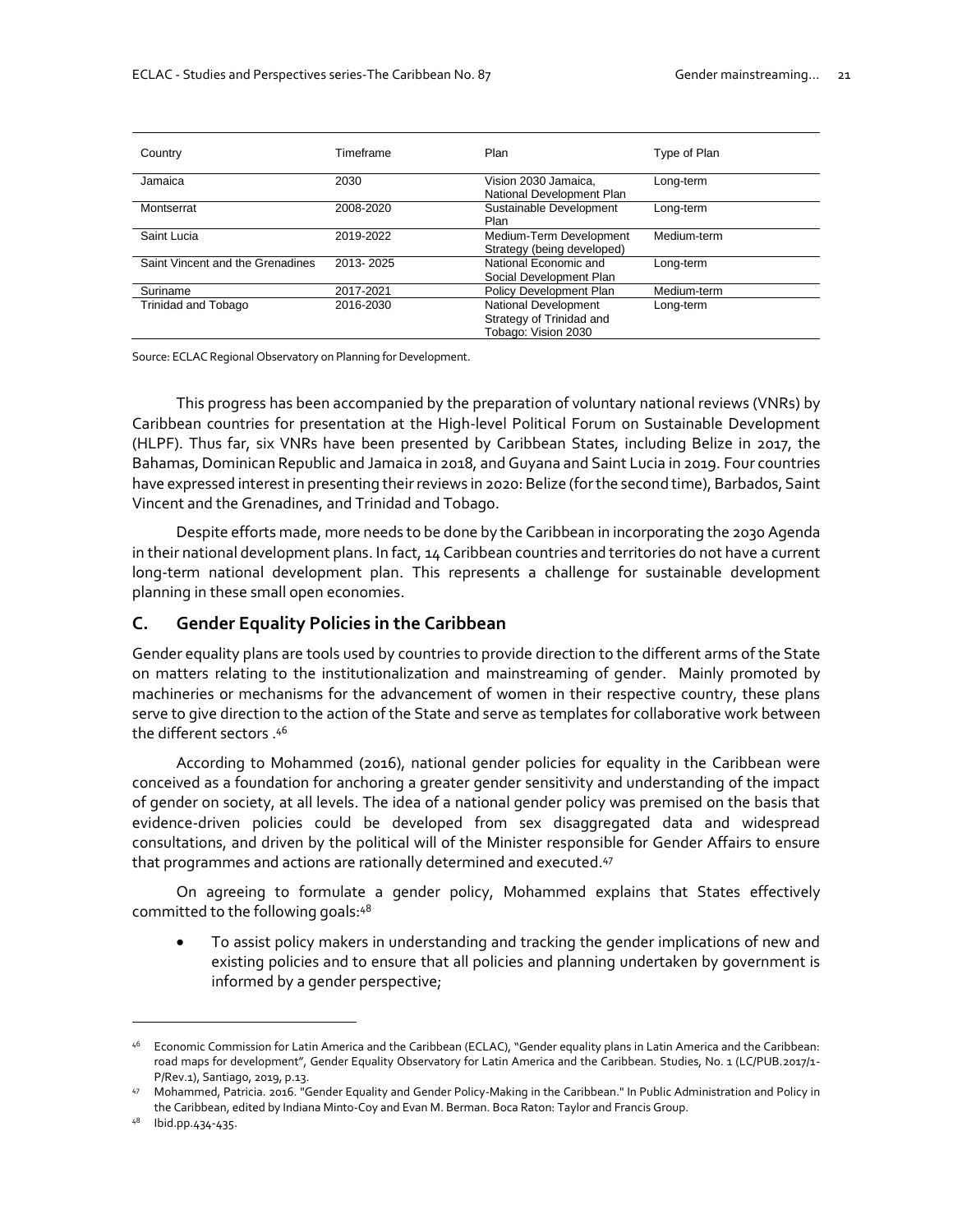- To provide government with a dynamic framework to address ongoing issues of gender in society;
- To inform government on strategies in training and education to maximize the country's most important resources—its people, for the benefit of the territory;
- To educate and change attitudes of the public on key concepts such as gender equity, gender equality, social justice, gender roles, and responsibilities toward having them accept the importance of a national policy on gender;
- To review existing legislation aimed at removing measures that place one sex at a disadvantage with the other and to facilitate legislative change and public awareness of relevant legislation and their implications for gender-differentials in the society;
- To develop new strategies and approaches toward eradicating domestic and other forms of gender-based violence in the society;
- To begin training a cadre of persons in the government skilled in the applications of the tools of gender analysis, while strengthening the gender bureaux or offices to implement and monitor the recommendations of the gender policy.

In addition, Mohammed (2016) identifies several areas of concern that demand genderresponsive policy making: education, crime and violence (including gender-based violence), health, female employment and the family, poverty, the law and women's rights, and attitudes toward diverse sexualities.<sup>49</sup> Gender mainstreaming has been applied in the Caribbean region to these concerns and other issues such as climate change and disaster management.

Writing of her experience in formulating four of such policies, Mohammed (2014) details:

"The process of gender consultation with the various stakeholders - individual, communities, civil society, commerce and members of the government -demonstrates a democratic method of policy formulation. In each sphere of work or occupation examined, participants are asked to break down how male and female, masculinity and femininity are differently affected. For example, if the health sector is approached, how health workers treat with and understand differently the health seeking behaviours of women versus men, the different diseases or conditions that each sex is prone to because of physical differences and the resources that are made available for each as result are considered. The idea is always to have a policy that is shaped by the needs of the local community and accepted by the stakeholders within, thus reflecting closely their own sense of gender identity and visions for change in gender relations".<sup>50</sup>

However, reflection on the Caribbean experience of implementing gender equality policies and mainstreaming gender over the last twenty years leads to the following observations:

(i) The increase in women's leadership has been marginal and women in leadership positions have not been able to significantly institute policy-making in ways that empower women and strenghthen their autonomy and transform masculinities. This calls for renewed emphasis in the public sector on an institutional response to both increase women's participation, leadership and decision-making, and to empower both women and men to transform gender injustice at both political and bureaucratic levels.

<sup>49</sup> Ibid.

<sup>50</sup> Patricia Mohammed, "Gender politics and global democracy: Insights from the Caribbean." In *Global democracy: an intercultural debate*, edited by Jan Aart Scholte. Coventry: University of Warwick, Building Global Democracy Project, Palgrave Macmillan, 2014.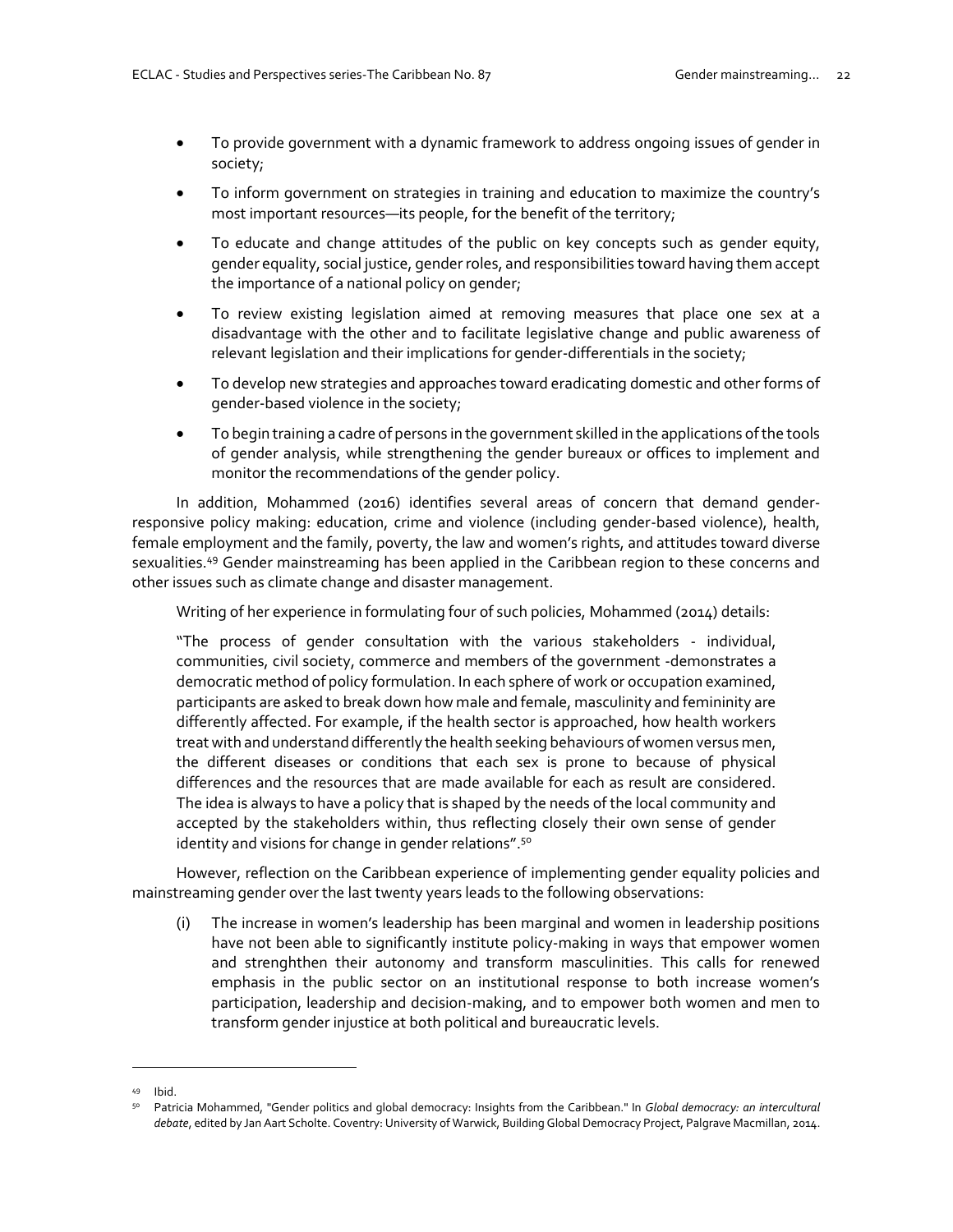- (ii) Caribbean governments and the public seem reluctant to support an agenda for the autonomy and the empowerment of women. This results from traditional beliefs in men's right to dominance, from contemporary alarm that women could become too powerful, from fear that gender equality would lead to challenges to heteronormativity (and the special protections given to heterosexual and gender conforming citizens), and from masculine reassertions of primacy, leading to government emphasis on gender mainstreaming in relation to men's needs. Caribbean countries therefore need to find political will and bureaucratic commitment at all levels in order to institutionalize measures that promote gender justice.
- (iii) Budgetary allocations for effective gender mainstreaming throughout the public service are woefully insufficient; national machineries remain understaffed and under-resourced thereby undermining their legitimacy, policy makers remain uncertain about or resistant to what gender is or what it requires them to do, and a paucity of sex-disaggregated data undermines assessment of, and response to, the impact of gender on women's and men's social and economic vulnerabilities.
- (iv) "Abortion rights, sexual orientation, and sexual identity have presented stumbling blocks" as religious and conservative reactions reinforce traditional definitions of "gendered behaviours deemed acceptable" (Mohammed, 2016, p. 437) leading to ambiguity, inertia and containment of gender justice in policy formulation and implementation processes. Interpersonal relations and the identities of those engaged in gender mainstreaming impacts mainstreaming efforts. Acknowledging the personal and interpersonal levels at which buy-in is required is key.

Highlighting the necessity of data, targets and indicators that enable monitoring and analysis in the Caribbean, Harris (2003) writes that, "[i]n the absence of a clear baseline for policy and programme intervention, the relevant institutions and mechanisms often reflect conceptual or ideological conflicts between the dictates of the political administration and the imperatives of social transformation leading to gender equity"<sup>51</sup>. Relevant measurements are a priority for gender mainstreaming as they enable governments to track progress and challenges faced in achieving gender equality. As an example, there has been significant legislative reform across the subregion, but limited monitoring of the number and types of women and men who have used such legislation and benefited from them. For instance, in the Bahamas, the Cayman Islands, and Dominica, there are policies on parental leave for both parents, but more research is needed to verify how many men have benefited from these policies and the extent to which they have facilitated women's access to economic activities.

To this end, many Caribbean countries have gender equality policies or plans (see Table 2). Currently, governments are engaged in aligning gender equality plans with gender equality-related SDG targets and, as well as abiding by reporting requirements related to the Convention on the Elimination of All Forms of Discrimination against Women (CEDAW), the Beijing Platform for Action and the Montevideo Strategy for Implementation of the Regional Gender Agenda within the Sustainable Development Framework by 2030, among others.

 $51$  Harris, Sonja T. 2003. "Review of Institutional Mechanisms for the Advancement of Women and for Achieving Gender Equality 1995-2000." In Gender Equality in the Caribbean: Reality Or Illusion, edited by Gemma Tang Nain and Barbara Bailey, Kingston: Ian Randle.p.180.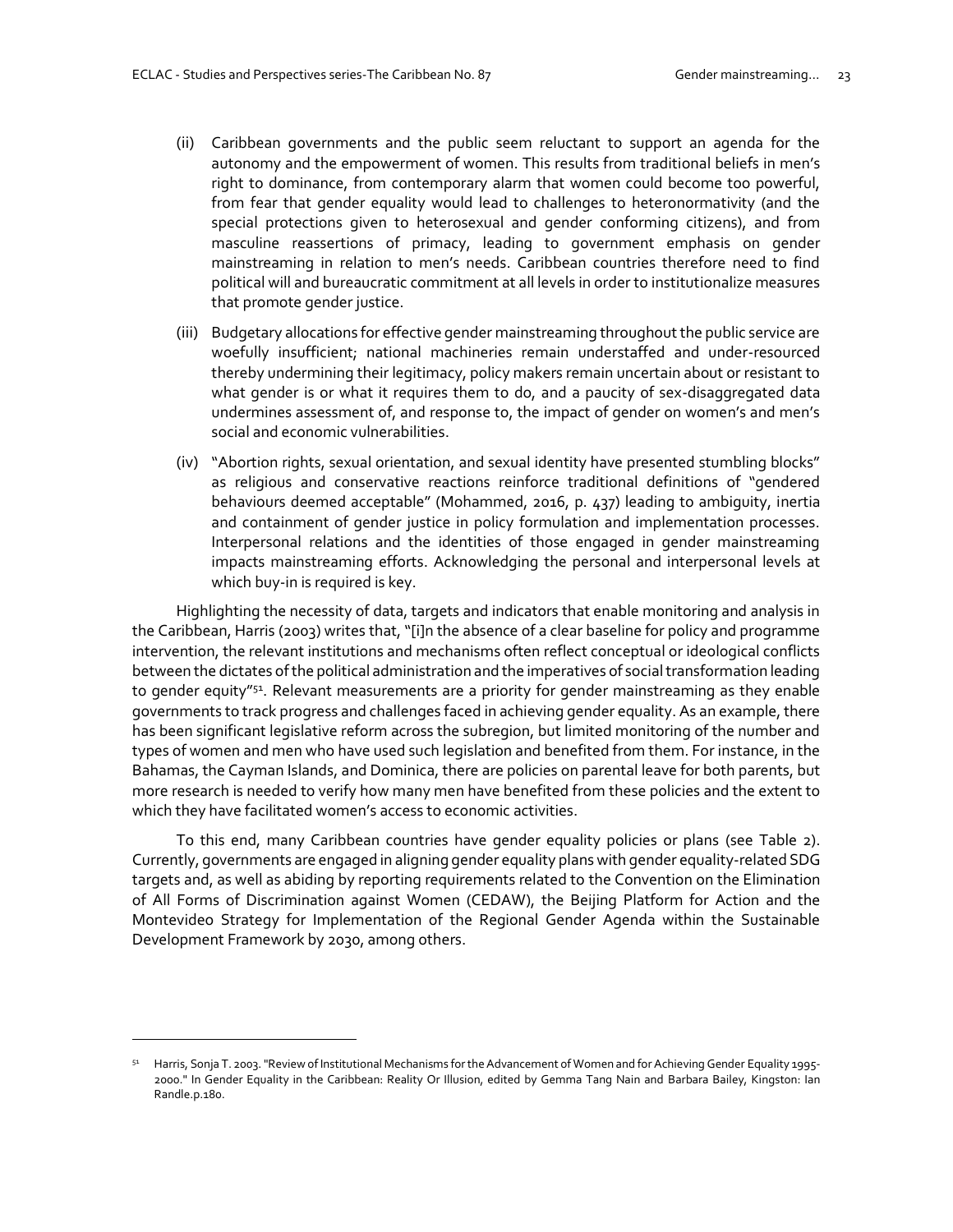**Table 2 List of Caribbean countries that have existing Gender Equality Policies or related Action Plans**

| Country                       | Gender Equality Policies or Plan                                         |
|-------------------------------|--------------------------------------------------------------------------|
| Bahamas                       | Strategic Plan to Address Gender-Based Violence                          |
| <b>Belize</b>                 | National Gender Policy                                                   |
| <b>British Virgin Islands</b> | National Policy for Gender Equity and Equality                           |
| Cayman Islands                | National Policy on Gender Equity and Equality                            |
| Dominica                      | National Policy and Action Plan for Gender Equity and Equality           |
| Grenada                       | National Gender Equality Policy and Action Plan 2014-2024                |
| Guyana                        | National Gender Equality and Social Inclusion Policy 2018-2023           |
| Haiti                         | Gender Action Plan                                                       |
| Jamaica                       | National Policy for Gender Equality                                      |
| Suriname                      | Gender Vision Policy Document 2021-2035 and Gender Action Plan 2019-2020 |
| Trinidad and Tobago           | National Gender Policy (Green Paper)                                     |

Source: Prepared by the authors.

## **D. National Machineries in charge of promoting gender equality in the Caribbean**

National development plans represent the State's policy on development priorities and strategies while gender equality policies provide a road map for the State to achieve gender equality. Integrating gender into national development planning process, therefore, requires governments to secure high-level commitment to gender and development priorities, action programmes and resources for implementation, collection and analysis of sex-disaggregated data, and targets and indicators directed at the macro and ministerial/sectoral levels, and as informed by the SDGs.<sup>52</sup> These require a State-led approach, including national gender machineries that could effectively influence and guide gender mainstreaming across the government.

As key coordinating mechanisms for gender mainstreaming, National gender machineries, sometimes called women's desks, gender bureau, departments or divisions of gender, were established as instruments for advancing women's strategic interests and for coordinating government-wide mainstreaming of gender analysis and gender equality in all policy areas.<sup>53</sup> They are 'catalysts' for promoting gender equality and justice. However, globally, these machineries are characterized by "vastly different institutional cultures, leaders and leadership styles, degrees of coordination, birthing periods, disciplinary specializations, missions, and staff demographics" (Rai, 2008, p.73).<sup>54</sup> In practice, these machineries negotiate whose interests become mainstreamed considering their limited financial and human resources.

Five elements are critical to their agenda-setting mandate (Rai, 2008, p. 78):<sup>55</sup>

<sup>52</sup> LC/CAR/G, Economic Commission for Latin America and the Caribbean (ECLAC), "Study on Gender Mainstreaming in the Caribbean", funded by The Canadian International Development Agency (CIDA)- Gender Equity Fund, p. 27 (2000).

<sup>53</sup> United Nations, *Beijing Declaration and Platform for Action. Fourth World Conference on Women*. para. 201. (1995).

<sup>54</sup> Shirin M. Rai, *Mainstreaming Gender, democratizing the state?*, In *The gender politics of development: Essays in hope and despair*, (London and New York: Zed Books 2008, pp. 71-89.

<sup>55</sup> Ibid. p. 78.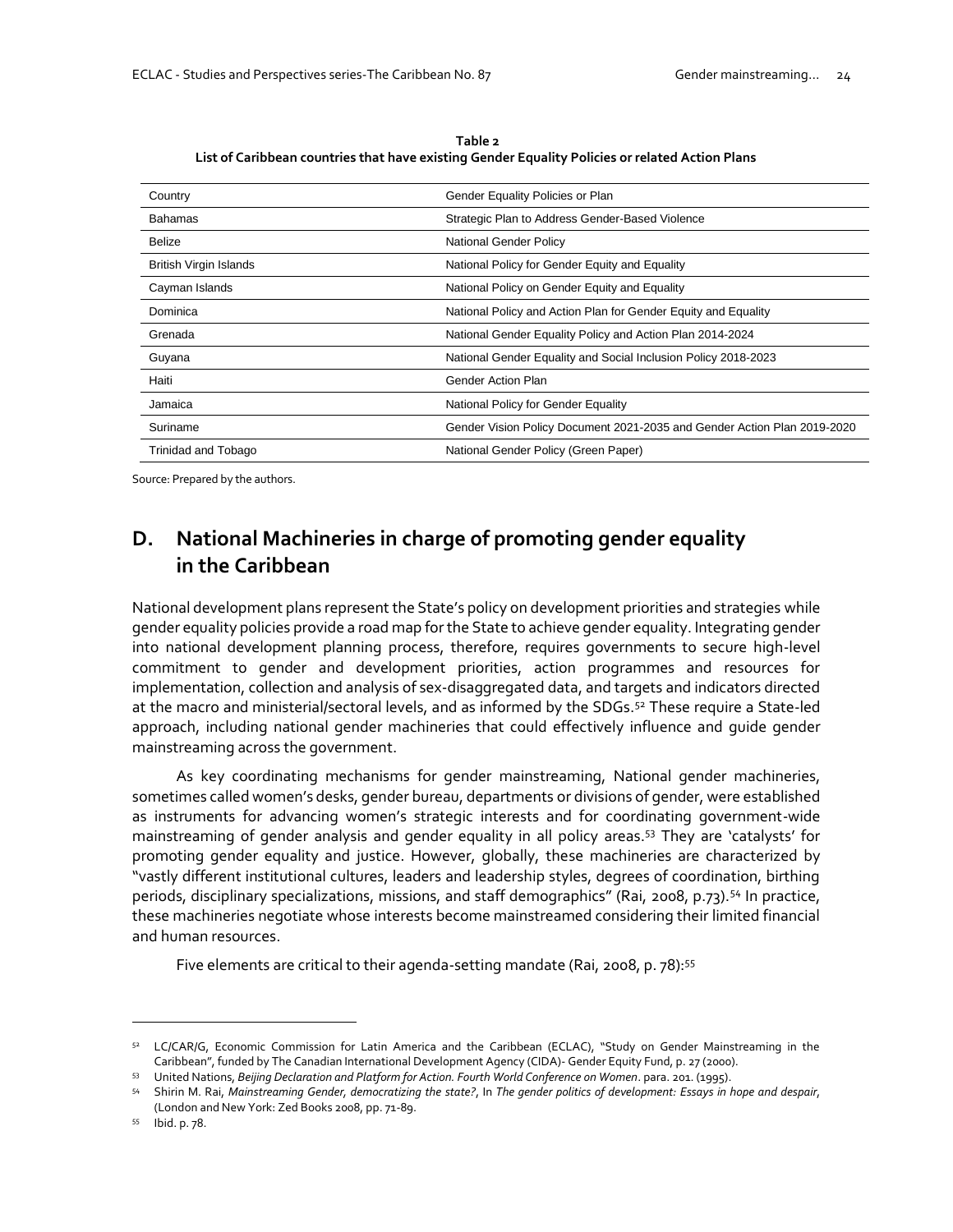- (i) Location within the decision-making hierarchy and authority to influence government policy: Often their location and placement in social affairs, welfare, family or labour ministries has led to downsizing in times of economic restructuring while attaching high profile to this machinery can enhance its economic resources and political influence, and credibility. In addition, machineries can be co-opted by heads of State and lose autonomy, though this can be balanced by effective alliances with middle-level state bureaucrats (such as those working in research, budgets and policy departments) who may be more open or whose involvement may be more stable than elected officials;
- (ii) Clarity of mandate and functional responsibility: Although having project implementation responsibilities can lead to cross-sectoral liaising and increase resources for national machineries, they are best suited to playing a catalytic policy advising role even if involved in particular projects. Such role enables ownership of mainstreaming efforts through cross-ministerial structures, raises the profile of gender equality agendas by drawing on resources from individual ministries, and allows national machineries to produce research on policy-implementation, anticipate key opportunities for effective political impact, strengthen civil society participation in gender mainstreaming, engage in training, law reform, policy advocacy, for example, for gender responsive budgeting, monitor implementation, and participate in international fora;
- (iii) Human and financial resources: allocating adequate resources to national gender machineries depends on political will. These machineries may not be considered a priority, especially in the context of high public debt or budget cuts;
- (iv) Links with civil society groups supportive of the advancement of women's rights and enhancement of women's status: National machineries tend to benefit from civil society support, but must carefully negotiate divergent political constraints and strategies. Liaising with civil society also provides national machineries with a constituency that supports its work across ministerial boundaries and cultures, and monitoring and auditing mechanisms;
- (v) Accountability of the national machinery to international and regional commitments and obligations concerning gender equality and gender justice.

Mukhopadhyay (2007) describes how initiatives directed specifically at women are now seen as a failure of mainstreaming, which has become defined by inclusion of men, and male perspectives and needs. Reflecting on more than a decade of gender mainstreaming, Molyneux (2007) writes:

"Among the many myths that populate the field of gender and development is the one that claims that gender has been so successfully mainstreamed into development policy that there is now little need for women's projects and programmes, or indeed for women's policy units. The job of creating 'gender awareness' is done...The view that gender awareness has become part of the common sense of development policy is now so widespread that some NGOs report a growing ennui [boredom], a 'gender fatigue'…with women's programmes increasingly being seen as passé". 56

In the Caribbean, national machineries have faced the fragility of gains, hostile lobbies at home and abroad, continued gender blindness in development policies and plans, reliance on the good will of

<sup>56</sup> Maxine Molyneux, *The chimera of success; gender ennui and the changed international policy environment*, In *Feminisms: Contradictions Contestations and Challenges in Development*, edited by Andrea Cornwall, Elizabeth Harrison and Ann Whitehead, London and New York: Zed Books, 2007, pp. 227-240.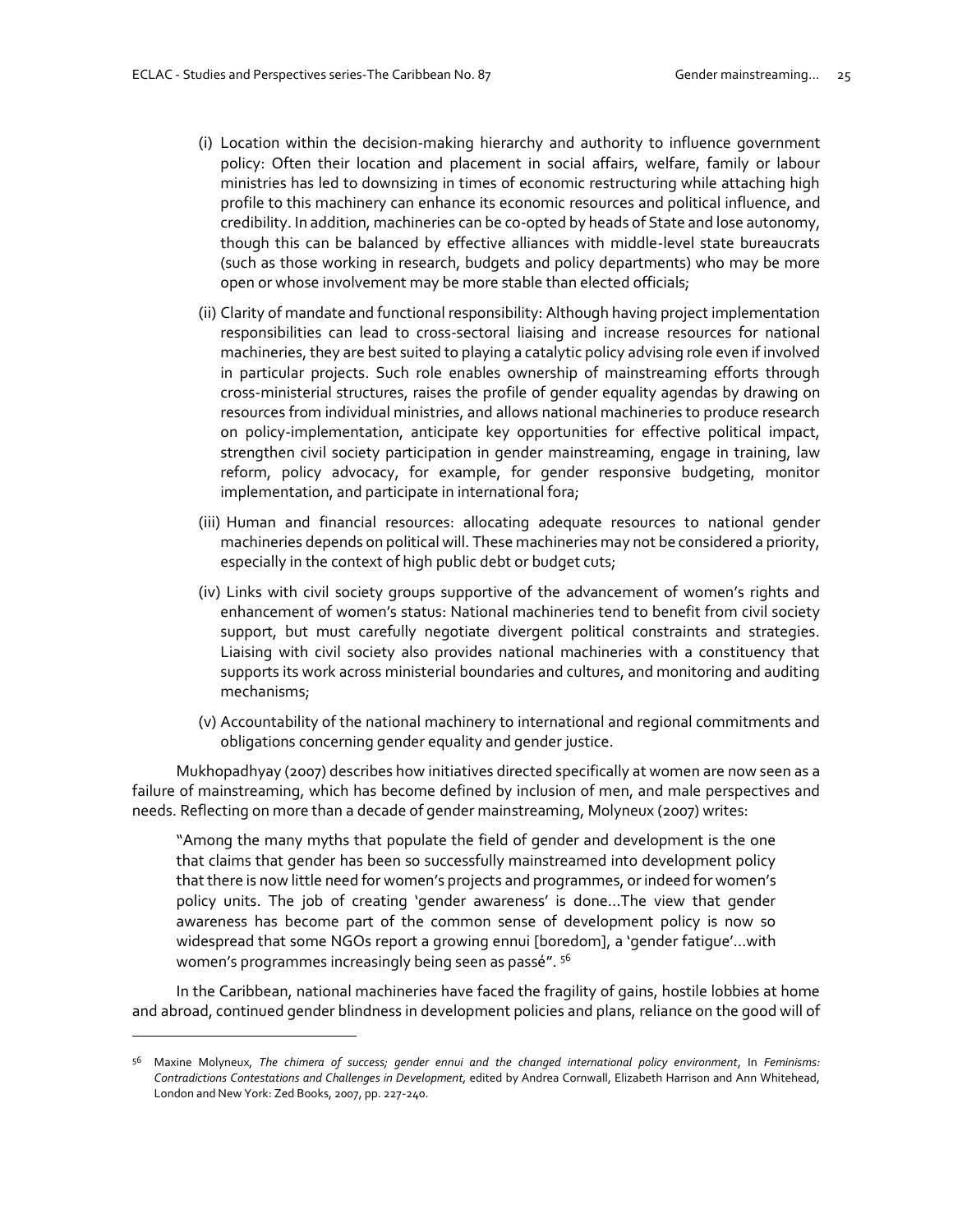informal networking among colleagues. As early as 2003, Harris (2003) also noted this by describing a "non-scientific approach to programming, based heavily on public education", "under-resourcing of the national machineries by governments", pressures to use scarce resources "in the perceived areas of male marginalization", and a government structure that makes little reference to frameworks such as the Beijing Platform for Action despite incorporating the language of gender mainstreaming.<sup>57</sup>

Fifteen years later, reflecting on the region, Parpart and McFee (2017) describe gender mainstreaming efforts that mobilise the language of gender equality, but ignore "the impact of gendered assumptions on the ability of women to take on leadership roles".<sup>58</sup> They arque for transforming masculine behaviour, and the associations between masculinity and political, economic and cultural power, as this opens possibilities for participation in citizenship and development among both women and men whose authority is not considered legitimate or natural.<sup>59</sup>

However, twenty-five years later, through the Gender Equality Observatory, ECLAC has been monitoring the hierarchical level of the machineries for the advancement of women and their functioning. This level constitutes a qualitative indicator that describes the status that countries have formally conferred on these machineries through laws, decrees and other official measures. It is characterized in three levels which include high, medium and low. The levels of classification for the Caribbean is high, if the mechanism/institution is a minister or whose head has ministerial rank, medium, if it is directly accountable to the prime minister, and low, if accountable to a minister.

The data from the Observatory show that 84% of the machineries are at the hierarchial low level in the Caribbean. These include those in Antigua and Barbuda, Aruba, Bahamas, Barbados, Belize, Dominica, Grenada, Guyana, Jamaica, Montserrat, Saint Kitts and Nevis, Saint Vincent and the Grenadines, Saint Lucia and Suriname. The British Virgin Island was listed at the medium level while, Haiti and Trinidad and Tobago were classified at the high level.

While frameworks, tools and checklists have been developed to aid bureaucracies to integrate gender, there is an absence of accountability mechanisms, creating "a technical exercise without political outcomes".<sup>60</sup> As Mukhopadhyay (2007) emphasizes, "the political project of equality requires engagement in politics – the messy business of creating voice, articulating demand, carving out rights, insisting on participation and mobilizing women's constituencies to demand accountability".<sup>61</sup> Thus, although, as Parpart and McFee (2017, p. 243) put it for the Caribbean, the "why" of gender has been replaced by the "how", $62$  empowering national machineries to fulfil their agenda-setting mandate, requires attention to both political and technical strategies, opportunities and limitations, and how these intersect with gender ideologies.

Echoing this in relation to the Caribbean, Mohammed (2016) writes, "a critical ingredient for success of all initiatives…is the internal political will to drive the policy formulation process, the deployment of

<sup>57</sup> Sonja T. Harris, Review of Institutional Mechanisms for the Advancement of Women and for Achieving Gender Equality, In Gender Equality in the Caribbean: Reality of Illusion, edited by Gemma Tang Nain and Barbara Bailey, Kingston, Ian Randle, 2003, pp. 178-200.

<sup>58</sup> Jane Parpart and Deborah McFee, "Rethinking Gender Mainstreaming in Development in Development Policy and Practice." Caribbean Review of Gender Studies (11): (2017), pp. 241-252.

<sup>59</sup> Ibid. p. 246.

<sup>60</sup> Maitrayee Mukhopadhyay, Mainstreaming gender or 'streaming' gender away: feminists marooned in the development business, In Feminisms: Contradictions Contestations and Challenges in Development, edited by Andrea Cornwall, Elizabeth Harrison and Ann Whitehead, pp. 135-149. (London and New York: Zed Books, 2007)

 $61$  Ibid.

<sup>62</sup> Jane Parpart and Deborah McFee, "Rethinking Gender Mainstreaming in Development in Development Policy and Practice." Caribbean Review of Gender Studies (11): (2017), pp. 241-252.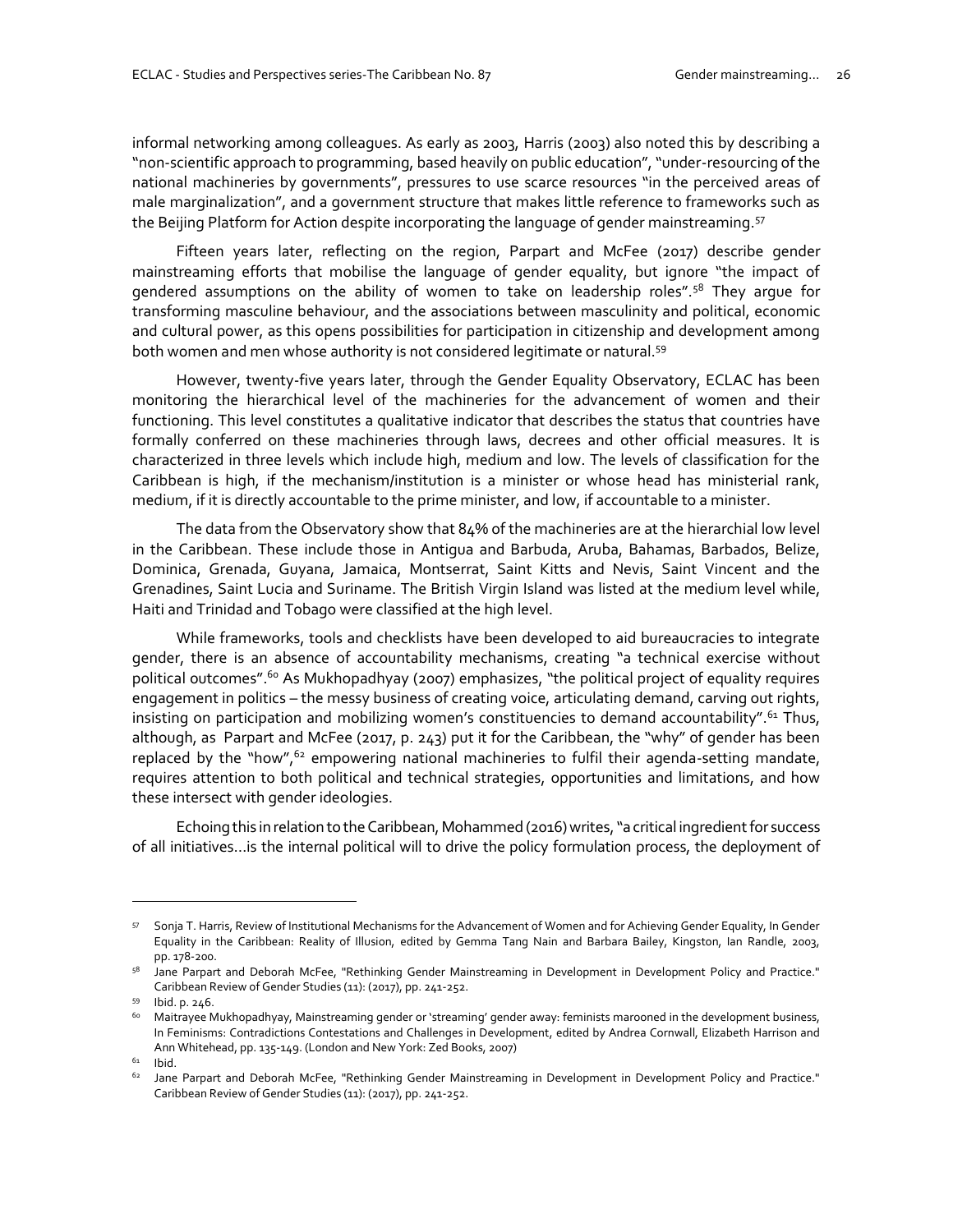additional resources and time of individuals involved in the state machinery, and a commitment to implement policies that have been advocated".<sup>63</sup>

With this in mind, Table 3 shows the existing national machineries for gender equality in the Caribbean. Frameworks such as the 2030 Agenda and related SDGs, the SAMOA Pathway, the Beijing Platform for Action and the Montevideo Strategy offer opportunities for strengthening their legitimacy, integration, influence and measurable impact as they lead and coordinate States' gender mainstreaming efforts. However, these frameworks have not been effectively used or implemented in the subregion.

| Country                          | <b>Machineries</b>                                                                                                                                                |
|----------------------------------|-------------------------------------------------------------------------------------------------------------------------------------------------------------------|
| Anguilla                         | Gender Development in the Ministry of Health and Social Development                                                                                               |
| Antigua and Barbuda              | Directorate of Gender Affairs in the Ministry of Social Transformation and Human<br>Resources, Youth and Gender Affairs                                           |
| Aruba                            | Centro di Desaroyo di Hende Mujer (CEDEHM) in the Ministry of Social Affairs<br>and Labor                                                                         |
| <b>Bahamas</b>                   | Department of Gender and Family Affairs in the Ministry of Social Services and<br><b>Urban Development</b>                                                        |
| <b>Barbados</b>                  | Bureau of Gender Affairs in the Ministry of People Empowerment and Elder<br>Affairs                                                                               |
| <b>Belize</b>                    | Women's Department in the Ministry of Human Development, Social<br><b>Transformation and Poverty Alleviation</b>                                                  |
| <b>British Virgin Islands</b>    | Office of Gender Affairs in the Ministry of Health and Social Development                                                                                         |
| Cayman Islands                   | Ministry of Community Affairs                                                                                                                                     |
| Curacao                          | Sector Director under the Ministry of Social Affairs, Labour and Welfare                                                                                          |
| Dominica                         | Bureau of Gender Affairs, Ministry of Ecclesiastical Affairs, Family and Gender<br><b>Relations</b>                                                               |
| Dominican Republic               | Ministry of Women                                                                                                                                                 |
| Grenada                          | Division of Gender and Family Affairs in the Ministry of Social Development,<br>Housing and Community Empowerment                                                 |
| Guyana                           | Gender Affairs Bureau in the Ministry of Social Protection                                                                                                        |
| Haiti                            | Ministère à la Condition Féminine et aux Droits des Femmes                                                                                                        |
| Jamaica                          | Bureau of Gender Affairs in the Ministry of Culture, Gender, Entertainment and<br>Sport                                                                           |
| Montserrat                       | Social Services Department in the Ministry of Health and Social Services                                                                                          |
| Puerto Rico                      | Office of the Women's Procurator                                                                                                                                  |
| Saint Kitts and Nevis            | Department of Gender Affairs in the Ministry of Community Development, Gender<br>Affairs and Social Services                                                      |
| Saint Lucia                      | Division of Gender Relations, Ministry of Education, Innovation, Gender Relations<br>and Sustainable Development                                                  |
| Saint Vincent and the Grenadines | Gender Affairs Division in the Ministry of National Mobilisation, Social<br>Development, Family, Gender Affairs, Persons with Disability and Youth                |
| Sint Maarten                     | Women's Affairs in the Department of Community Development, Family and<br>Humanitarian Affairs in the Ministry of Public Health, Social Development and<br>Labour |
| Suriname                         | Bureau of Gender Affairs in the Ministry of Home Affairs                                                                                                          |
| Trinidad and Tobago              | Gender Affairs Division in the Office of the Prime Minister                                                                                                       |
| <b>Turks and Caicos Islands</b>  | Gender Affairs in the Ministry of Home Affairs,<br>Transportation and<br>Communications                                                                           |

| Table 3                                                                     |
|-----------------------------------------------------------------------------|
| List of machineries in charge of promoting gender equality in the Caribbean |

Source: Prepared by the authors.

<sup>63</sup> Patricia Mohammed, *Gender Equality and Gender Policy-Making in the Caribbean*, In *Public Administration and Policy in the Caribbean*, edited by Indiana Minto-Coy and Evan M. Berman, Boca Raton: Taylor and Francis Group, 2016, pp. 415-441.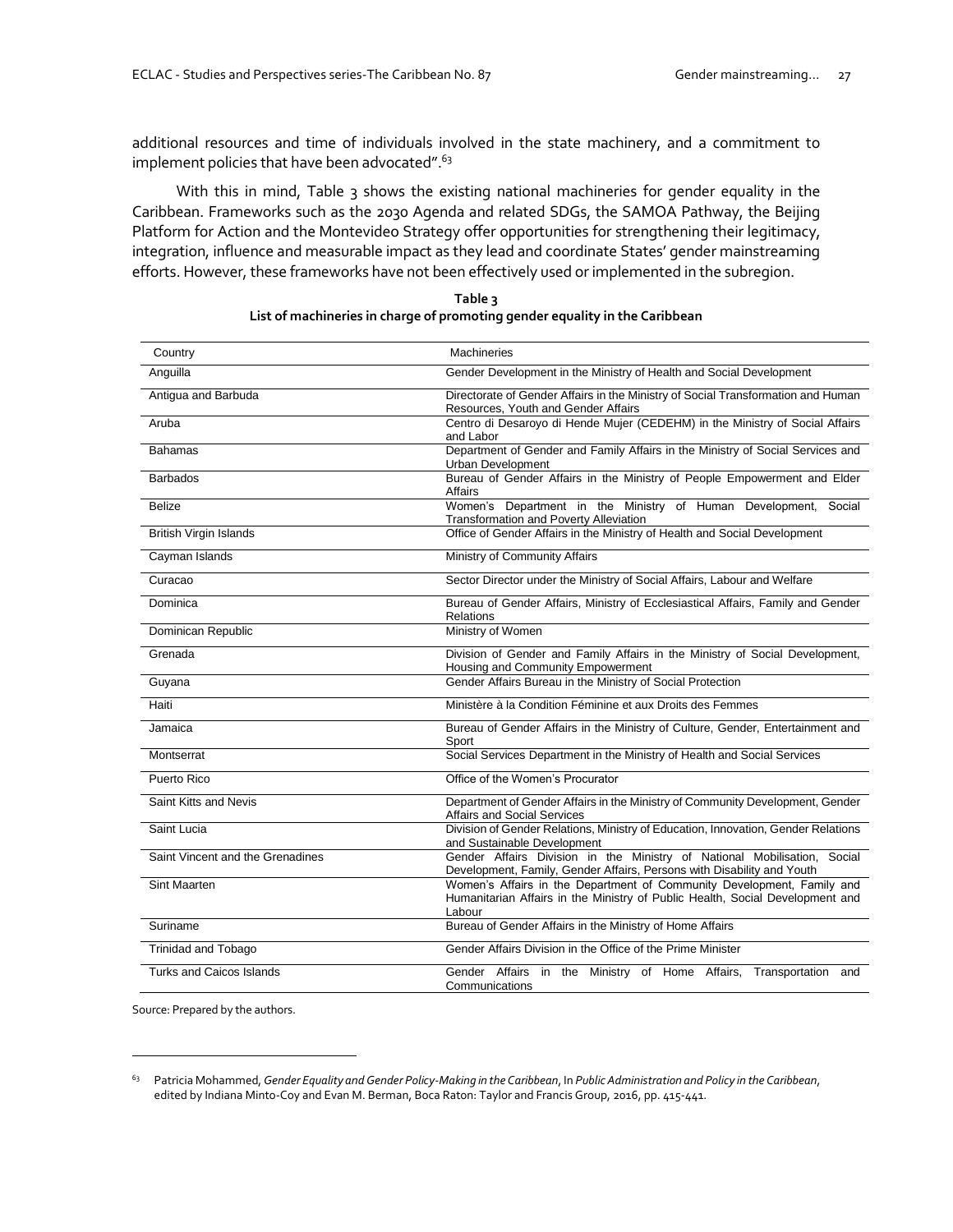# **E. National development plans in the Caribbean that mainstream a gender perspective**

In general, the existence of a national gender machinery is expected to facilitate gender mainstreaming in national development planning, but some Caribbean countries have advanced more than others in their efforts to mainstream gender in national development planning. Table 4 shows the countries that have mainstreamed gender equality in their development plans.

**Table 4 List of National development plans and strategies in the Caribbean that mainstream a gender perspective**

| Country                          | Plan                                                              |
|----------------------------------|-------------------------------------------------------------------|
| Antigua and Barbuda              | Medium-Term Development Strategy (MTDS)                           |
| <b>Bahamas</b>                   | National Development Plan: Vision 2040                            |
| <b>Belize</b>                    | National Development Framework for Belize: Horizon, 2010-2030     |
| Dominica                         | National Resilience Development Strategy Dominica 2030            |
| Dominican Republic               | Dominican Republic Country Strategic Plan                         |
| Jamaica                          | Vision 2030 Jamaica, National Development Plan                    |
| Saint Vincent and the Grenadines | National Economic and Social Development Plan                     |
| Trinidad and Tobago              | National Development Strategy of Trinidad and Tobago: Vision 2030 |

Source: Prepared by the authors.

Country-specific context indicating how gender has been integrated into national development plans will serve a useful purpose in understanding good practices in and challenges to the inclusion of a gender perspective in national sustainable development planning. It will also serve to highlight individual country efforts at integrating the SDGs.

#### **1. Antigua and Barbuda**

Antigua and Barbuda's Medium-Term Development Strategy (MTDS) represents a set of strategies and actions to be undertaken over the medium-term (2016 to 2020) to foster "A harmonious, prosperous and modern Antigua and Barbuda founded on the principles of sustainability and inclusive growth; where equality of opportunity, peace, and justice prevail for all citizens and residents". The Strategy's gender analysis identifies gender discrimination as a potential cause for under-utilization of human resources.<sup>64</sup> It states that "much progress in addressing gender issues" has been made, but that "there is still work to be done to reduce gender-based violence, and to address, premature termination of education by teen mothers, and sexual exploitation of young women and children".<sup>65</sup> The Strategy singles out "the performance of males within society as it is widely thought that they are becoming marginalized and are generally underachieving in the workplace and academically". Political leaders and key decision-makers are considered to have a "critical need for gender sensitization".<sup>66</sup> However, the Strategy notes that "a key obstacle to the integration of gender in sector programmes lies in the

<sup>64</sup> Antigua and Barbuda, Ministry of Finance and Corporate Governance, *Medium Term Development Strategy 2016 to 2020,* September 2015, p. 46.

 $^{65}$  Ibid. p.57.

Ibid.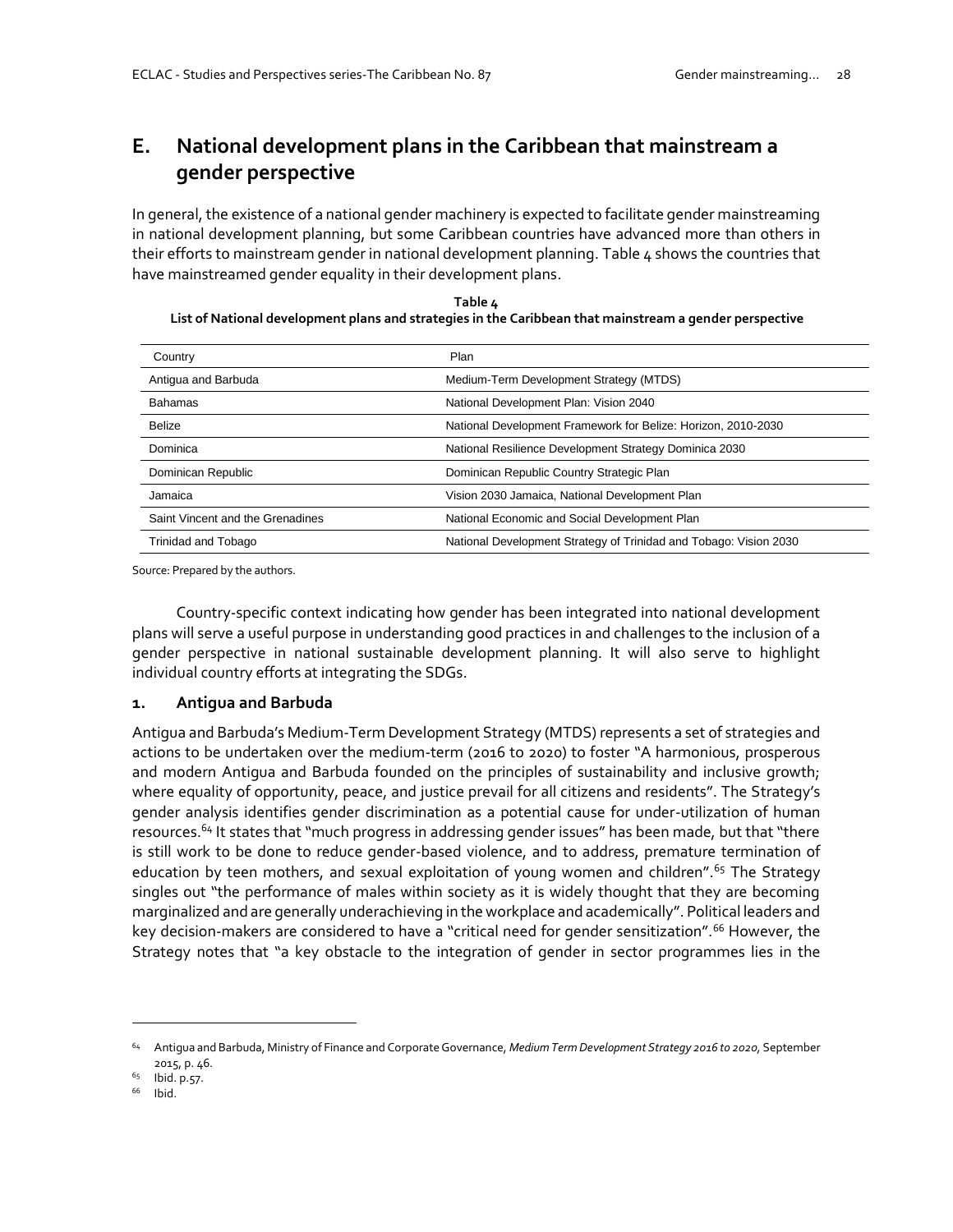absence of quantitative and qualitative sex-disaggregated data, gender analysis, and gathering and synthesizing of gender-related data across sectors". <sup>67</sup>

Using a sustainable development framework, the development strategy is articulated around four broad Sustainable Development Dimensions (SDD), each accompanied with necessary conditions. These include optimal generation of national wealth (SDD 1), enhanced social cohesion and resilience (SDD 2), improved health of the natural environment and sustained historical and cultural assets (SDD 3), and enhanced citizen security (SDD 4). Gender is mainstreamed across all four dimensions. <sup>68</sup> The Strategy outlines specific measures to support gender equality and more so gender mainstreaming in relation to such issues as labour force participation, gender-based violence, poverty eradication, disparities in access to education, and the provision of safe and inclusive learning environments for children. Specific measures include: 1) sensitizing senior public sector officials about the impact of gender discrimination on national development; 2) developing a gender strategic plan to create approaches for addressing discrimination and violence against women, male underachievement and encouraging participation of women in politics, and; 3) instituting greater fiscal responsibility and accountability across government to ensure that the needs of women, men, girls and boys are considered. In addition, a gender strategic plan will include "approaches for: reducing negative gender attitudes that fuel discrimination and violence against women; reversing adverse trends regarding the achievement of males academically and in the workplace; and encouraging greater participation of women in politics". <sup>69</sup>

However, the Monitoring and Evaluation Indicator Framework only mentions gender in relation to SDD 1, with the note to monitor unemployment levels by gender, age and locality; and in relation to SDD 2 with regards to reducing the incidence of gender-based violence. However, the baseline values and years, and the corresponding targets, are not identified. Where gender analysis is included, as part of achieving a Human Development Index score in the top 50 out of 187 countries by 2030, it is spoken of generally, for example in terms of reducing "at least by half the proportion of men, women, and children of all ages living in poverty in all its dimensions".  $\frac{1}{2}$  There is no target for increasing the ratio of women to men serving in the National Assembly (Parliament) from two women out of seventeen possible seats. The SDGs and related targets are included at the end of the Strategy, but are not integrated into its goals, key performance indicators or targets. Gender responsive budgeting, a key mechanism for gender mainstreaming, is also not mentioned.

#### **2. The Bahamas**

The draft Bahamas' National Development Plan: Vision 2040<sup>71</sup> is the country's long-term development plan and provides a roadmap for the future development of the country. The Plan includes a comprehensive policy framework that will guide government decision-making and investment over the next 25 years. Vision 2040, built around the SDGs, has four pillars: governance, human capital, environment and the economy. Gender has been mainstreamed into the strategies and action steps of Vision 2040. It offers gender related solutions and approaches to address imbalances women and men, girls and boys experience in The Bahamas. These solutions and approaches call for the creation, adoption and maintenance of the "macroeconomic policies and development strategies that address the needs and efforts of women and men so that all policies and development strategies positively

 $67$  Ibid. pp.  $57-58$ .

<sup>68</sup> Ibid. p.94.

<sup>69</sup> Antigua and Barbuda, Ministry of Finance and Corporate Governance, *Medium Term Development Strategy 2016 to 2020,* September 2015, p.58.

lbid. p.94.

 $71$  This plan is still at the working draft stage.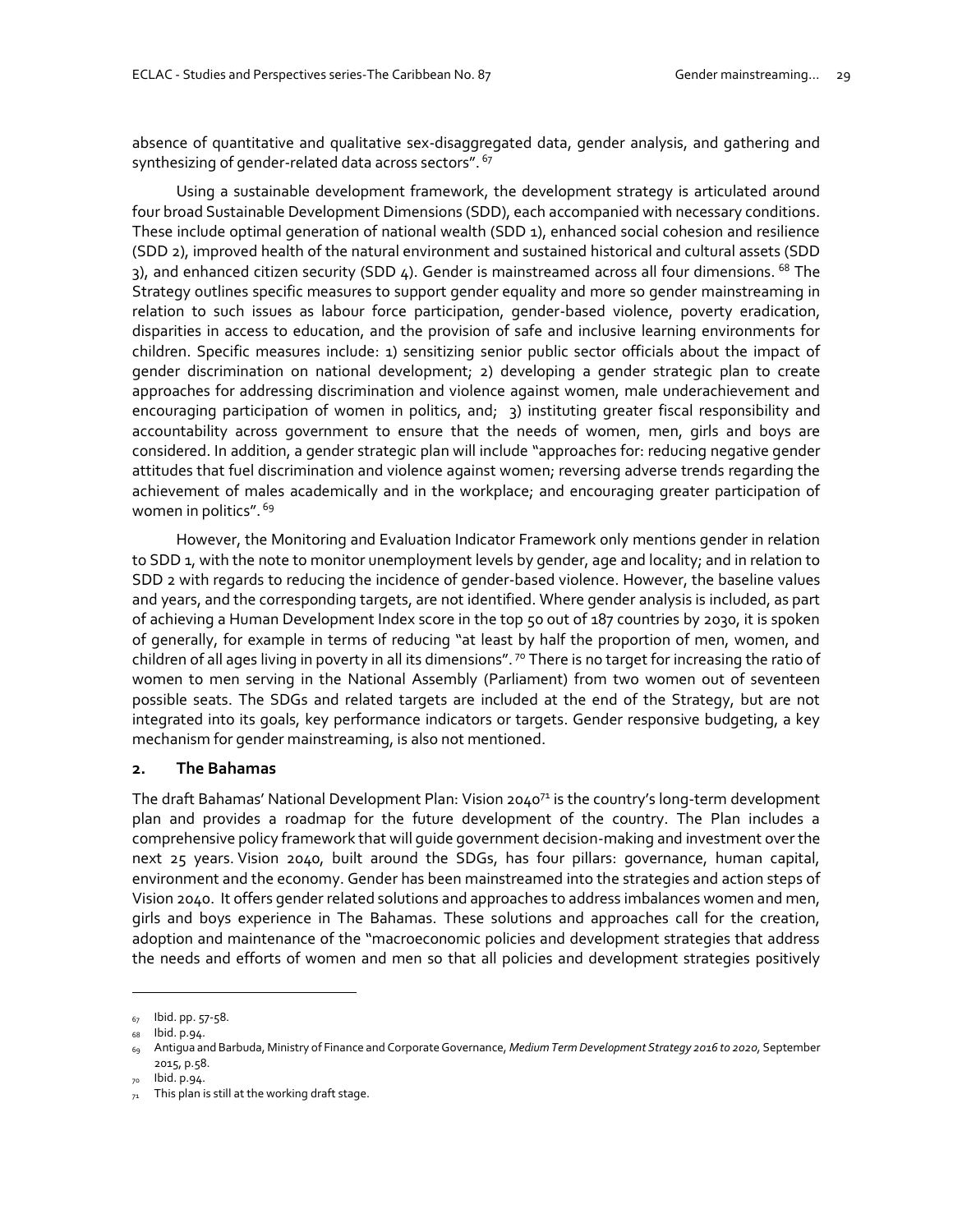impact everyone".<sup>72</sup> Drawing from the country's 2018 Voluntary National Review on the Sustainable Development Goals to the High-level Political Forum on Sustainable Development, it is mentioned that in order to ensure that the country is leaving no one behind there is a need to use a gendered lens in all policy planning for solutions and programme development.<sup>73</sup>

Gender analysis is incorporated into the plan in terms of governance, with "inadequate protections around certain human rights, including rights of migrants and gender equality" identified. <sup>74</sup> In terms of strategies, increased gender equality and equity on boards, with legislation enacted to ensure that "not more than two-thirds of the members of boards shall be of the same gender"  $^{75}$ , is highlighted as an indicator of success in achieving well-governed public institutions (Goal 2). Aligned with SDG 10 – Target 10.2 and SDG 16 – Targets 16.1 and 16.3, Goal 3 of the Plan, which focuses on a law abiding and safe society, includes school-based gender-based violence prevention workshops and implementation of a National Conflict Resolution Programme.<sup>76</sup> An increase in support groups for persons with disabilities, who were victims of violence and a national gender-based violence parenting curriculum are planned. It also includes "the use of faith-based communities to launch male initiatives and workshops on masculinity, gender identity, anger management and conflict resolution within communities" as well as workshops to train service providers. The intended outcome is an "increase in number of men choosing better strategies to address difficulties with masculinity, gender identity, anger control and conflict resolution" as well as "decreases in criminal activity for participants".<sup>77</sup>

Goal 4, focusing on the administration of justice, is addressed through Strategy 4.2, "Zero Tolerance", which is aligned with SDG 16 – Targets 16.1, 16.2, 16.3, 16.4 and 16.a. It includes "revised police protocols for sexual offences, a sexual offence case tracking system under the oversight of the Director of Public Prosecutions, greater awareness of the level of domestic violence and more victims willing to come forward as part of its outputs and outcomes. Other outcomes in relation to violence, include "greater coordination between the courts and other social support stakeholders to ensure protection of domestic violence complainants".<sup>78</sup>

Some success indicators may mention gender, but not in a disaggregated way. For example, the success indicator for Goal 5 (a modern, sustainable and universally accessible health care system) is broken down into strategies. Strategy 5.1, which focuses on universal access to health (and connects to SDG 1 - Targets 1.3, 1.4 and 1.b), SDG 3 - Targets 3.7 and 3.8, SDG 9 - Target 9.1, and SDG 10 – Targets 10.2, 10.3 and 10.4, includes the success indicator of a "reduction in obesity (disaggregated by age groups and gender), but no further gender analysis. Strategy 5.6, on Reproductive and Sexual Health, is aligned with SDG  $3$  – Target  $3.7$ , SDG  $5$  – Target  $5.6$ , and SDG 10 – Target 10.2 and 10.3. It includes encouraging private sector provision of child care facilities, amendment of legislation to improve access to family planning for persons 16 to 18 years old, and provision of support to women facing unwanted pregnancies, but does not include amendment to legislation regarding safe and legal termination. Goal 6 focuses on education, and is aligned with SDG 4, Target 4.1, 4.2 and 4.3 as well as SDG 16 – Target 16.6. It highlights increasing the number of girls applying to tertiary level schooling to take Science, Technology, Engineering and Mathematics (STEM) or vocational subjects.

<sup>72</sup> Bahamas, National Development Plan Secretariat, *Vision 2040 National Development Plan 2nd Working Draft*, May 2017, p.17.

<sup>73</sup> Bahamas, *Voluntary National Review on the Sustainable Development Goals to the High-level Political Forum on Sustainable Development of the United Nations Economic and Social Council,* July 2018, p. 9.

<sup>74</sup> Bahamas, *Voluntary National Review on the Sustainable Development Goals to the High-level Political Forum on Sustainable Developmenent of the United Nations Economic and Social Council,* July 2018, p. 13.

<sup>75</sup> Ibid. p. 56.

Ibid. p 41.

<sup>77</sup> Bahamas, *Voluntary National Review on the Sustainable Development Goals to the High-level Political Forum on Sustainable Development of the United Nations Economic and Social Council,* July 2018, p. 13.

<sup>78</sup> Ibid. p.86.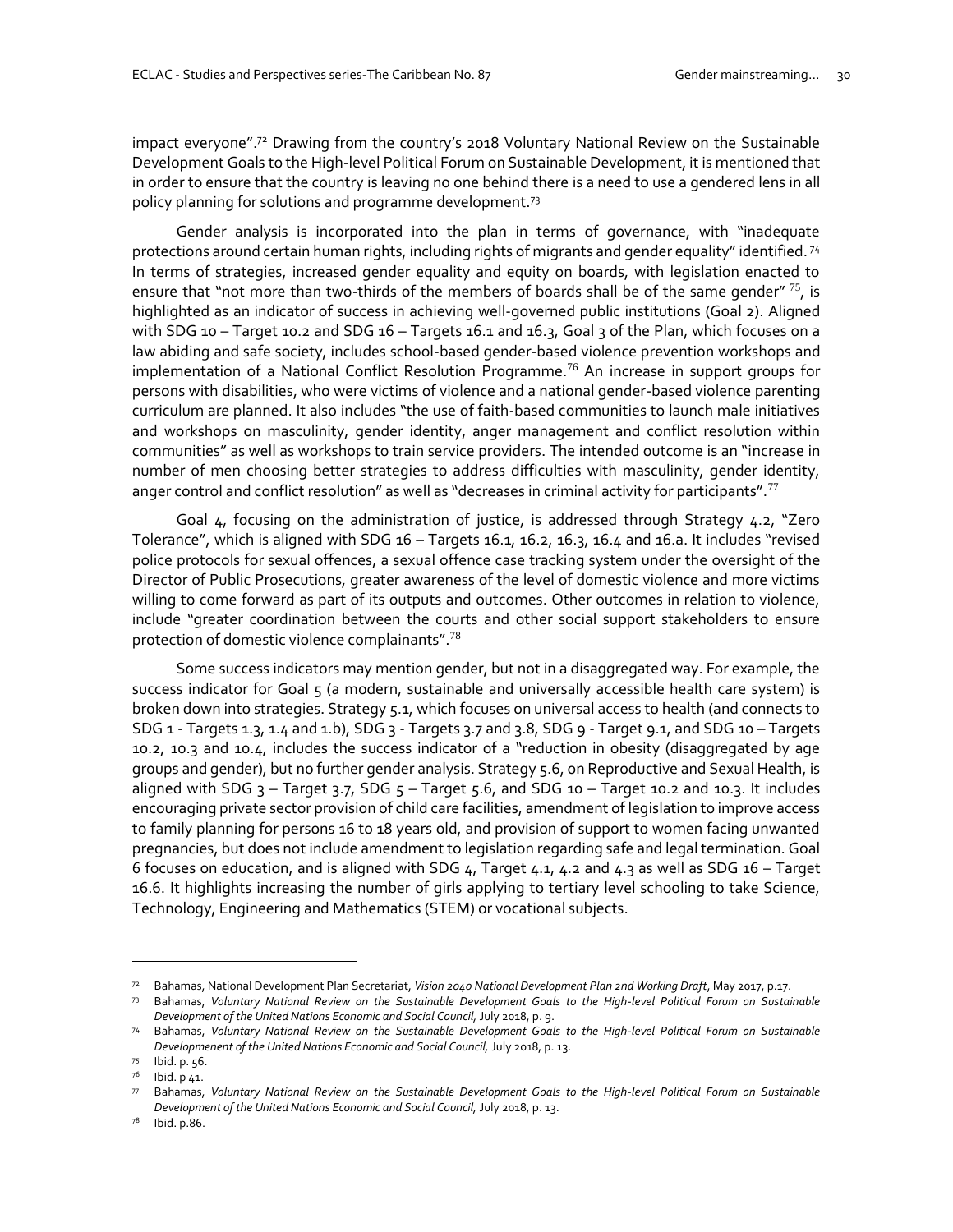In relation to human capital, freedom from discrimination on the basis of gender is highlighted as Goal 7, which focuses on poverty and discrimination. Its wide-ranging Strategy 7.7, focusing on eliminating discrimination and protecting human rights, is aligned with several targets under SDGs 5, 8, 9, 10, 11 and 16. The ambitious array of outputs include a gender equality referendum, implementation of a national strategic plan to address gender-based violence, strengthening of a Domestic Violence Unit in the Ministry of Social Services, the establishment of a Department of Gender Affairs, a Family Court and Child Registry, and the launch of a public transportation policy which takes into account the needs of older persons (but not women and children). The policy also includes language intended to help men with criminal records gain employment. This is to fulfil Strategy 7.2, which aims for full participation of poor and vulnerable groups in economic opportunities, and is aligned with SDGs 1, 5, 8, 9, 10 and 16. Finally, Strategy 7.9, on improving data collection on poverty, includes investigating the gender nature of poverty in the country, and will focus on research outputs on women's access to reproductive health care, women's access to income, women's ownership/control of land or assets, women subjected to violence/insecurity, women's exclusion from decision-making, women and time poverty, and women exploited in the labour market including those working in the informal economy.<sup>79</sup> This Plan offers an example of Caribbean best practice in mainstreaming gender in national development planning.

#### **3. Belize**

Horizon 2010-2030 is the National Development Framework for Belize within which all sectors are required to carry out development planning. Gender equality and non-discrimination in access to opportunities are included as core values and guiding principles throughout the Framework. For example, a strategy identified to promote healthy lifestyles and establish family and community health care programmes is to "implement the mental health policy (2010) by developing a comprehensive and gender responsive mental health programme.<sup>80, 81</sup> Gender analysis is included in a number of areas. For example, Belize's vision for 2030 includes a vibrant democracy with "women performing at the highest levels of political leadership". The Framework under Pillar 1 entitled 'Democratic governance for effective public administration and sustainable development', includes the introduction of "special temporary measures to increase the number of women political parties included in their slate of candidates for national elections".<sup>82</sup>

Economic resilience is another pillar and its main gender-responsive strategy is to "create greater opportunities for women and youth employment". Having a society of healthy people is one of the final pillars. To this end, the Framework highlights the implementation of a Sexual and Reproductive Health Policy, and the provision of financial and other support to civil society organizations that address critical health-related issues affecting women and children, especially pregnant teenagers and young women who are vulnerable to, or are victims of, gender-based violence and/or HIV. <sup>83</sup> Interestingly, a "Women's Development officer" (along with a District Agricultural officer and a Rural Development officer) has been assigned to the District Committees that ensure that the distinct priorities are addressed in policy and planning efforts. However, it is not clear how the district committees are involved in the process of implementation, for example at the level of the Coordinating Unit, the Commission or the ministries), and what level of influence and accountability accompanies this role.

<sup>79</sup> Bahamas, Voluntary National Review on the Sustainable Development Goals to the High-level Political Forum on Sustainable Development of the United Nations Economic and Social Council, July 2018, p. 241.

<sup>80</sup> This is explained in the Revised National Gender Policy.

<sup>81</sup> Belize, Ministry of Economic Development, Horizon 2030, National Development Framework for Belize 2010-2030, (Belmopan 2010), p.38.

<sup>82</sup> Ibid. p.16.

<sup>83</sup> Ibid. p.38.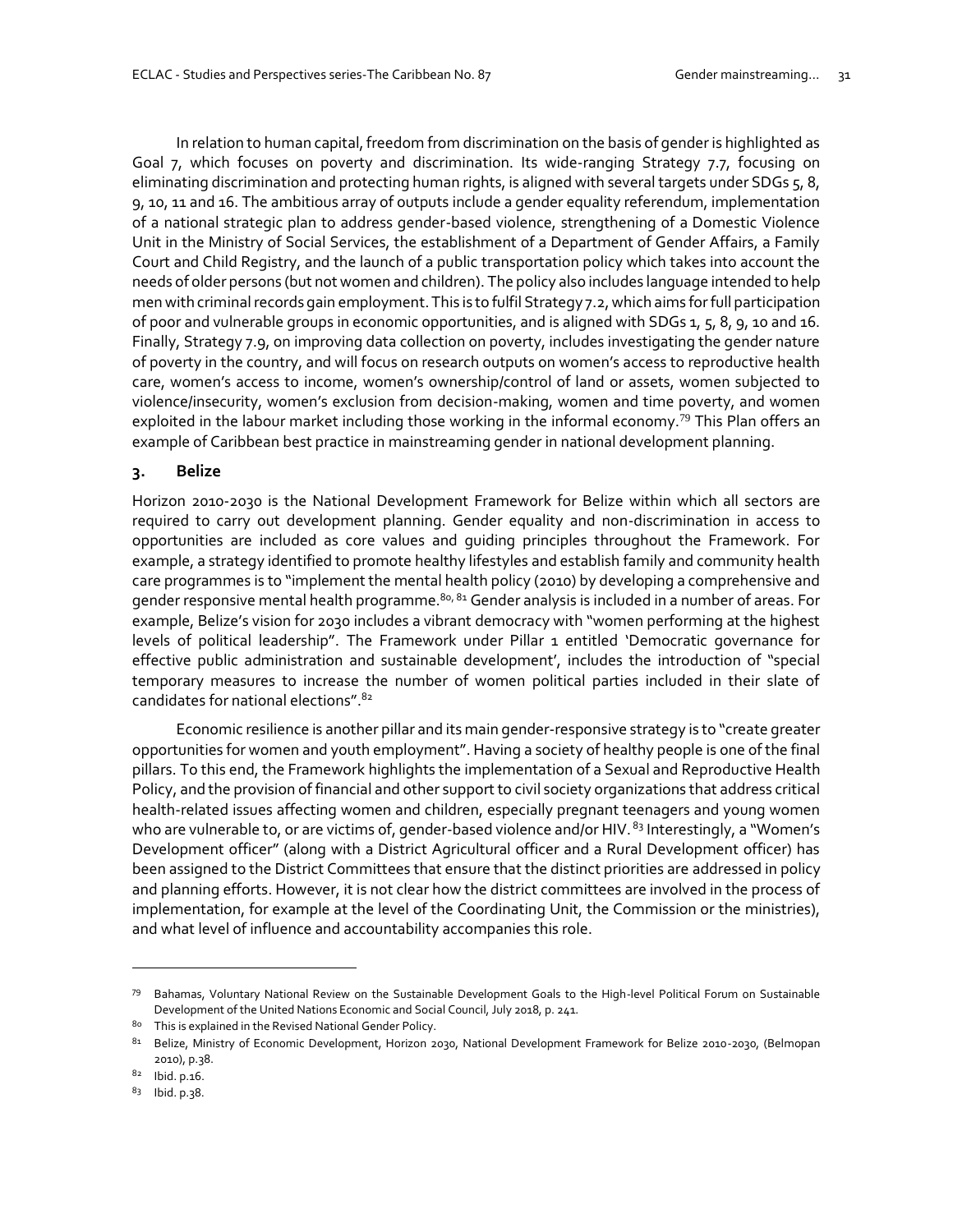#### **4. Dominica**

Dominica's long-term development plan, the National Resilience Development Strategy 2030, presents the country's priorities in pursuit of sustainable economic growth while maintaining a prudent fiscal stance in the face of global realities, in particular climate change. Of highest priority is poverty reduction and progress towards achieving the SDGs by 2030.<sup>84</sup> The impact of tropical storm Erika and hurricane Maria have worsened the issues around gender equality, for example there has been an increase in gender-based violence and limited access to health care for women.<sup>85</sup> The Government has therefore reiterated its commitment to mainstream gender in national development and has outlined eight strategies to advance gender equality. Dominica's approach to gender mainstreaming is discussed further as one of the three case studies.

#### **5. The Dominican Republic**

The Dominican Republic has made significant efforts to align the SDGs with its National Development Strategy 2010-2030: A Journey of Transformation towards a Better Country and other planning instruments. One of the objectives of the National Development Strategy is "to build a culture of equality and equity between men and women".<sup>86</sup> TThe Plan includes measures designed to strengthen women's autonomy as assessed in the ECLAC study on Gender Equality Plans in Latin America and the Caribbean: Road maps for development.<sup>87</sup>

#### **6. Grenada**

In Grenada's Growth and Poverty Reduction Strategy 2014 to 2018,<sup>88</sup> gender equality was a priority area with focus on mainstreaming gender and developing policy intervention to support gender equality through the implementation of Grenada's National Gender Equality Policy and Action Plan 2014-2024. The Plan was approved in 2014. Gender equality is presented as a cross-cutting theme in the Medium-Term Agenda (2019 to 2021)<sup>89</sup> and in the National Sustainable Development Plan (2020-2035), which is still being drafted. Although the current Plan is still in draft, there are other aspects of gender mainstreaming, include the establishment, in 2017, of an Inter-Ministerial Council of Gender Focal Points which was expanded and launched in 2019. The Council is coordinated by the Gender Machinery, which is the Division of Gender and Family Affairs. It is chaired by the Head of the National Gender Machinery. More recently, in the Budget Speech 2019, the Prime Minister confirmed that "Grenada remains firmly committed to gender mainstreaming in our decision-making and development planning".

The draft National Sustainable Development Plan (2020-2035) comprises three goals and eight outcomes, and is described as "climate proofed as well as gender proofed", meaning that it integrates climate-related and gender-related considerations and it points out challenges and opportunities that should be considered for development planning at national to community levels.<sup>90</sup> Outcome 3 of the

<sup>84</sup> Dominica, Ministry of Planning and Economic Development, *National Resilience Development Strategy 2030 of Dominica*, Roseau 2018, p. 3.

<sup>85</sup> Dominica's National Resilience Development Strategy 2030, p. 127.

<sup>86</sup> Dominica Republic, Ministry of Economy, Planning and Development, *Ley 1-12: Estrategia Nacional de Desarrollo 2030,* Santo Domingo 2012, p. 6.

<sup>87</sup> p.49.

<sup>88</sup> The Strategy outlined the government of Grenada's aims to implement paternity leave, encourage more family-friendly work environments, establish programmes which develop women's leadership skills, strengthen legislation and enforcement which combats domestic violence and sexual harassment at work, and consider special measures to achieve greater balance in the representation of males and females.

<sup>89</sup> Presentation by Elaine Henry-McQueen, Senior Programme Officer for Gender and Family Affairs, Ministry of Social Development, Housing and Community Empowerment, Grenada, at ECLAC subregional preparatory meeting towards the XIV Regional Conference on Women in Latin America and the Caribbean, Port of Spain, June 2019.

<sup>90</sup> Grenada, National Plan Secretariat, Ministry of Finance, Planning, Economic and Physical Development, *National Sustainable Development Plan 2020-2030,* St George's, 2019, p. 4.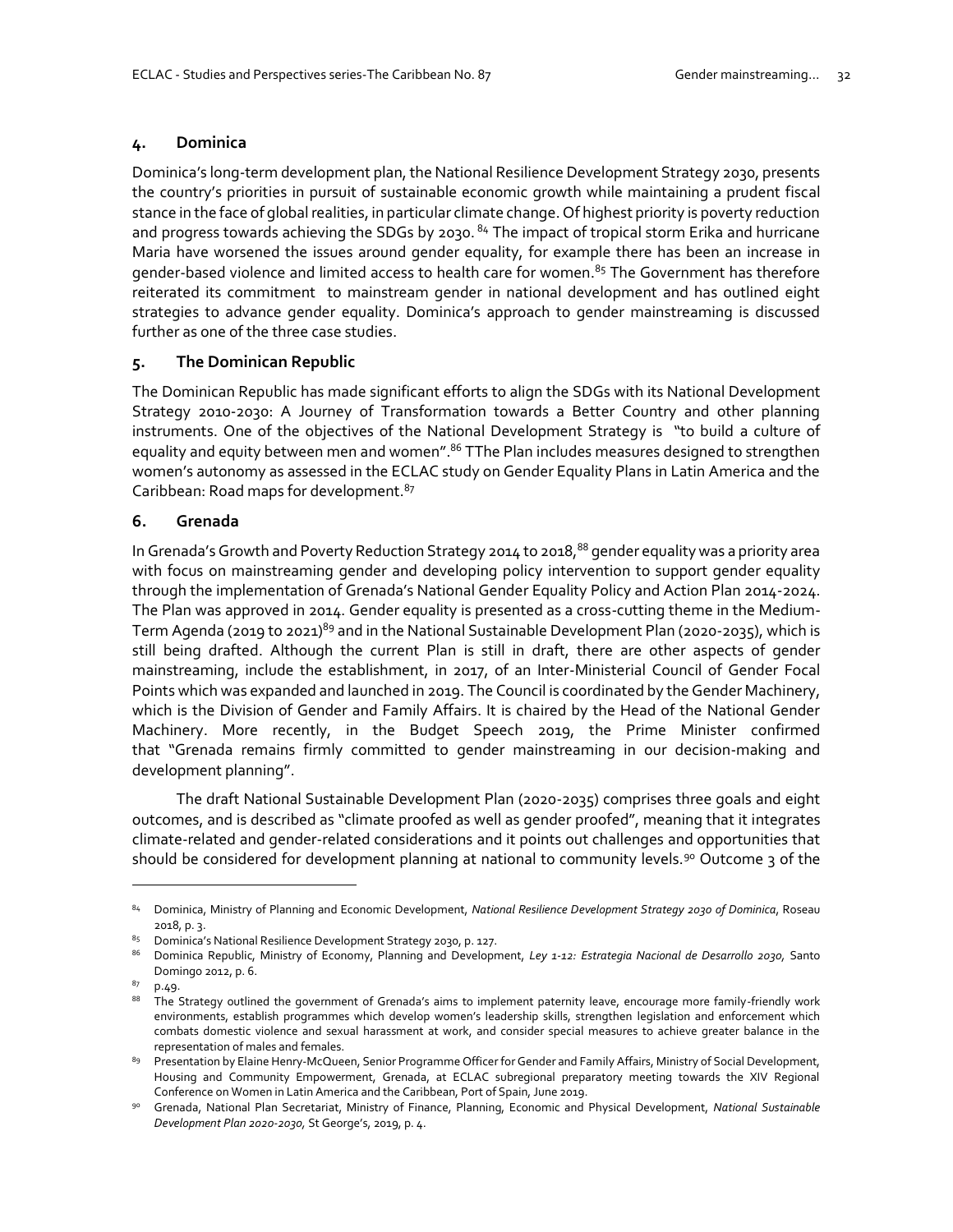draft Plan is aimed at achieving a "resilient, inclusive, gender-sensitive and peaceful society". This outcome aligns with SDGs 1, 5, 10 and 16, but the specific targets under each are not identified. Examples of strategies to achieve Outcome 3 include the institutionalization of systematic risk and resilience assessments that incorporate gender and social inclusion, the application of gender analyses to each priority in the National Plan, and the implementation of the Gender Equality Policy and Action Plan. It also encompasses the strengthening of responsiveness to gender-based violence, the development of a system for collecting data on intimate partner violence and sexual abuse, and taking steps to achieve gender parity at all levels of decision-making. The Plan does an analysis, which could be considered a good practice, of the parity issues, stating:

"As at February 2019, there were 15 female Permanent Secretaries and eight male Permanent Secretaries. The Heads of Six of the non-Ministerial Departments were males and five were females. As a result, the Senior Managers Board of the Public Service is made up of 20 females and 14 males, with males exceeding a critical mass of 41 percent. Statutory Bodies and State-owned Enterprises also play a major role in decision making with regard to social and economic development. Based on the list of Board Members of Statutory Bodies and State-owned Enterprises from the Cabinet Office, of the number of chairpersons of the 38 named entities, 28 percent were women. In addition, only 68 (or 23 percent) of the total of 286 Board members identified by name were women. An assessment of the management authorities of trade unions, the private sector, and NGOs are needed to determine the extent to which there is gender parity (50 percent), or at least critical mass (33 percent) of women in leadership and representation. Gender equality cannot be a function of Government only; therefore, all social partners should account for gender equality".<sup>91</sup>

There is also focus on addressing young women's higher rates of unemployment and providing gender-sensitive career guidance. The Plan observes that barriers to women's economic empowerment include: (a) stereotypes regarding gender roles, which impact on women's, men's and employers' perceptions of suitable jobs and tasks for women *versus* those for men; (b) discrimination related to women's reproductive and family/care giving responsibilities, which must be measured within the context of women's traditional burden of care for the family, and the physical/biological realities of menstruation and pregnancy; (c) employers' reluctance to make adequate provisions for male and female employees, such as toilet facilities; (d) lack of public transportation throughout the country during the night given the ever-present threat of sexual abuse and other forms of violence against women and girls; and (e) the potential for sexual harassment, with a higher risk in male-dominated work places.<sup>92</sup>

Finally, the Plan contains detailed analysis of gender disparities in relation to ownership of assets,<sup>93</sup> based on the 2012 Census of Agriculture which found, 71% of farms were headed by men and 29% by women; men owned or controlled 10,303 parcels, while women owned or controlled 3,458 parcels; and women managed about 4,000 acres ofland compared to the 17,000 acres managed by men. Female farmers had significantly smaller farms than male farmers. The average area of farms headed by women was 1.57 acres, while for men it was substantially higher at 2.66 acres. While it is clear that programmes will be funded in ways that address these realities, a gendered approach to budgets and fiscal planning is not incorporated.

In terms of mainstreaming, Outcome 1, which focuses on a healthy population, is aligned with SDG 3, and addresses "gender differences in sport through public education programmes to attract and

<sup>91</sup> Ibid. p. 7.

<sup>92</sup> Ibid. p. 42.

<sup>93</sup> Ibid. p. 43.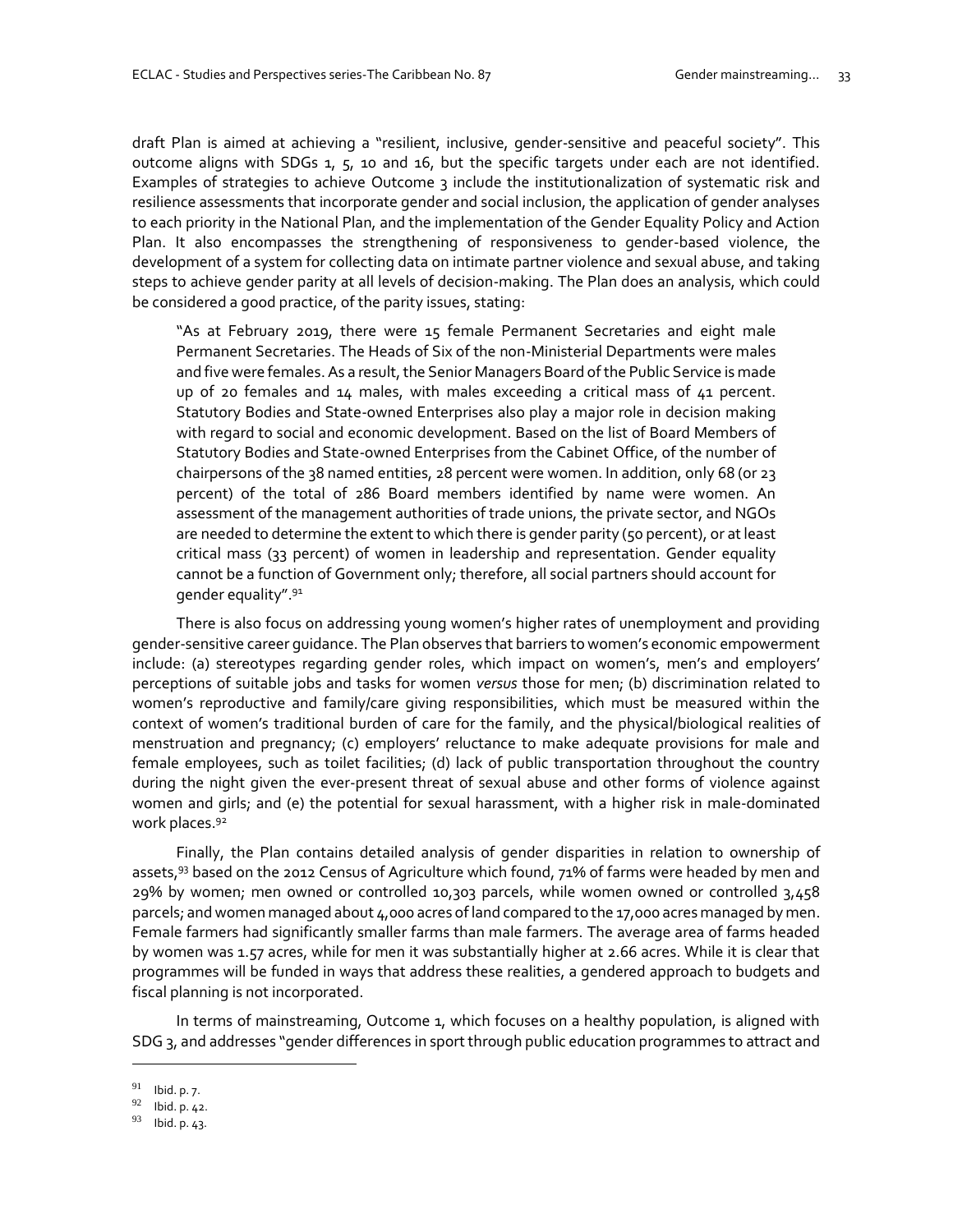retain both girls and boys in various sporting activities". Outcome 2, focusing on educated, productive, highly-skilled, trained and conscious citizens, is aligned with SDGs 4 and 8, and includes strategic actions to eliminate gender disparities in education, by building and upgrading education facilities that are child, disability and gender sensitive and provide safe, non-violent, inclusive and affective learning environments. Single-sex mentorship programmes for girls and boys, with support from churches and communities, are also planned under this outcome. The context for the Plan identifies the need for gender mainstreaming in the prevention and control of non-communicable diseases and in the promotion of wellness, with a specific focus on men's issues. In this Plan, all goals, outcomes, strategic actions, targets and responsible organizations are aligned with the SDGs, and also incorporates a gender perspective.

#### **7. Jamaica**

Vision 2030 Jamaica is the country's long-term development plan with a vision of Jamaica as "the place of choice to live, work, raise families, and do business." Gender equality is mainstreamed throughout the seven guiding principles: transformational leadership, partnership, transparency and accountability, social cohesion, equity, sustainability, and urban and rural development.<sup>94</sup> Jamaica's approach to gender mainstreaming is discussed further as one of the three case studies.

### **8. Saint Vincent and the Grenadines**

Saint Vincent and the Grenadines' National Economic and Social Development Plan 2013 to 2025 outlines the country's long- and medium-term strategies for national development, and offers a vision for an improved quality of life for all citizens. Gender issues are recognised as a hindrance to development in the plan and a gender mainstreaming approach has been employed with the establishment of a Gender Affairs Division and a Family Court. Under chapter 3 entitled the 'Domestic Economy', the Plan highlights that whilst significant strides have been made in terms of women's participation in development in the country, they remain among the most vulnerable and economically powerless. Indeed, 53% of the unemployed are young females.<sup>95</sup> Despite this inclusion, gender differences are only recognised in certain areas, in terms of girls' and boys' unequal performances in English and Mathematics examinations at the Caribbean Secondary Education Certificate (CSEC) level, but no strategic actions are outlined to address this inequality. The category 'youth' is also treated as having no gender differences in vulnerabilities.

## **9. Trinidad and Tobago**

Trinidad and Tobago's National Development Strategy speaks to the broad policy framework for development: the overarching national vision to 2030 and national development priorities in the form of short-term goals to 2020. Gender is mainstreamed through the policy cycle framework in the five development themes: Putting People First- Nurturing our Greatest Asset; Delivering Good Governance and Service Excellence; Improving Productivity through Quality Infrastructure and Transportation; Building Globally Competitive Businesses; and Placing the Environment at the Centre of Social and Economic Development.

#### **10. Summary**

A review of these national development plans in the Caribbean suggests that gender equality or equity is cited as a goal in national development plans of several countries, but the measures are still limited to certain areas, such as employment, education or gender-based violence. For a proper strategy of mainstreaming gender, it is important to fully align national development plans with the SDGs targets and indicators in order to comprehensively address gender inequalities. In most of these plans, gender

**Ibid** 

<sup>95</sup> Saint Vincent and the Grenadines, National Economic and Social Development Plan, 2013-2025, p. 45.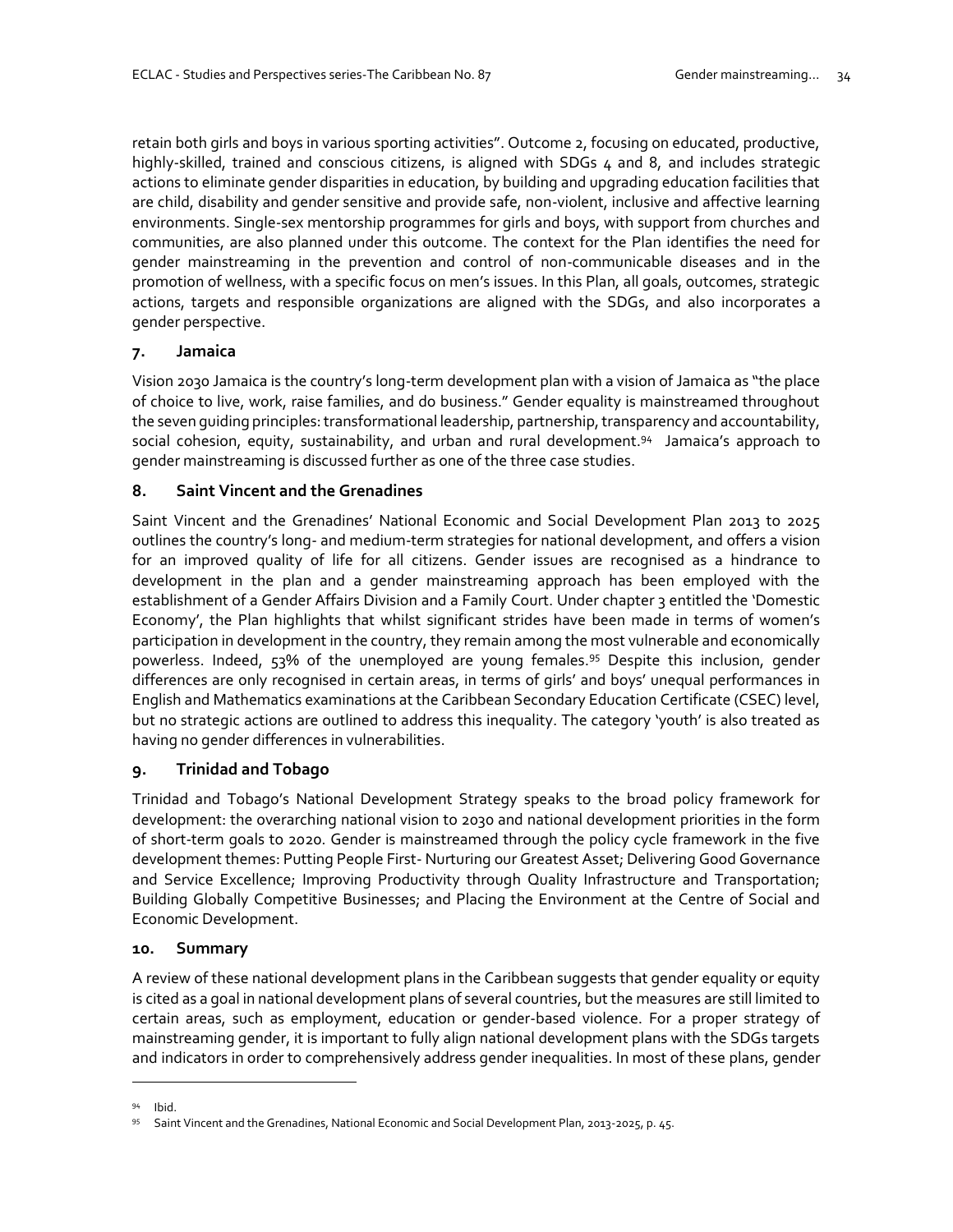is discussed as a stand-alone category, sometimes integrated across several sectors, usually in relation to development, inclusion, violence, and the economy. Thus, these plans may include responses to issues of children, family, welfare and violence. It is rare that all areas of development are genderresponsive. Where gender is mentioned across sectors, often with other cross-cutting issues, such as the environment, and human security, it does not shape the discussion of how, *inter alia,* the economy, health, agriculture, industry and tourism are differentially experienced by women, men, boys and girls, requiring an approach to development that takes such inequality into account at all stages. In fact, only a few national development plans sufficiently integrate a gender analysis or gender mainstreaming approach in transformational ways. Global and regional strategies, such as the Montevideo Strategy for Implementation of the Regional Gender Agenda within the Sustainable Development Framework by 2030, could be used to guide Member countries towards mainstreaming a gender perspective in planning. So far, no national development plan in the subregion has yet made reference to it.

## **F. Case studies of Dominica and Jamaica**

 $\overline{a}$ 

Four years after the adoption of the 2030 Agenda for Sustainable Development, it is noted that very few countries in the subregion are taking steps to ensure that gender is mainstreamed in development planning. However, notable steps have been taken to implement gender mainstreaming in national development planning in Dominica and Jamaica. These countries were selected as forerunners in institutionalizing both gender equality and development plans in the Caribbean and as examples of good practice in this area. The section also discusses successes and challenges that these countries have faced in mainstreaming gender in their national development plans and the lessons learned.

#### **1. Dominica - Successes and challenges in mainstreaming gender in the National Resilience Development Strategy**

Dominica has a long-term development framework, the National Resilience Development Strategy 2019 -2030, and a gender equality plan and policy, the National Policy and Action Plan for Gender Equity and Equality. The Mechanism for the Advancement of Women in Dominica is the Bureau of Gender Affairs, a unit of the Ministry of Social Services, Community Development and Gender Affairs. It is the primary body responsible for advancing gender equality in Dominica.

The National Resilience Development Strategy represents a broad framework, which provides the development road map and guidelines for Dominica to 2030. The Strategy uses the sustainable development framework model and incorporates gender components throughout. It includes a monitoring and evaluation reporting system accompanied by cross-cutting actions through public awareness, capacity building and data analysis. In addition, in terms of territorial planning, the Government is decentralized from the municipalities to the urban and rural areas. Socioeconomic planning and development are being focused and dispersed across sectors and communities all at the same time.<sup>96</sup>

The National Policy and Action Plan for Gender Equity and Equality was approved in 2006 and later revised in 2014 to the National Policy (2014-2024). It is guided by the Government's recognition that gender equality is a fundamental aspect of both human and national development. This Policy creates a framework for the formulation and implementation of gender policies for national development and improving gender relations in Dominica. It highlights six main areas: i) Gender and economics; ii) Gender stereotypes, cultural beliefs and practices; iii) Gender and political decision-

<sup>96</sup> Presentation made by Ms. Gloria Joseph, Permanent Secretary of the Ministry of Planning and Economic Development of Dominica during the XVI Conference of Ministers and Heads of Planning of Latin America and the Caribbean, Montevideo, 29 August 2019.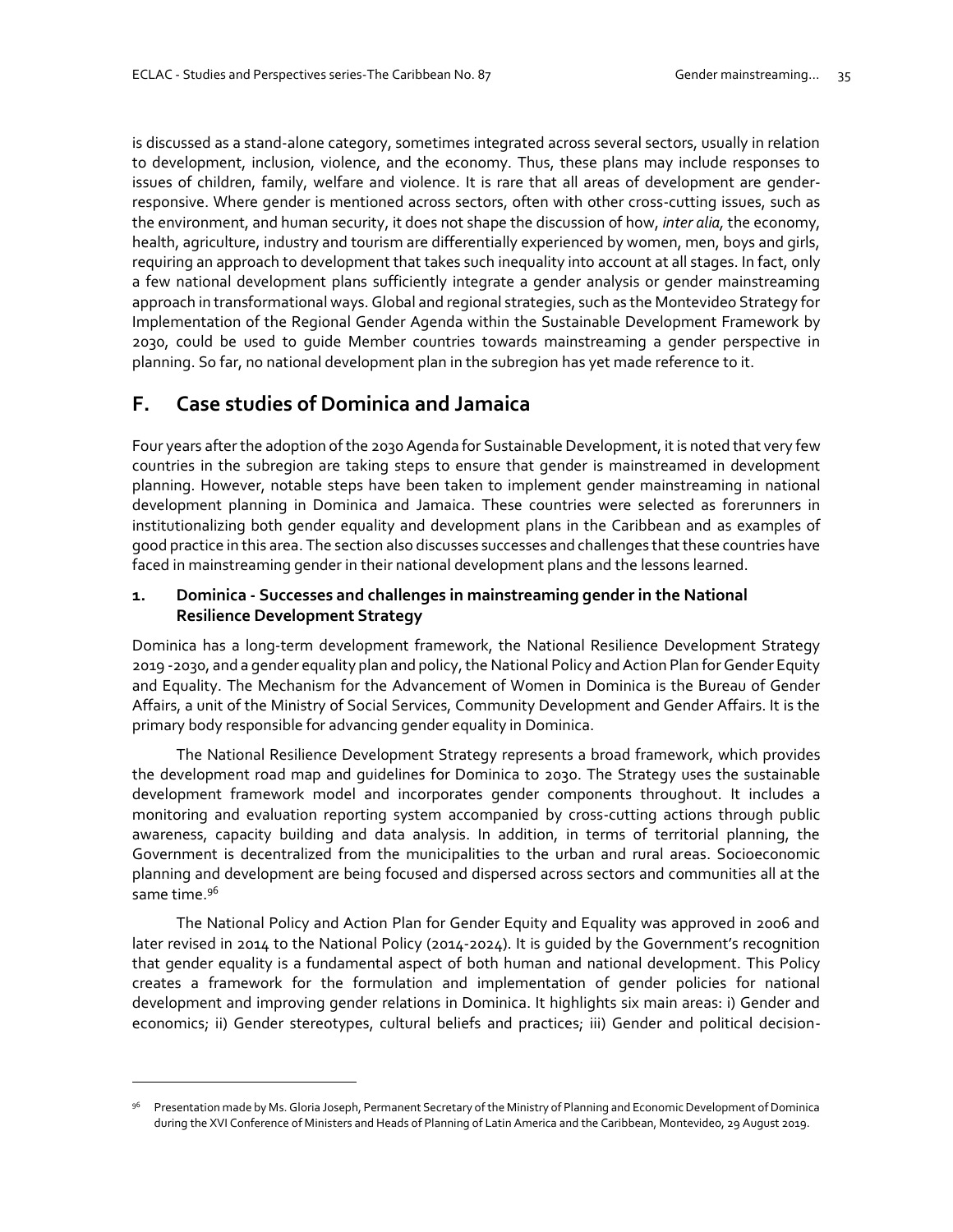making; iv) Education and human resources development; v) Health and medicine; and vi) Family, sexuality and gender-based violence.

According to Biholar (2016), the national gender equity and equality policy for Dominica "provides a space for the regional discourse on equality and gender justice for women and men, which is meant to influence state policy".<sup>97</sup> This Policy takes a gender mainstreaming approach and recognizes the responsibility of all Government ministries, statutory bodies and other agencies; the private sector and labour unions; and the wide cross-section of civil society organizations including faith-based organizations for its implementation and monitoring. The policy dictates that the following gender mainstreaming processes be systematically put in place:

- Gender equality is mainstreamed in all policy-making processes at the national and sectoral levels, including a diverse range of stakeholders.
- Gender-responsive planning and budgeting are introduced at the national level (i.e. through the mid-term national development plan and annual national budgets) and sector ministries.
- Clear systems are adopted to integrate gender equality into ministries' sector programmes, including collecting data disaggregated by sex, undertaking a gender analysis of the key issues in the sector, and developing gender-responsive indicators and targets.
- Clear procedures for gender monitoring and evaluation are put in place in ministries, departments and agencies, facilitated by Gender Focal Points.

In the English-speaking Caribbean, Dominica is the third country to start developing a Gender Policy and one of the few countries to integrate and combine its gender policy commitments with national development planning. Gender is mainstreamed using several strategies throughout the National Resilience Development Strategy. These reinforce priorities around improvement of women's social status, protection of their rights and promotion of opportunities to improve their health and eliminate the feminization of poverty. Below are examples of the strategies used in the development plan for mainstreaming gender:<sup>98</sup>

- Linkages are made by highlighting the importance of approving the National Policy and Action Plan for Gender Equity and Equality, which makes special consideration for emerging and relevant gendered issues specific to the national context;
- Attention is drawn to strengthening capacity building opportunities for women, girls, and vulnerable groups to scale up their participation in decision making and in the labour market as a priority and gender-specific programsare designed for men while ensuring these do not put women at a disadvantage;
- Sustainability of efforts is highlighted by promoting gender sensitivity education and training to build a society that champions gender issues;
- Priorities around poverty reduction, promotion of justice, and economic and social empowerment of women and girls in the informal sector work and contraceptive use to ensure sustainable development are reinforced;
- Supports for gender-sensitive research, analysis and development of a highly disaggregated statistical base and information for implementation strategies are highlighted and the

<sup>97</sup> Ramona Biholar. 2016. "Feminist Strategies, Masculinist Resistances and Gendered Transformations in Caribbean Perspectives." In Negotiating Gender, Policy and Politics in the Caribbean: Feminist Strategies, Masculinist Resistances and Transformational Possibilities, edited by Gabrielle Hosein and Jane Parpart, p.145. New York: Rowman and Littlefield.

Taken from the National Resilience Development Strategy for Dominica.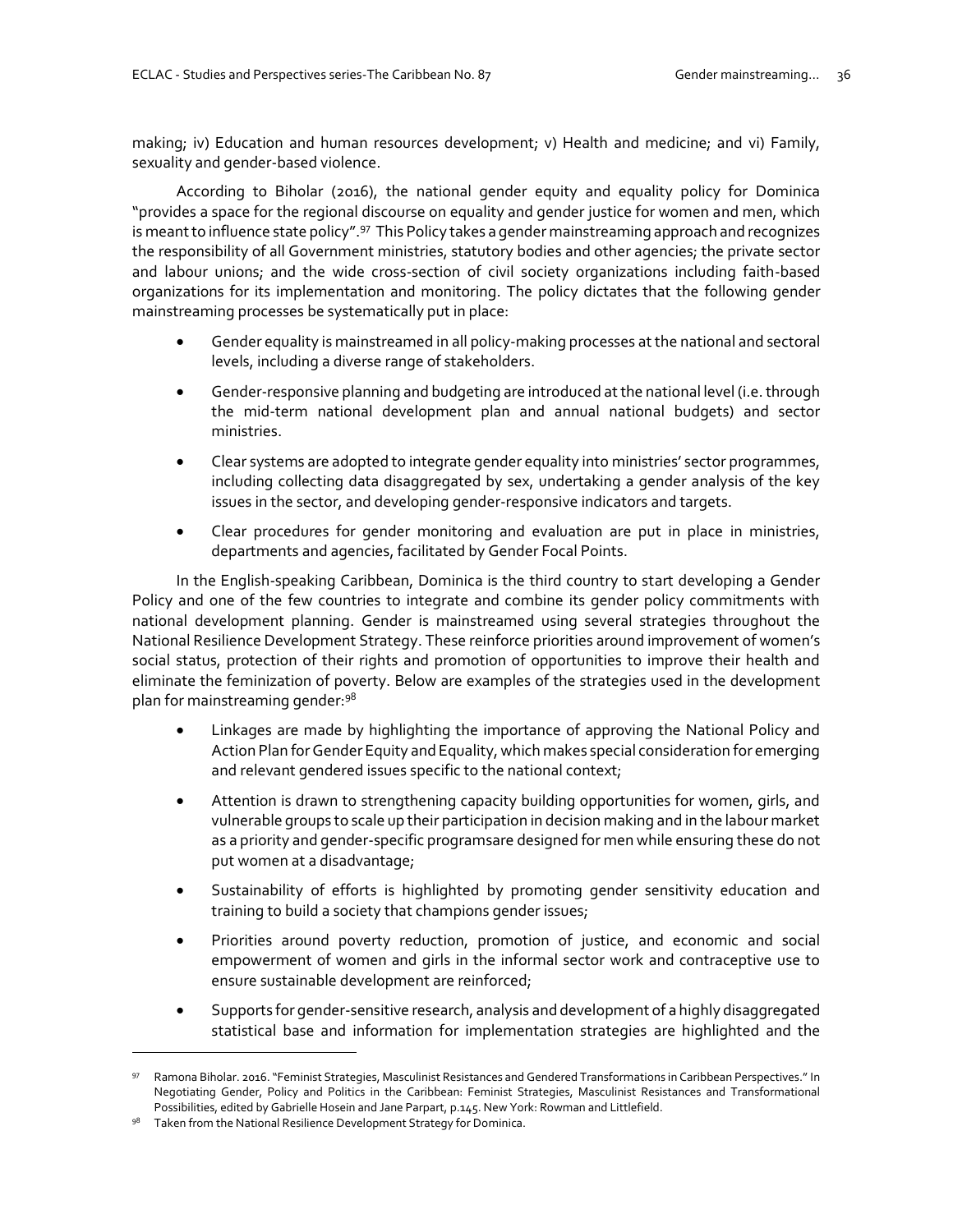importance of enhancing the capacity to monitor and assess progress in meeting gender equality commitments specified in international and regional treaties and conventions, as well as in the implementation of the recovery programme post- Hurricane Maria are emphasized.

The Government identifies that these gender considerations are cross-cutting and nonnegotiable, and that women and men have different needs and experiences. The State is of the view that the success of its programmes is more inspiring when society remains steadfast in its pursuit of greater gender equity and equality on all fronts, and when there is the active participation and inclusion of all income and social groups in national plans and programs.<sup>99</sup>

However, according to Baksh  $(2014)^{100}$  the process of developing other national and sectoral policies has not been adequately informed or guided by the National Gender Policy (Baksh 2014, p. 59- 60). The impact of Tropical Storm Erika and Hurricane Maria have exacerbated the challenges Dominica faces in mainstreaming gender. For example, the impact of natural disasters and weather events on Dominica's GDP was 93% after Tropical Storm Erika in 2015 and 226% after Hurricane Maria in 2017.<sup>101</sup> Post Tropical Storm Erika, the majority of damages were sustained in the transport sector (60%), followed by the housing sector (11%) and agriculture sector (10%). From a population of 72 340 inhabitants, 33 people lost their lives and 574 were made homeless. The impact of Hurricane Maria was even more destructive. 90% of both housing and agriculture were destroyed; 40% of the tourism infrastructure were destroyed; 83% of school buildings; 15% of hospitals and health centres were destroyed, while 74 residents lost their lives. The post-disaster reality leads to long-term challenges in accessing resources for women farmers; for housing, health care; in addressing increasing levels of gender-based violence, as well as rising unemployment and underemployment, especially among the population in lower socio-economic brackets. 102

#### **2. Jamaica - Successes and challenges in mainstreaming gender in Vision 2030 Jamaica**

Jamaica has a long-term national development framework, Vision 2030 Jamaica, which is complemented by the National Policy and Action Plan for Gender Equity and Equality.

Vision 2030 Jamaica is the country's long-term plan and is guided by the following principles: "a people-centered and transformative approach", buttressed by "strong leadership". Thus, as Vision 2030 states, "enhancing the quality of life for all Jamaicans, could only be done by critically addressing – education, health and nutrition, the basic amenities of water, housing and infrastructure, access to environmental goods such as clean air and water and civility and social order".<sup>103</sup> It is a plan that enjoys bi-partisan support and ownership, where both political parties played a significant role in the plan's development; and administrations of both political parties have ensured the uninterrupted implementation of the long-term national development plan. It applies the principles and practice of evidence-based processes – including empirical and scientific evidence as well as stakeholder consultations and expert perspectives. The underpinned guiding principles are implementation and results-based Monitoring and Evaluation (M&E). It is also policy-driven and strategy-based – not based on programmes and projects (actions), built on a Results-Based Management (RBM) Framework – outcome and not output driven as it has an Implementation Framework that has clearly defined

<sup>99</sup> Dominica 2030- National Resilience Development Strategy, p. 127.

<sup>100</sup> Rawwida Baksh. 2014. *Country Gender Assessment - Dominica 2014,* Caribbean Development Bank.

<sup>101</sup> Presentation made by Ms. Gloria Joseph, Permanent Secretary of the Ministry of Planning and Economic Development of Dominica during the XVI Conference of Ministers and Heads of Planning of Latin America and the Caribbean, Montevideo, 29 August 2019.

<sup>102</sup> Dominica, *Post Disaster Needs Assessment Hurricane Maria*, p. 125. (September 18, 2017).

<sup>103</sup> Presentation of the NDP to the Ministry of Justice, 2006.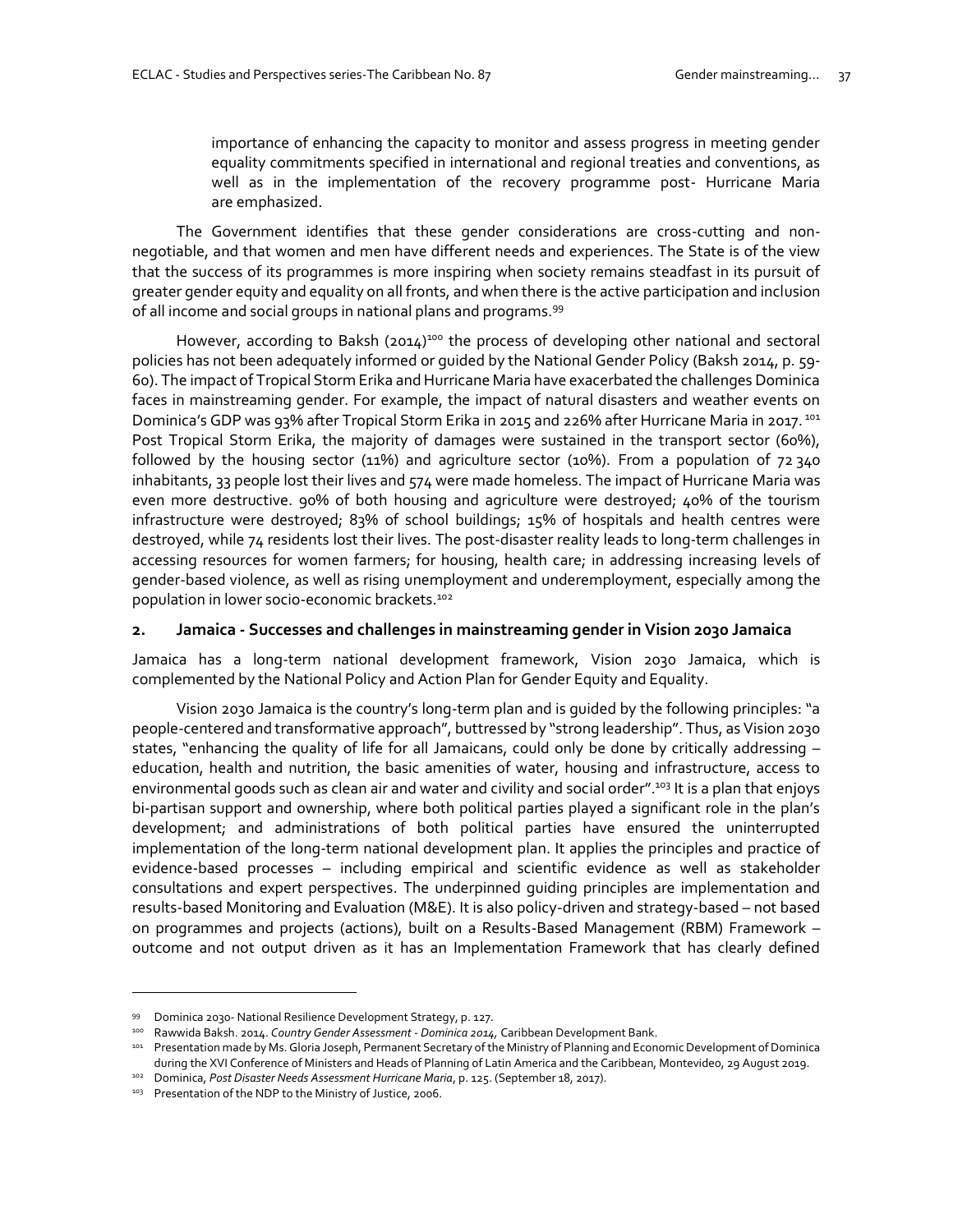systems, mechanisms and tools for continuous improvement. It also utilizes the Plan Do Check Act management model to utilize evidence to inform medium-term prioritization in implementing the plan.

The three components of Vision 2030 Jamaica<sup>104</sup> are: a) The Integrated National Development Plan, which presents the overall plan for Vision 2030 Jamaica, integrating all 31 sector plans into a single comprehensive framework for long-term national development. The Integrated National Development Plan presents the National Vision, the 4 National Goals, 15 National Outcomes, and the National Strategies required to achieve the national goals and outcomes; b) The Medium-Term Socio-Economic Policy Framework (MTF) is a 3-yearly plan, which summarizes the national priorities and targets for the country and identifies the key actions to achieve those targets over each 3-year period from fiscal year 2009/2010 to fiscal year 2029/2030; and c) Thirty-one sector plans, which cover the main economic, social, environmental and governance sectors relevant to national development.

ECLAC through the Regional Observatory on Planning for Development in Latin America and the Caribbean has conducted an alignment of the Vision 2030 Jamaica's goals with the SDGs and observes the following:

- (i) Jamaicans are empowered to achieve their fullest potential. This goal has four national outcomes: a healthy and stable population (related to SDGs 2, 3 and 6); world-class education and training (SDG 4); effective social protection (SDGs 1, 2 and 10); and authentic and transformational culture (unrelated to any particular SDG).
- (ii) Jamaican society that is secure, cohesive and just. This goal has two national outcomes, which are treated as a single one for the purposes of SDG alignment: security and safety and effective governance, which are linked to SDGs 5, 10, 11 and 16.
- (iii) Jamaica's economy is prosperous. This goal has six national outcomes: a stable macroeconomy (SDG 8); an enabling business environment (SDGs 4 and 8); strong economic infrastructure (SDG 9); energy security and efficiency (SDGs 7, 11 and 12); a technology-enabled society (SDG 9); and internationally competitive industry structures (SDGs 2, 8, 9, 12 and 14).
- (iv) Jamaica has a healthy natural environment. This goal has three national outcomes: sustainable management and use of environmental and natural resources (SDGs 6, 7, 12, 14 and 15); hazard risk reduction and adaptation to climate change (SDGs 7, 13 and 15); and sustainable urban and rural development (SDGs 1, 9, 10 and 11).<sup>105</sup>

Vision 2030 Jamaica incorporates a gender perspective and aims at reducing gender inequalities in different aspects. It seeks to accelerate the process of creating and implementing a standards-driven and outcomes-based education system by recognizing that learning at all levels encompasses the acquisition of skills and attitudes. To do this, the Government recommends a strategy to ensure that schools become gender sensitive. It also mainstreams a gender component in health, by including gender differentials in health conditions and health-seeking behaviors to address issues such as the reluctance of men to seek health care.<sup>106</sup> Vision 2030 also takes into consideration those who are affected by vulnerable issues and poverty and recognizes the need to integrate this across all public policies. It states that all public policies will give consideration to their impact on vulnerable groups, noting that gender differences will be addressed through mainstreaming gender concerns in all public policies and by creating public awareness of issues in relation to the rights of children, youth and other vulnerable groups.

<sup>104</sup> The Gender Sector Plan 2009-2030, p.72.

<sup>105</sup> Presentation of the Four Yearly Report on Regional Progress and Challenges in Relation to the 2030 Agenda, p. 49.

<sup>&</sup>lt;sup>106</sup> Jamaica, Planning Institute of Jamaica, *Vision 2030 Jamaica National Development Plan*, (Kingston 2010), Chapter 3, p. 50.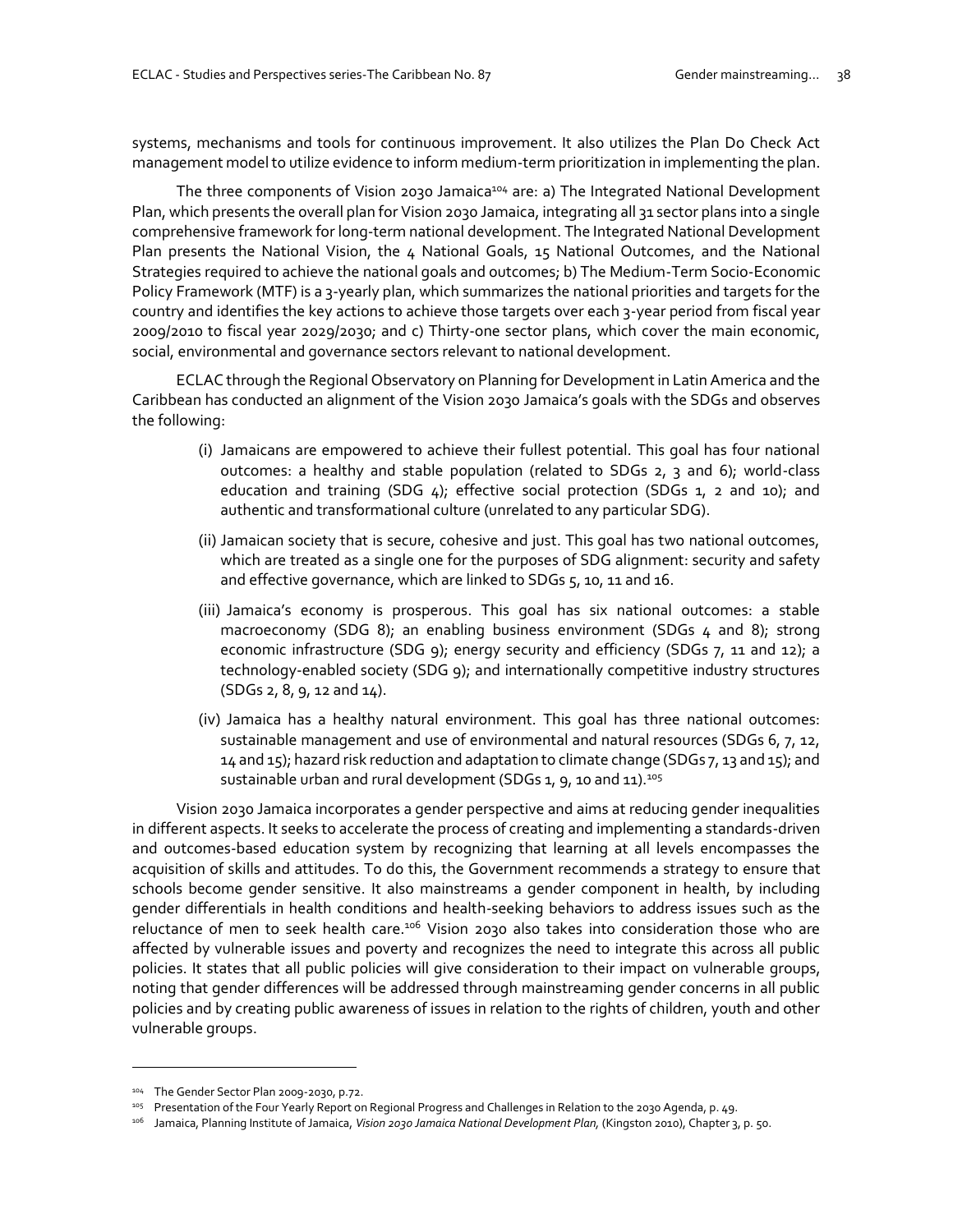The Gender Sector Plan 2009- 2030 is one of the 31 sectoral plans that forms the basis for implementing Vision 2030 Jamaica. Gender is treated as a cross-cutting issue that impacts all of the other thematic areas of the plan. It includes a situational analysis and a detailed SWOT analysis, as well as a series of outcomes, strategies and actions aimed at promoting gender equity in the country. The Plan reflects a long-term vision to create a society that treats each gender equally and provides equal opportunities for all and one in which each gender is represented proportionately in all spheres including governance structures. For example, its goal is to reach "a society free of sex and other forms of discrimination in all spheres that creates and maintains a socioeconomic, cultural, political and legal environment, in both the public and private domains free of sex discrimination, where all males and females, at all stages of the life cycle can enjoy full human rights and develop their full potential as productive citizens" and includes four main outcomes: 1. Socioeconomic, political, legal and institutional environments and arrangements that facilitate and promote gender equity; 2. Women's unpaid labour that is valued and rewarded; 3. A judicial system that is free from gender biases and ensures that the reproductive health and rights of men and women that are fully protected; 4. Appropriate policy frameworks that ensure that gender inequities are mitigated; 5. Governance structures and processes that reflect gender equity in representation and decision-making. Importantly, it makes references to international and regional human rights frameworks and strategies related to women's rights.

In addition, Jamaica has adopted the National Policy and Action Plan for Gender Equity and Equality, originated in 2004 by the Bureau of Women's Affairs and the Gender Advisory Committee, and then approved in 2011. The main objective was to begin mainstreaming gender in the national development planning through this policy, more specifically to include gender in public policies, plans and programmes. Through these frameworks, Vision 2030 Jamaica reiterates the State's commitment to addressing long-term systemic gender inequalities by making linkages with the National Policy and Action Plan for Gender Equity and Equality. In this process, the Planning Institute of Jamaica (PIOJ) established a National Gender Task Force to integrate the vision of gender equality into the National Development Plan Vision 2030. This was also facilitated by the existence of a Gender Advisory Committee with specific mandates, which included, but was not limited to, advising the Government and the National Machinery on strategic policy directions for the gender portfolio, as well as the establishment of Gender Focal Points in key government ministries, departments and agencies. Through the implementation of approved action plans, Gender Focal Points are to ensure that gender is integrated in all national policies, plans, programmes and operations using a gender equality framework. The Gender Focal Points also contribute to data and information to inform both regional and international reporting processes. There is also a Gender Analysis Checklist to increase the capacity to incorporate a gender perspective. The Checklist is designed to ensure that government policies and programmes are responsive to the gender differential needs in keeping with commitments outlined in the Beijing Platform for Action. The Government also reported that it recently launched in March 2019, the Gender Ambassadors Programme with students in secondary and tertiary institutions across the island who have been selected to participate in the pilot programme. This initiative is being implemented by the Bureau of Gender Affairs in collaboration with the Ministry of Education, Youth and Information. This programme seeks to raise awareness and facilitate activism on gender issues in schools and is expected to promote self-care, healthy relationships and leadership development among the youth. It also aims to engage the youth on what is gender-based violence, and ways to reduce the prevalence in Jamaica.<sup>107</sup>

<sup>&</sup>lt;sup>107</sup> National Report on Progress in the Application of the Montevideo Strategy for Implementation of the Regional Gender Agenda within the Sustainable Development Framework by 2030, Jamaica (2019), p.8.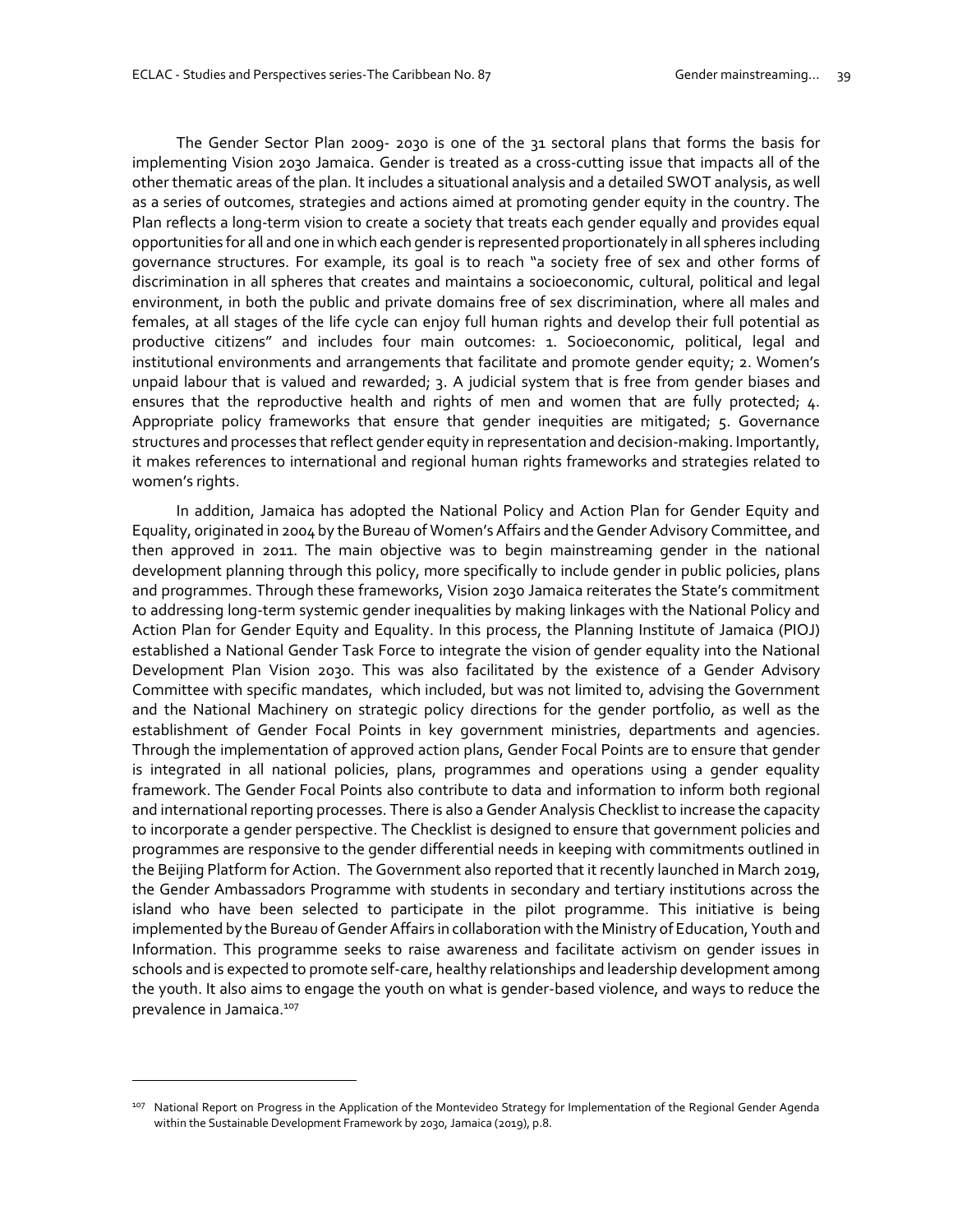Their robust achievement notwithstanding, Jamaica faces challenges similar to those affecting the rest of the Caribbean in mainstreaming gender in national development planning, which is financing development, considering the specific vulnerabilities faced by Small Island Developing States. These vulnerabilities include, but are not limited to susceptibility to the impacts of climate change and extreme weather events' lack of economies of scale in production; proneness to external shocks; excessive reliance on external financial inflows and on few export/import markets; limited options for and high costs of transport and communications; reduced scope for output diversification and limited skilled human resources compounded by high levels of migration of skilled individuals. In acknowledging this reality, Vision 2030 Jamaica is aligned to the broader Post-2015 Development Agenda, which includes the Paris Climate Agreement (2015), Addis Ababa Action Agenda on Financing for Development (2015), and the Sendai Framework for Disaster Risk Reduction (2015).

## **G. Addressing obstacles to gender mainstreaming**

Mainstreaming gender in development planning can only be accomplished with the requisite political will and commitment to transforming administrative structures and modes of decision-making. Gender equality policies and programmes must be supported by capacity-building of all staff so that they have the necessary skills and information to engage in gender analysis of public sector policies and programmes.

Anguilla, Antigua and Barbuda, Bahamas, Barbados, the British Virgin Islands, Grenada, Guyana, Jamaica, Saint Kitts and Nevis, Saint Lucia, Suriname, Turks and Caicos Islands recently submitted their national reports on the progress made in the application of the Montevideo Strategy for Implementation of the Regional Gender Agenda within the Sustainable Development Framework by 2030<sup>108</sup>, to mark the occasion of the 25<sup>th</sup> anniversary of the Fourth World Conference on Women and the approval of the Platform for Action<sup>109</sup> and the XIV Regional Conference on Women in Latin America and the Caribbean. Three common challenges are distinguishable in these reports.

First is the persistent and limited number of technical staff trained in gender mainstreaming within the national machinery and across the Government, particularly in areas, such as climate resilience, adaptation, mitigation and disaster risk management, as well as in gender responsive budgeting, programming and monitoring.

Second is a misconception and restricted view or unclear perception of the mandate and role of the national machineries, often limited to a negative approach due to their gender-based related initiatives and activities.

Third and lastly, it is clear that national machineries have not been included or involved in the process of developing their long or medium-term national development plans. With the exception of the Bahamas, Dominica, Jamaica, and Trinidad and Tobago, there is no formal mechanism that involves national machineries in the committee in charge of developing and monitoring the implementation of the 2030 Agenda.

<sup>108</sup> National reports are available at[: https://www.cepal.org/en/work-areas/gender-affairs/montevideo-strategy-country-reports.](https://www.cepal.org/en/work-areas/gender-affairs/montevideo-strategy-country-reports)

<sup>109</sup> National reports are available at: [https://www.cepal.org/en/work-areas/gender-affairs/la-plataforma-accion-beijing-cumple](https://www.cepal.org/en/work-areas/gender-affairs/la-plataforma-accion-beijing-cumple-25-anos) [-25-anos.](https://www.cepal.org/en/work-areas/gender-affairs/la-plataforma-accion-beijing-cumple-25-anos)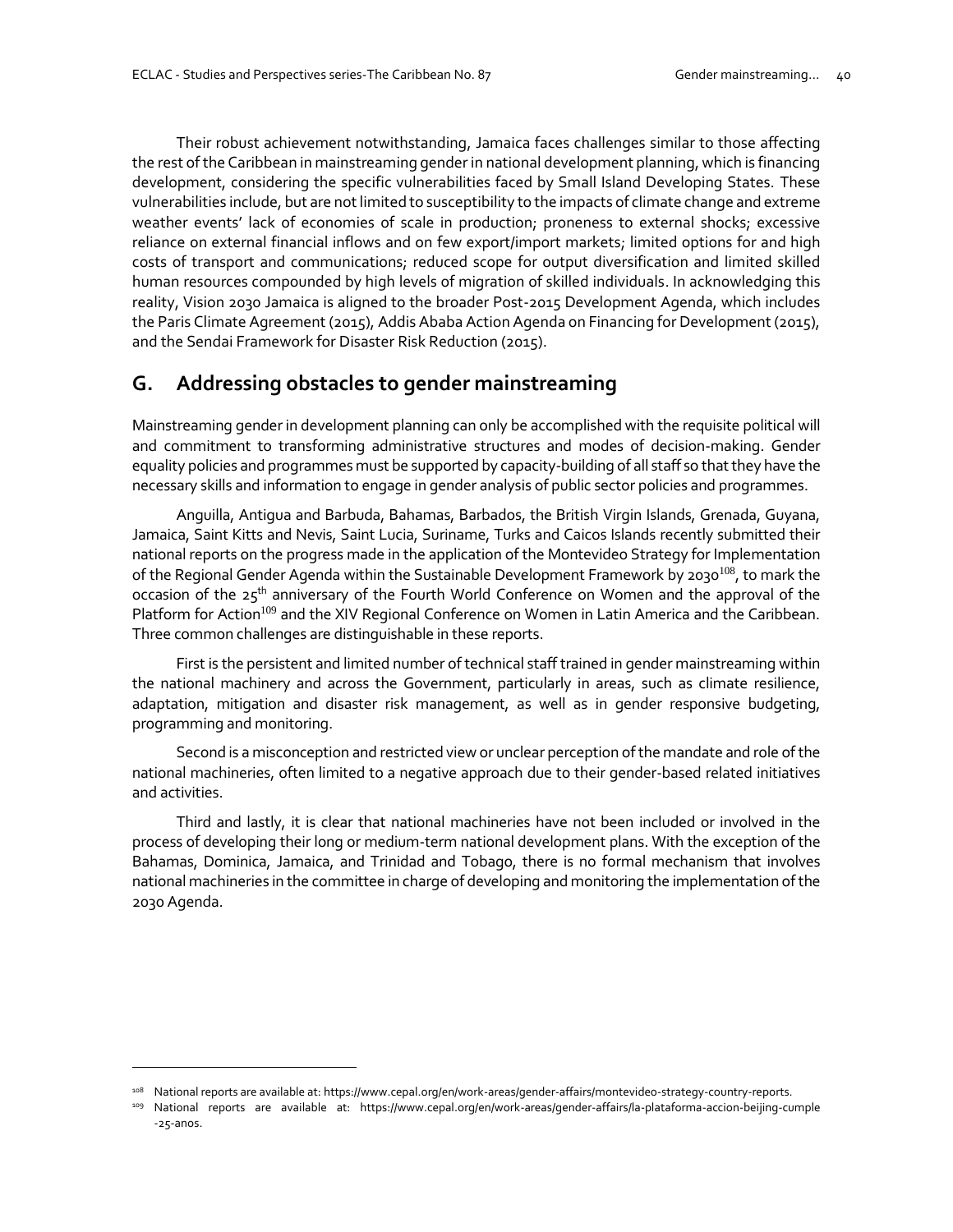# **III. Recommendations for gender mainstreaming in national development plans**

Caribbean countries are only at the early stages of integrating gender analysis in their national development plans. Where gender is mentioned, the implications of a gender analysis across sectors are insufficiently elaborated, and, often, gender becomes relegated to the Women and Development approach of treating with women's (and sometimes men's) issues where these are most visible, for example in terms of family, welfare and violence. Sectors such as trade, tax, food security, energy, the environment, and tourism, as well as fiscal policy-making remain virtually gender-blind despite the ways that they also reproduce gendered beliefs, values and inequitable power relations. At present, in the Caribbean, few national development plans sufficiently integrate a gender analysis or gender mainstreaming approach in transformational ways. No Caribbean country is currently undertaking gender-responsive budgeting, which is a key starting point in mainstreaming gender. The majority of national development plans can, therefore, go further in using frameworks that already exist, such as the 2030 Agenda, using the reporting process on both the SDGs, human rights treaty bodies, including CEDAW, the Universal Periodic Review, as well the Beijing Platform for Action and the Montevideo Strategy to assess progress made and identify challenges that still remain to greatly integrate gender as a cross-cutting issue in sustainable development.

Mainstreaming gender in development planning can bring several benefits to Caribbean governments as it fosters intersectoral and inter-agency coordination. The goal of achieving gender equality should drive all parts of the Government, including those responsible for development planning, macroeconomics, social, environmental, information, sciences and technologies-related policies, in collaboration with the national machineries for the advancement of women. The incorporation of gender perspectives in national policies and strategies should not be seen as an added burden, but as a means of identifying the different challenges faced by women and men at all ages, which will help in adopting targeted measures to address existing challenges and in ensuring that both women and men can contribute to and benefit from national sustainable development.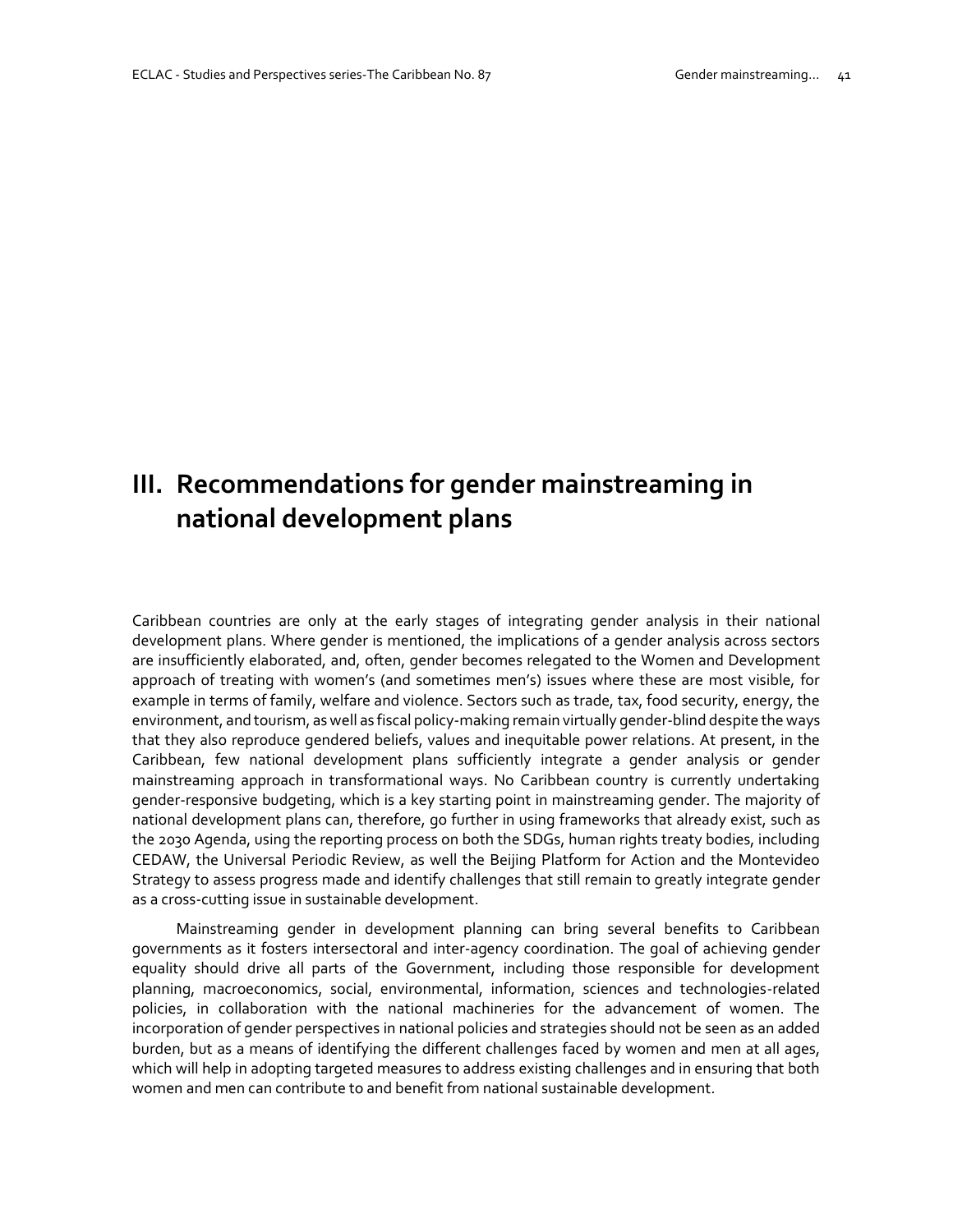Since gender is a cross-cutting issue addressed by a range of development platforms, the inclusion of a gender perspective will also promote coherence in pursuing the SDGs in alignment with international and regional commitments within the next decade.

In addition, promoting and implementing gender equality could strengthen financing for development. Gender mainstreaming strategies could be used as the cornerstones for domestic resource mobilization, and for the identification of external public-private partnerships to finance programmes in areas of particular interest to stakeholders. Through gender-based budgeting, governments are able to highlight public expenditures and the relative benefit that men and women derive from government-funded programmes. In this process of budgeting with a gender perspective, transparency and accountability help strengthen the case that the government may have for financing sustainable development with equality.

Similarly, there is another added value. By mainstreaming gender, the National Statistical Offices in the Caribbean would benefit from capacity building for the collection, processing, and dissemination of sex-disaggregated data and the promotion of gender indicators in surveys, censuses and administrative records. Institutionalizing gender mainstreaming will ensure that instruments for the measurement of unpaid work through time-use surveys and collection of data on violence against women become systemized. These will also help countries to promote evidence-based policies and measure the inequalities as well as monitor progress in the implementation of the SDGs and other international and regional frameworks with a gender lens.

Finally, the adoption of a gender perspective will promote inclusiveness. The creation or strengthening of channels for multi-stakeholder participation, including civil society organizations, feminist and women's movements, youth organizations, academia and the private sector in rural and urban areas alike will be facilitated when gender mainstreaming is established by governments. This participation at all stages of the development planning, from its design, implementation and evaluation will build national ownership of the sustainable development agendas and translate these commitments to local progressive changes on the ground towards gender equality.

For all of these reasons, the following recommendations offer some guidance for Caribbean countries to accelerate the inclusion of a gender perspective in national development planning:

## **A. Coordination and coherence**

While institutional mechanisms for advancing gender equality do exist in the Caribbean region, they continue to suffer from several shortcomings that prevent effective gender mainstreaming in national development planning. For example, line ministries and relevant government agencies work in silos, and in most cases, they operate with insufficient resources for mainstreaming gender. This creates duplication and overlapping of responsibilities, leading to wastage of limited available resources. Challenges to greater gender mainstreaming are mainly due to traditional stereotypes and attitudes that reproduce pervasive gender blindness and injustice; limited human and financial resources within State machineries; Limited technical capacity to defend a goal of gender equality and women's empowerment within a context of traditional male domination; Insufficient political will; limited monitoring and evaluation mechanisms including gender indicators and sex-disaggregated data relevant across sectors for evidence-based policy making; and limited establishment of coordinating and monitoring bodies, which include civil society, women's groups, private sector, faith-based organizations, and youth networks.

States should therefore ensure that there is more effective coordination between governmental institutions, including the national gender machinery, the private sector, social partners and civil society, for the overall implementation of gender equality strategies and development planning. These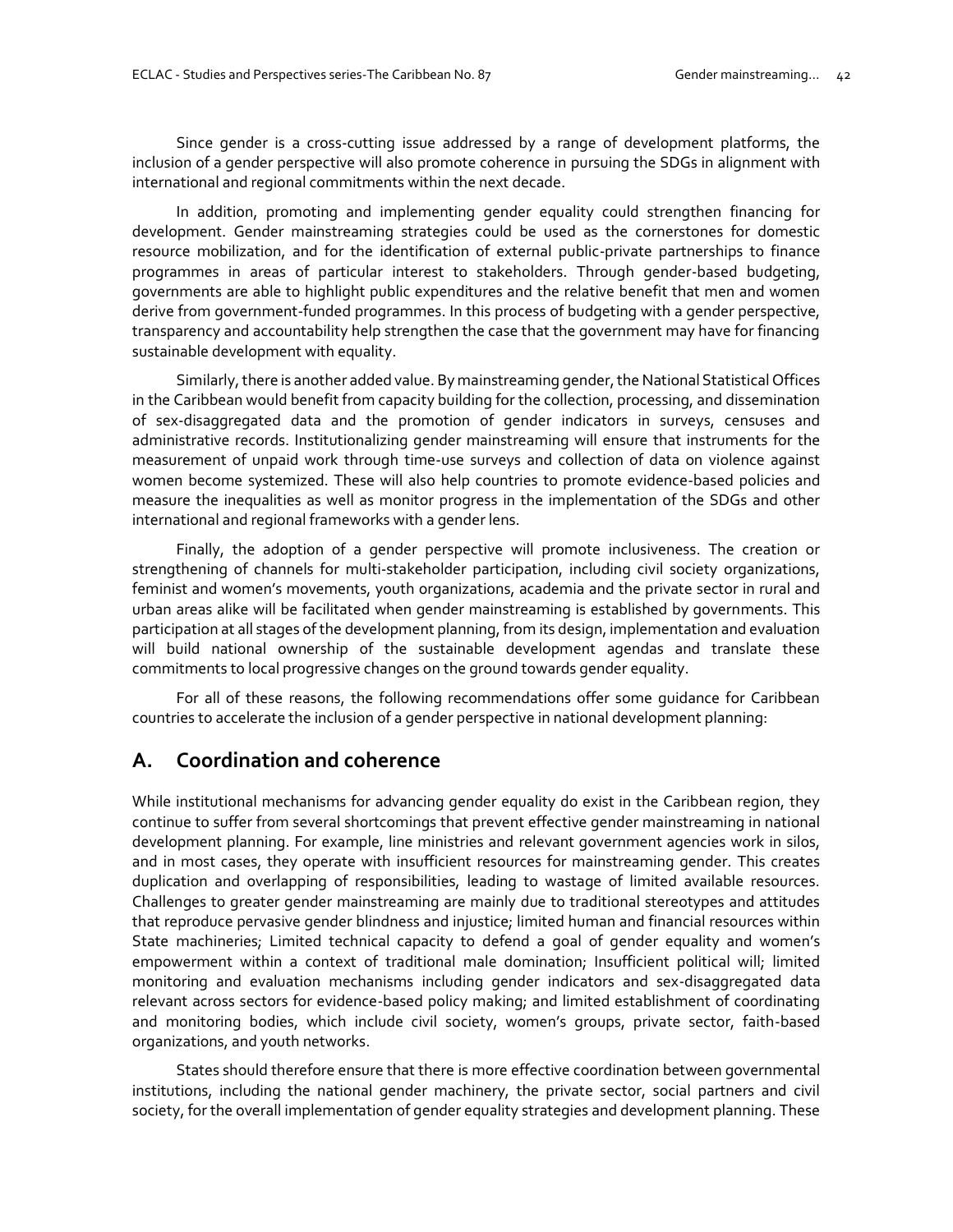processes require a long-term vision of what constitutes the nation and therefore a proper and inclusive consultative framework should be considered a priority for national ownership.

Related to the aspect of coordination, it is important that Caribbean countries provide sound accountability and oversight on gender mainstreaming initiatives through effective monitoring and evaluation to avoid "consultation fatigue" among the population to provide evidence of the effective impact of these measures in their well-being. Monitoring and evaluation mechanisms are key for ensuring that gender equality strategies through national policies, action plans or national development plans achieve their intended impacts and outcomes. The mechanisms should assess progress, improve decision making, allow programmes and plans to be adjusted and enhance accountability. Therefore, each line ministry should establish a monitoring mechanism or team as part of their national gender mainstreaming strategy, but at the same time these ministries should adopt sector gender impact indicators to guide the monitoring and evaluation process. This would address a need for a formal coordination mechanism to guide collaboration and information exchange among ministries whose work impacts on gender equality. The case presented in Jamaica with the establishment of the Gender Advisory Committee, Gender focal points, the creation of the Gender Analysis Checklist, and the National Gender Task Force under the Planning Institute of Jamaica (PIOJ), could provide concrete guidance to other countries of the subregion.

## **B.** Gender responsive budgeting<sup>110</sup>

 $\overline{a}$ 

The application of gender responsive budgeting approach in all phases of the budget cycle in national budgetary planning, implementation, and monitoring and evaluation processes is critical to effective gender mainstreaming. Gender responsive budgeting can be advanced through the use of budget call circular to communicate the goals and the processes for gender budgeting. The budget call circular could be distributed to ministries with the supporting templates and spreadsheets as a formal invitation to start preparing budget submissions; the integration of a statement (generally called a gender budget statement) on how gender-related considerations are reflected in the budget and including this statement as part of the official budget documentation. For instance, Trinidad and Tobago has produced a Toolkit for Gender Responsive Budgeting for Institutionalizing Gender Equality and Gender Mainstreaming Practices in Government Ministries, which can be used as a guide to these steps. In the British Virgin Islands, a Child and Gender Responsive Budgeting Workshop was held in 2015 as a joint venture between the Department for International Development of the United Kingdom of Great Britain and Northern Ireland (UKAID), Organization of Eastern Caribbean States (OECS), United Nations Children's Fund (UNICEF) and UN Women. The session contained information to guide the way forward for child and gender responsive budgeting to become integrated into the current budgeting process. The main points taken from this exercise were that the strategy for Child and Gender Responsive Budgeting makes gender concerns (including those of children) an integral part of the design and implementation, monitoring and evaluation of policies and programmes with the ultimate goal of achieving human rights. The Macro-Financial Unit of the Ministry of Finance in the country also conducts gender-budgeting sessions in collaboration with the Office of Gender Affairs in an effort to assist with the implementation of the SDGs among other developmental area for the country.<sup>111</sup> These are some good practices that could be replicated in the region.

<sup>110</sup> According to Budlender (2006), gender responsive budgeting is about ensuring that Government budgets and the policies and programs that underlie them address the needs and interests of individuals that belong to different social groups. Thus, gender responsive budgeting looks at the biases that can arise because a person is male or female, but at the same time considers disadvantage suffered as a result of ethnicity, caste, class, or poverty status, location and age. It is not about separate budgets for women or men nor about budgets divided equally. It is about determining where the needs of men and women are the same, and where they differ. Where the needs are different, allocations should be different.

<sup>111</sup> British Virgin Islands, Office of Gender Affairs, Ministry of Health and Social Development, (Tortola, 1 May2019).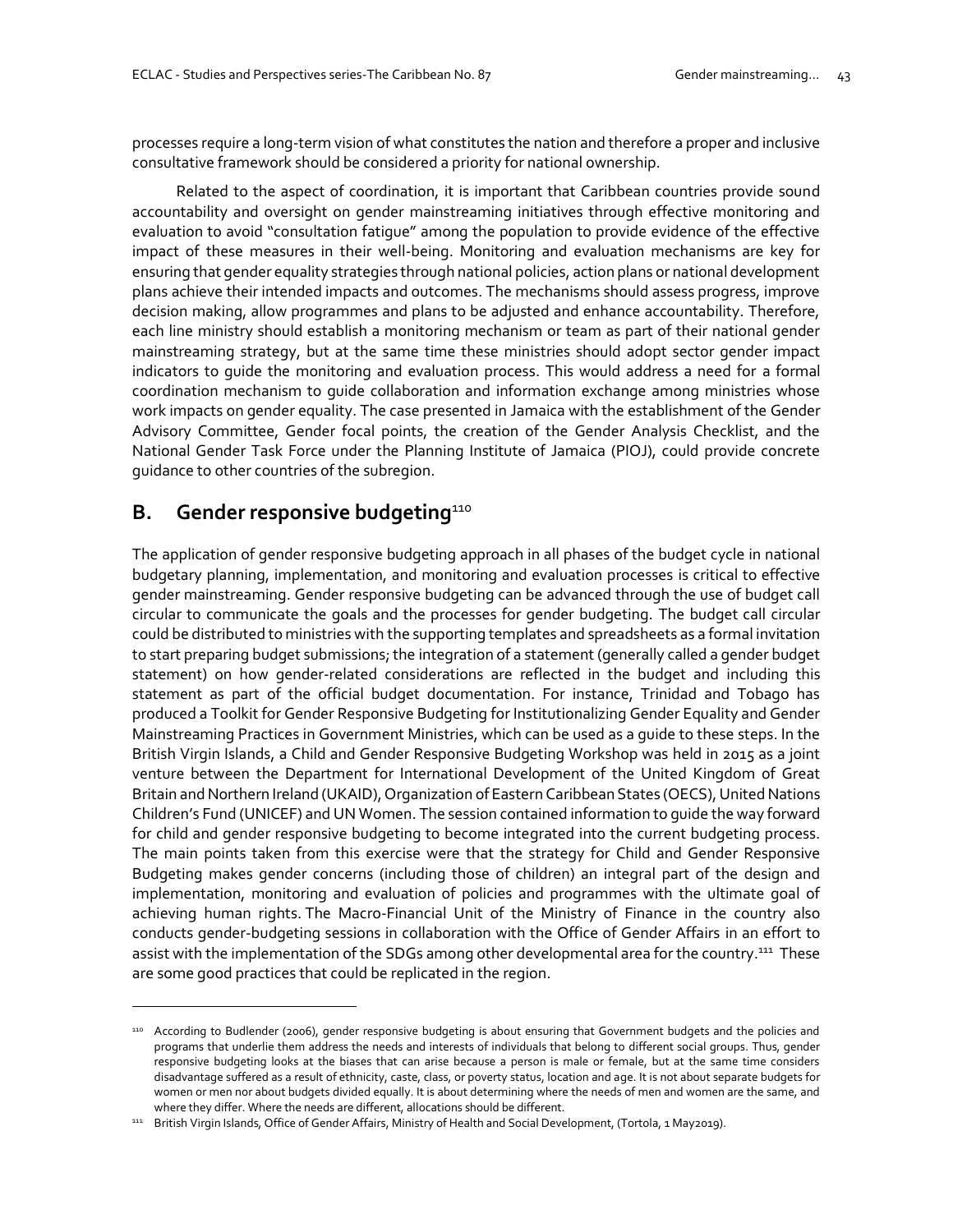## **C. Capacity building**

Though there has been an increase in the number workshops and seminars available to Government officials and civil society organizations, there is still a fundamental need for capacity building specifically for gender mainstreaming in national development planning in the subregion, including in gender data. For example, the Ministry of the Home Affairs in Suriname provided training and capacity building workshops on gender, women's rights, violence and other gender-related issues to various ministries, religious organizations and NGOs.<sup>112</sup> Jamaica, Suriname, Saint Kitts and Nevis, and Trinidad and Tobago, have also engaged in extensive training of gender focal points. Antigua and Barbuda developed an Action Plan for Gender Equality and undertook gender sensitization training sessions. Nonetheless, it was recognized that the extent to which the different government bodies are implementing gendersensitive and gender-responsive budgets was unclear and often considered limited due to budget restriction. It is sometimes limited to a project or initiative without effectively providing the tools and knowledge for mainstreaming gender in a daily basis. In addition, overall, all Caribbean countries considered in this study face data challenges.

ECLAC and other United Nations organizations are very responsive to requests for technical assistance from Governments. At the international level, the UN Statistical Commission adopted in 2013 the Minimum Set of Gender Indicators, which is a collection of 52 quantitative indicators and 11 qualitative indicators addressing issues related to gender equality and women's empowerment. These indicators are aimed at quiding national production and international compilation of gender statistics.<sup>113</sup> The UN has also recently published guidelines for integrating a gender perspective into statistics<sup>114</sup> and for collecting data on violence against women that emphasizes the need for specialized surveys in this area.<sup>115</sup> Other initiatives exist, including those by UN-Women and the UN Foundation's the Data2X, which is a platform dedicated to improving the quality, availability and use of gender data worldwide.<sup>116</sup> The conduct of time-use surveys should also be seen as an essential component of any comprehensive plan to improve gender statistics in the Caribbean. At the regional level, ECLAC serves as the technical secretariat to the working group of the Statistical Conference of the Americas charged with preparing a methodological guide on time-use measurements in Latin America and the Caribbean. The work group will systematize regional experiences in measuring time use and provide guidelines for implementation of these tools, including the calculation of indicators on time use and unpaid work. At the recent Tenth Meeting of the Statistical Conference of the Americas it was reinforced that gender issues are crosscutting and the conference asked that all its working groups mainstream the gender perspective into their work.<sup>117</sup>

The ECLAC Gender Equality Observatory for Latin America and the Caribbean<sup>118</sup> is a reference point for gender statistics and indicators, studies, analysis and public policies on gender in the region. The Observatory maintains an extensive repository of indicators related to women's economic, physical and decision-making autonomies that could serve as a rich source of gender statistics for Caribbean countries. In addition, ECLAC also houses a statistics repository (CEPALSTAT) with more than 100 indicators under a gender tree that contains comparative information on all Latin American and

<sup>112</sup> Suriname, Ministry of Home Affairs, (2019). *Suriname Report on the Implementation of the Montevideo Strategy October 2016 - May 2019*, Suriname.

<sup>113</sup> For more information[: https://genderstats.un.org/#/home.](https://genderstats.un.org/#/home)

<sup>114</sup> For more information: https://unstats.un.org/unsd/genderstatmanual/ and https://unstats.un.org/unsd/demographicsocial/Standards-and-Methods/files/ Handbooks/gender/Integrating-a-Gender-Perspective-into-Statistics-E.pdf.

<sup>115</sup> UN Department of Economic and Social Affairs (2014). "Guidelines for Producing Statistics on Violence Against Women." Available at: http://unstats.un.org/unsd/ gender/docs/Guidelines\_Statistics\_VAW.pdf.

<sup>116</sup> For more information: http://www.data2x.org.

<sup>117</sup> Resolution 11 (X), Tenth meeting of the Statistical Conference of the Americas of the Economic Comission for Latin America and the Caribbean.

<sup>118</sup> For more information: https://oig.cepal.org/en.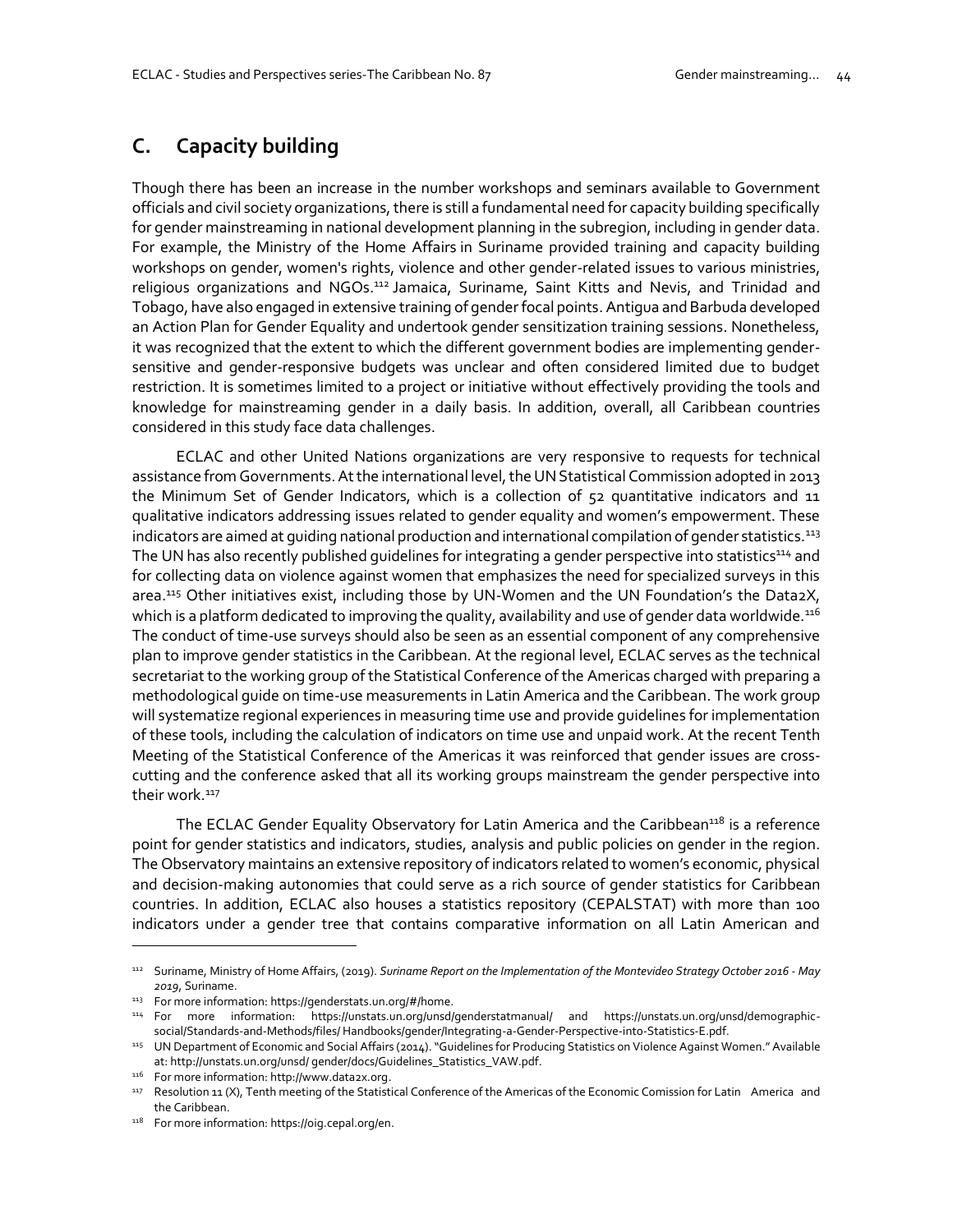Caribbean countries. In addition, there is a portal on the Sustainable Development Goals —SDG Gateway— being developed in an inter-agency effort with the agencies, funds and programmes of the United Nations system in the region under the leadership of ECLAC, which will be a key tool for supporting the countries in the implementation and follow-up of the 2030 Agenda for Sustainable Development and for strengthening the capacities to that end.

At the subregional level, the CARICOM Gender Equality Indicators Model, jointly developed by UN-Women and CARICOM Secretariat, is aimed at identifying, assessing, measuring and tracking the persistent gender equality concerns and disparities across the subregion. For instance, Dominica has recently published the first Gender Equality Indicators Report in 2016. Complementary to this is the list of core SDG indicators for the Caribbean which includes selected gender indicators, adopted last year by CARICOM countries. The recently endorsed CARICOM Regional Strategy for the Development of Statistics (2019-2030) presents another opportunity to address the data gaps and strengthen national statistical capacity in the subregion.

## **D. Support citizen-led initiatives to monitor progress and hold governments accountable for gender equality commitments**

Governments, the UN System and other international organizations should provide an enabling environment for civil society organizations and coalitions to conduct their own appraisals of progress at the global, regional and national levels, making sure that women's organizations play a leading role in their preparation. For example, governments can use the process of preparing and presenting their progress made during the Forum of the Countries of Latin America and the Caribbean, their the Voluntary National Reviews at the High-level Political Forum, the Universal Periodic Reviews at the Human Rights Council, the Montevideo Strategy and the Beijing Platform respective reporting mechanisms as a means for creating a shared vision of progress for gender equality and identifying challenges that stand in the way. Holding broad-based consultations during the preparation of the VNR and making it available to the public before submission to the HLPF should be considered in this process. The recently established Caribbean Civil Society SDGs Knowledge Platform, as an online virtual space to connect people and organizations with information on the 2030 Agenda is a good practice to be further expanded and supported.<sup>119</sup>

<sup>119</sup> For more information[: https://hub.canari.org/sdg/.](https://hub.canari.org/sdg/)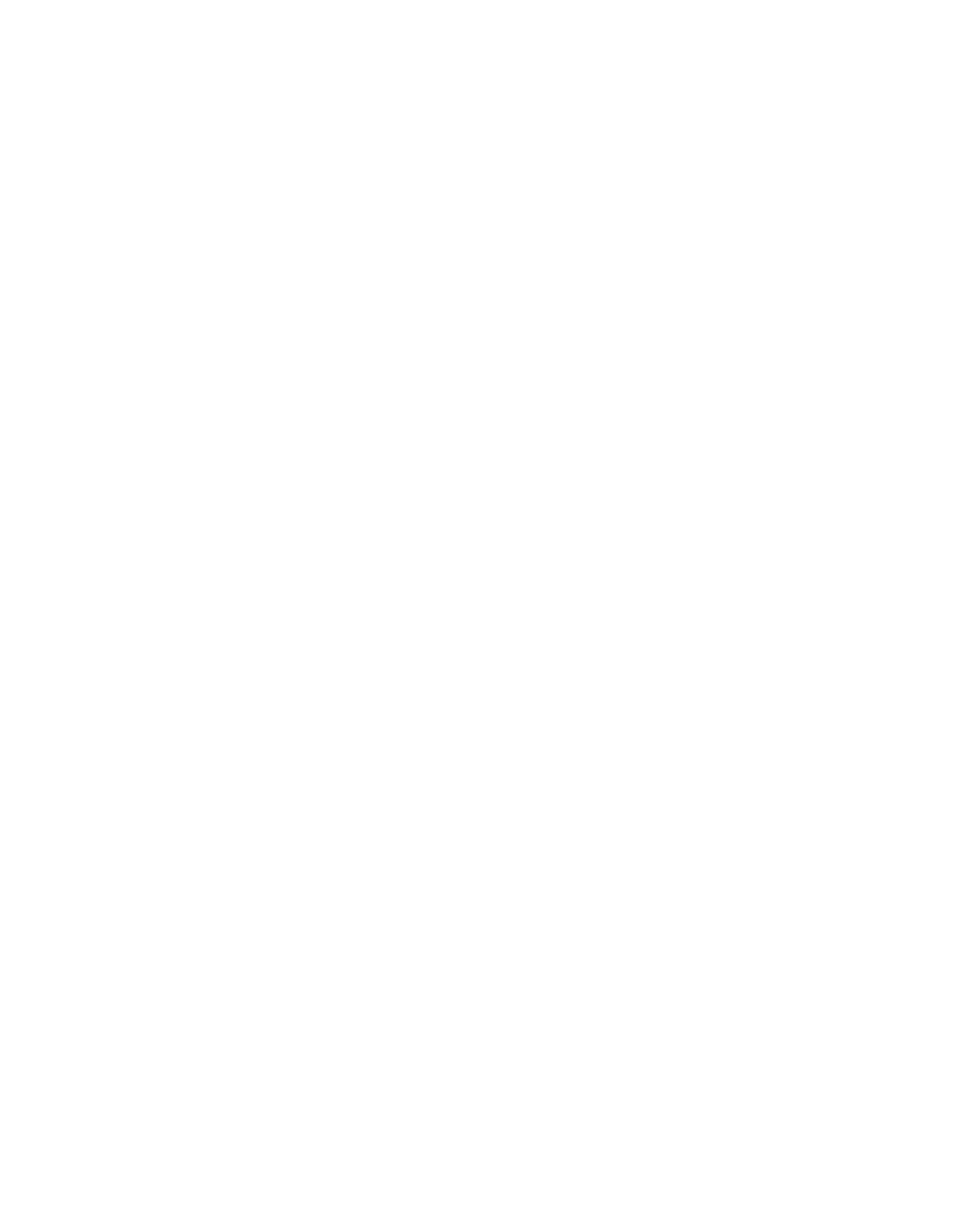# **IV. Conclusion**

This study has identified good practices and lessons learned in gender mainstreaming in the Caribbean that could be replicated across the subregion. It has also identified notable challenges that need to be overcome in effectively promoting gender equality and the empowerment of women and girls through gender mainstreaming. Overall, long-term development planning that includes a gender perspective, through coordination and policy coherence, strong political commitment and leadership, and consultative processes on common challenges and priorities, is key if the subregion wishes to accelerate the pace towards achieving sustainable development with gender equality by 2030. Learning from other countries and exchanging experiences is fundamental in this process. Equally importantis the strengthening of existing partnerships and the expansion of new ones. By placing gender equality as a priority in the state's agenda, countries of the subregion will be in a better position to ensure that no one is left behind in the pursuit of sustainbel development.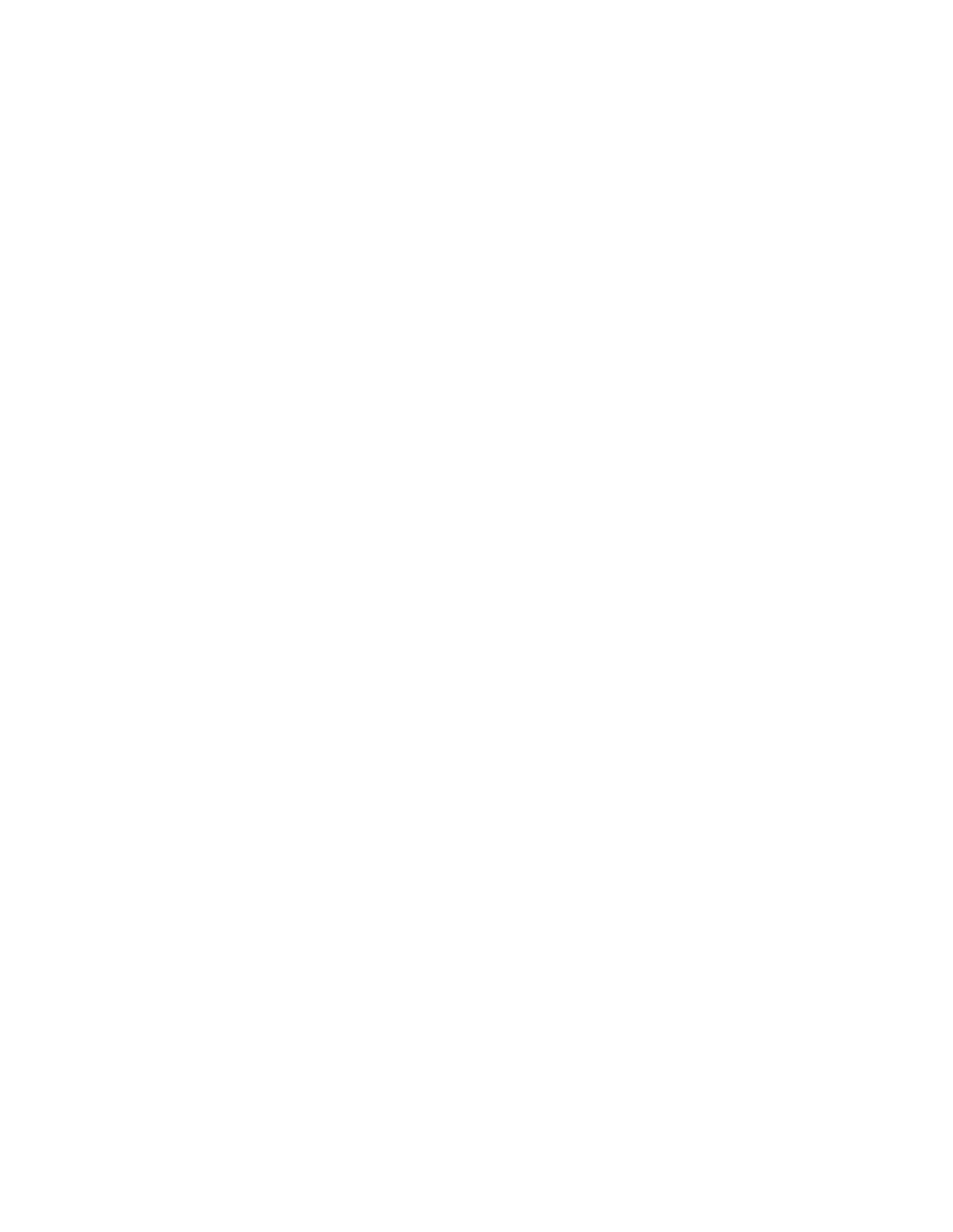# **Bibliography**

- Anguilla, Gender Affairs, Ministry of Health and Social Development (2019), *National Report on Progress in the Application of the Montevideo Strategy for Implementation of the Regional Gender Agenda within the Sustainable Development Framework by 2030.* Fourteenth session of the Regional Conference on Women in Latin America and the Caribbean. Santiago, (November 4-8)
- Antigua and Barbuda (2019), National Report for the Twenty-Fifth Anniversary of the Fourth World Conference on Women and Adoption of the Beijing Declaration and Platform for Action. Available at: [https://www.cepal.org/sites/default/files/informe\\_beijing25\\_antiguaybarbuda\\_final.pdf](https://www.cepal.org/sites/default/files/informe_beijing25_antiguaybarbuda_final.pdf)
	- \_\_\_\_\_\_\_Ministry of Finance and Corporate Governance (2015), *Medium Term Development Strategy 2016 to 2020.* St. John's.
- Bahamas (2019), National Report for the Twenty-Fifth Anniversary of the Fourth World Conference on Women and Adoption of the Beijing Declaration and Platform for Action. Available at: [https://www.cepal.org/sites/default/files/informe\\_beijing25\\_bahamas\\_final.pdf](https://www.cepal.org/sites/default/files/informe_beijing25_bahamas_final.pdf)
- Bahamas, National Development Plan Secretariat (2017), *2nd Working Draft of the National Development Plan of the Bahamas.* Nassau.
- Baksh, Rawwida (2014), *Country Gender Assessment - Dominica 2014.* Caribbean Development Bank.
- Barbados (2019), National Report, the Twenty-Fifth Anniversary of the Fourth World Conference on Women and Adoption of the Beijing Declaration and Platform for Action. Available at: [https://www.cepal.org/sies/default/files/informe\\_beijing25\\_barbados\\_final.pdf](https://www.cepal.org/sites/default/files/informe_beijing25_barbados_final.pdf)
- Barbados, Ministry of Finance and Economic Affairs (n.d.). *Barbados Growth and Development Strategy 2013- 2020.* Bridgetown.
- Barbados, Ministry of Economic Affairs, Empowerment, Innovation, Trade (2009), *Barbados Medium Term Growth and Development Strategy.* Bridgetown.
- Bari, Farzana (2005), *Women's Political Participation: Issues and Challenges.* Expert Group Meeting, Bangkok: United Nations, Division for the Advancement of Women (DAW).
- Barriteau, Eudine, (2007), 30 Years Towards Equality: How Many More? The Mandate of the Bureau of Gender Affairs in Promoting Gender Justice in the Barbadian State. *Caribbean Review of Gender Studies,* vol. 1, pp. 1-16.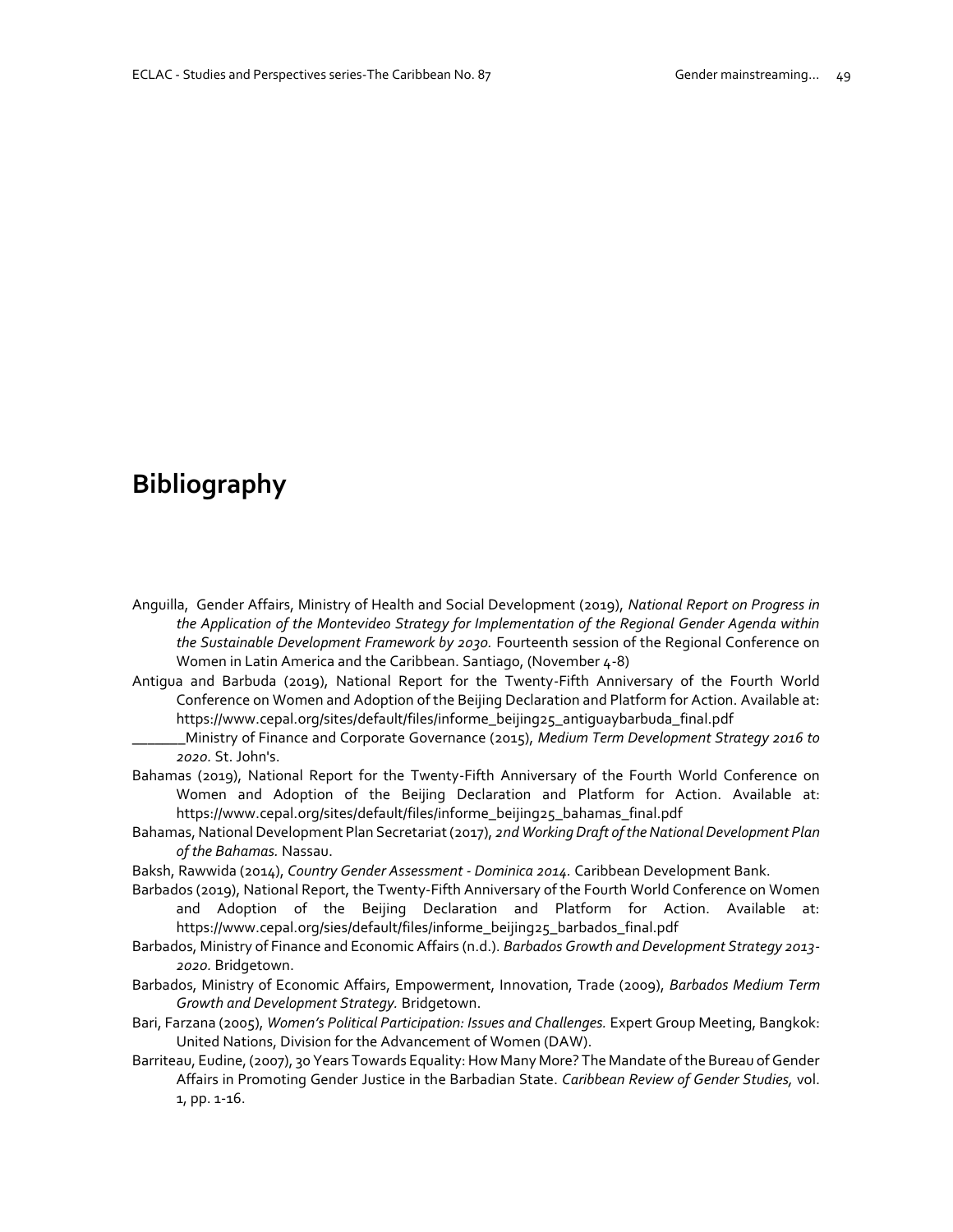\_\_\_\_\_\_\_ (2003). Issues and Challenges of Caribbean Feminism. *Agenda. Empowering Women for Gender Equality* vol. 17 No. 58, pp. 37-44.

\_\_\_\_\_\_\_ (1998). Theorizing Gender Systems and the Project of Modernity in the Twentieth-Century Caribbean. *Feminist Review* vol. 59 (Summer), pp. 186-210.

\_\_\_\_\_\_\_ (1998a) Engendering Local Government in the Commonwealth Caribbean. *Caribbean Review of Gender Studies,* vol. 9, 195-244.

\_\_\_\_\_\_\_ (1998b), Liberal Ideology and Contradictions in Caribbean Gender Systems. In *Caribbean Portraits: Essays on Gender Ideologies and Identities*, Christine Barrow ed., Kingston: Ian Randle Publishers.

- Belize, Ministry of Economic Development (2016), *Growth and Sustainable Development Strategy (GSDS), 2016-2019.* Belmopan.
	- \_\_\_\_\_\_\_Ministry of Economic Development and Petroleum (2010), *Horizon 2030, National Development Framework for Belize 2010-2030.* Belmopan.
- Biholar, Ramona (2017), Feminist Strategies, Masculinist Resistances and Gendered Transformations in Caribbean Perspectives. In *Negotiating Gender, Policy and Politics in the Caribbean: Feminist Strategies, Masculinist Resistances and Transformational Possibilities*, Gabrielle Hosein and Jane Parpart eds. New York: Rowman and Littlefield
- Bourke-Martignoni, Joanna (2009), The History and Development of the Due Diligence Standard in International Law and Its Role in the Protection of Women against Violence. In *Due diligence and its application to protect women from violence*, Carin Benninger-Budel ed. Leiden: BRILL.
- British Virgin Islands (2019), National Report, Twenty-Fifth Anniversary of the Fourth World Conference on Women and Adoption of the Beijing Declaration and Platform for Action (1995). Available at: [https://www.cepal.org/sites/default/files/informe\\_beijing25\\_britishvirginislands\\_final.pdf](https://www.cepal.org/sites/default/files/informe_beijing25_britishvirginislands_final.pdf)
- British Virgin Islands, (2019), National Report on Progress in the Application of the Montevideo Strategy for Implementation of the Regional Gender Agenda within the Sustainable Development Framework by 2030. Available at: https://www.cepal.org/sites/default/files/ british\_virgin\_islands\_em\_2019.pdf
- Brodber, Tonni (2018), UN Women Multi-Country Office for the Caribbean Briefing Presentation. *Parliamentary-Civil Society Dialogue: Transformational Leadership for Gender Equality in the Caribbean: Regional Strategies and Partnerships Meeting.* (19-20 November) Bridgetown. Accessed May 2019 parlamericas.org/uploads/documents/BriefingPresentation\_ UNWomenMCO.pdf
- CARICOM (n.d.). *Gender Concepts and Approaches.* Turkeyen. Accessed May 2019. https://www.caricom.org/gender-concepts-and-approaches/.
- Catzim-Sanchez, Adele (2013), *The Revised National Gender Policy 2013.* Belize National Women's Commission.
- Cho, Sumi, Kimberle Crenshaw and Leslie McCall (2013), Toward a Field of Intersectionality Studies: Theory, Applications, and Praxis. *Signs*, *Intersectionality: Theorising Power, Empowering Theory,* vol 38 No 4 (Summer), pp. 785-810.
- Connelly, M. Patricia, and others (2000), Feminism and Development: Theoretical Perspectives. In *Theoretical Perspectives on Gender and Development*, edited by Jane Parpart, M. Patricia Connelly and Eudine Barriteau, 23-50. Canada: International Development Research Center.
- Curaçao, Ministry of economic Development (2015), *National Development Plan Curaçao 2015-2030.* United Nations Development Programme.
- DeShong, Halimah (2018), Institute for Gender and Development Studies: Nita Barrow Unit Briefing Presentation. *Parliamentary-Civil Society Dialogue: Transformational Leadership for Gender Equality in the Caribbean: Regional Strategies and Partnerships Meeting.* (19-20 November) Bridgetown. Accessed May 2019. parlamericas.org/uploads/documents/BriefingPresentation \_IGDS\_NBU.pdf
- Dominica, Ministry of Planning and Economic Development (2018), *National Resilience Development Strategy 2030 of Dominic*a. Roseau.
- Dominica (2017). *Post Disaster Needs Assessment After Hurricane Maria.* Global Facility for Disaster Reduction and Recovery (GFDRR). Roseau.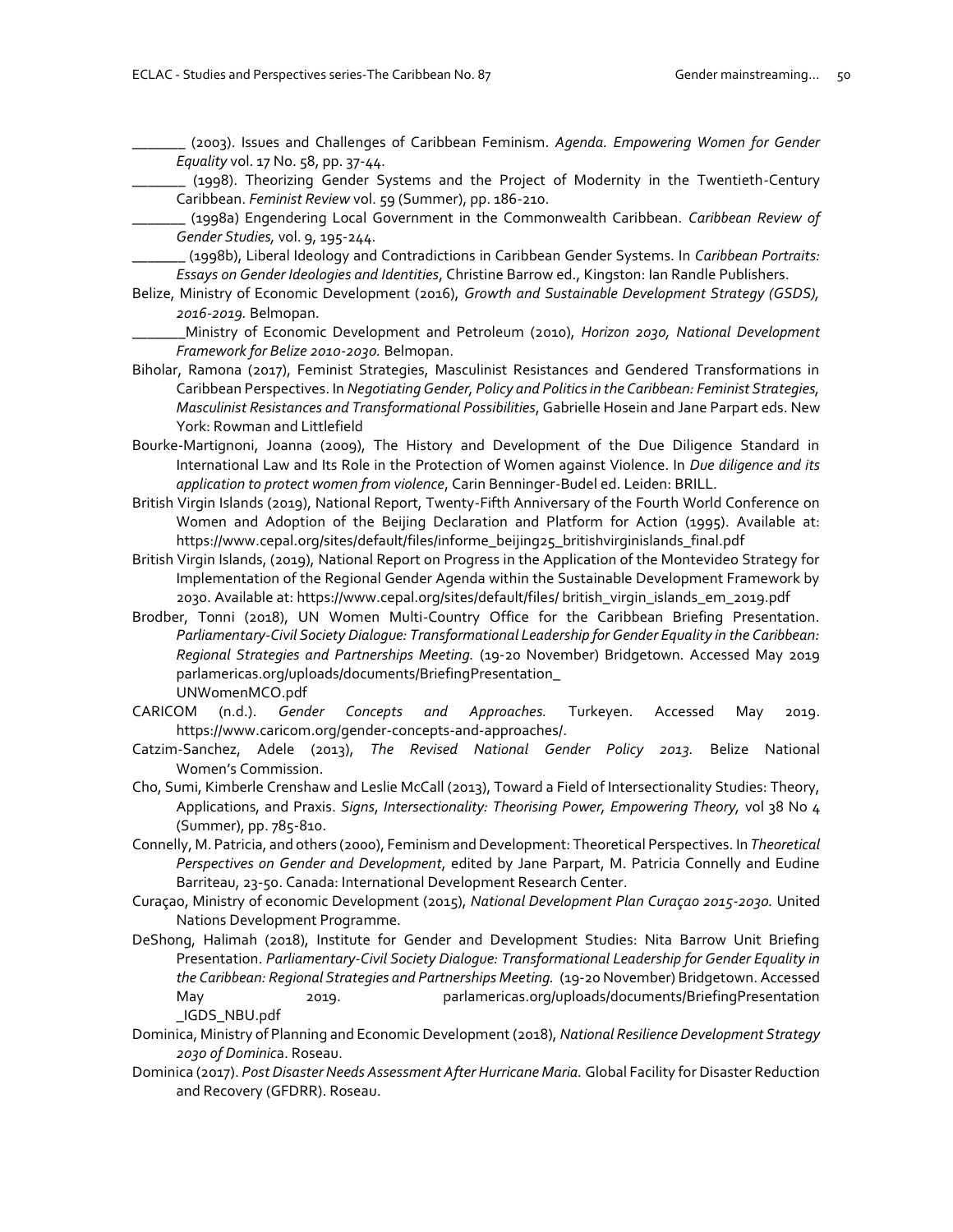- Dunn, Leith (2016), Integrating Men and Masculinities in Caribbean disaster risk management. In *Men, Masculinities and Disaster,* Elaine Enarson and Bob Pease eds. New York: Routledge.
- Fernos, Maria (2010), National Mechanism for Gender Equality and of Women in Latin America and the Caribbean region. Santiago. LC/L.3203-P. United Nations.
- Forde, Ashell (2018), No! to Online Abuse and Harassment Briefing Presentation. (19-20 November) Bridgetown. Accessed May 2019. parlamericas.org/uploads/documents/BriefingPresentation\_ NOAH.pdf
- Goetz, Anne Marie (2007), Gender Justice, Citizenship and Entitlements: Core Concepts, Central Debates and New Directions for Research. In *Gender Justice, Citizenship and Development*, Maitrayee Mukhopadhyay and Navsharan Singh eds. Canada: International Development Research Center.
- Grenada, Ministry of Social Development, Housing and Community Empowerment, Division of Gender and Family Affairs (2019). Comprehensive National Review on Implementation of the Beijing Declaration and Platform for Action. St. George's.
- Grenada, (2019), National Report of the Twenty-Fifth Anniversary of the Fourth World Conference on Women and Adoption of the Beijing Declaration and Platform for Action (1995), available at: [https://www.cepal.org/sites/default/files/informe\\_beijing25\\_grenada\\_final.pdf](https://www.cepal.org/sites/default/files/informe_beijing25_grenada_final.pdf)
- Guyana (2019), National Report, Twenty-Fifth Anniversary of the Fourth World Conference on Women and Adoption of the Beijing Declaration and Platform for Action (1995), available at https://www.cepal.org/sites/default/files/informe\_beijing25\_guyana\_final.pdf
- \_\_\_\_\_\_\_(2018), Report On the Implementation of the Montevideo Consensus on Population and Development 2013-2018. Georgetown.
- Harris, Sonja T. (2003), Review of Institutional Mechanisms for the Advancement of Women and for Achieving Gender Equality 1995-2000. In *Gender Equality in the Caribbean: Reality Or Illusion*, Gemma Tang Nain and Barbara Bailey eds. Kingston: Ian Randle.
- Hay, Katherine (2012), Engendering Policies and Programmes through Feminist Evaluation: Opportunities and Insights. *Indian Journal of Gender Studies,* vol. 19 No.2 (Spring), pp. 321-340.
- Herrin, Alejandro (2002), *Mainstreaming Gender in Development Planning: Framework and Guidelines.* Manila: Canadian International Development Agency (CIDA) and National Commission on the Role of Filipino Women (NCRFW).
- Hesse-Bayne, Lebrechtta Nana Oye, and Tres-Ann Kremer (2018), *Women and Political Parties in Five Small States of the Commonwealth Caribbean.* London: Commonwealth Secretariat.
- Hosein, Gabrielle and Jane Parpart (2017), Feminist Strategies, Masculinist Resistances and Gendered Transformations in Caribbean Perspectives. In *Negotiating Gender, Policy and Politics in the Caribbean: Feminist Strategies, Masculinist Resistances and Transformational Possibilities*, Gabrielle Hosein and Jane Parpart eds. New York: Rowman and Littlefield.
- Huggins, Tamara, and Rawwida Baksh and Associates (2014), *Country Gender Assessment - Antigua and Barbuda 2014.* St. Michael: Caribbean Development Bank.
- Isaacs Wainella and Maya Trotz (2016), *Good engineering Practices-Gender Mainstreaming in Water and*  Wastewater Climate Change Adaptation Projects: A Case Study for the Caribbean. The Caribbean Water and Wastewater Association Conference.
- International Secretariat of ParlAmericas (2018), *Citizen Participation in the Legislative Process Toolkit.* Canada. Ontario. Accessed May 2019. parlamericas.org/uploads/documents/Toolkit\_Citizen%20 Participation%20in%20the%20Legislative%20Process.pdf
- \_\_\_\_\_\_\_(2018). *Intersectionality*. Ontario. parlamericas.org/uploads/documents/Intersectionality\_en.pdf.
- \_\_\_\_\_\_\_(2017). *Promoting Women's Candidacies: An overview of electoral systems, political parties, and campaign financing.* Ontario,: International Secretariat of ParlAmericas.
- Jamaica (2019), National Report on Progress in the Application of the Montevideo Strategy for Implementation of the Regional Gender Agenda within the Sustainable Development Framework by 2030. Available at: [https://www.cepal.org/sites/default/files/suriname\\_em\\_2019.pdf](https://www.cepal.org/sites/default/files/suriname_em_2019.pdf)
- Jamaica, Planning Institute of Jamaica (2018), *National Report on Implementation of the Montevideo Consensus on Population and Development –Third Session of the Regional Conference on Population and Development of Latin America and the Caribbean*. Kingston.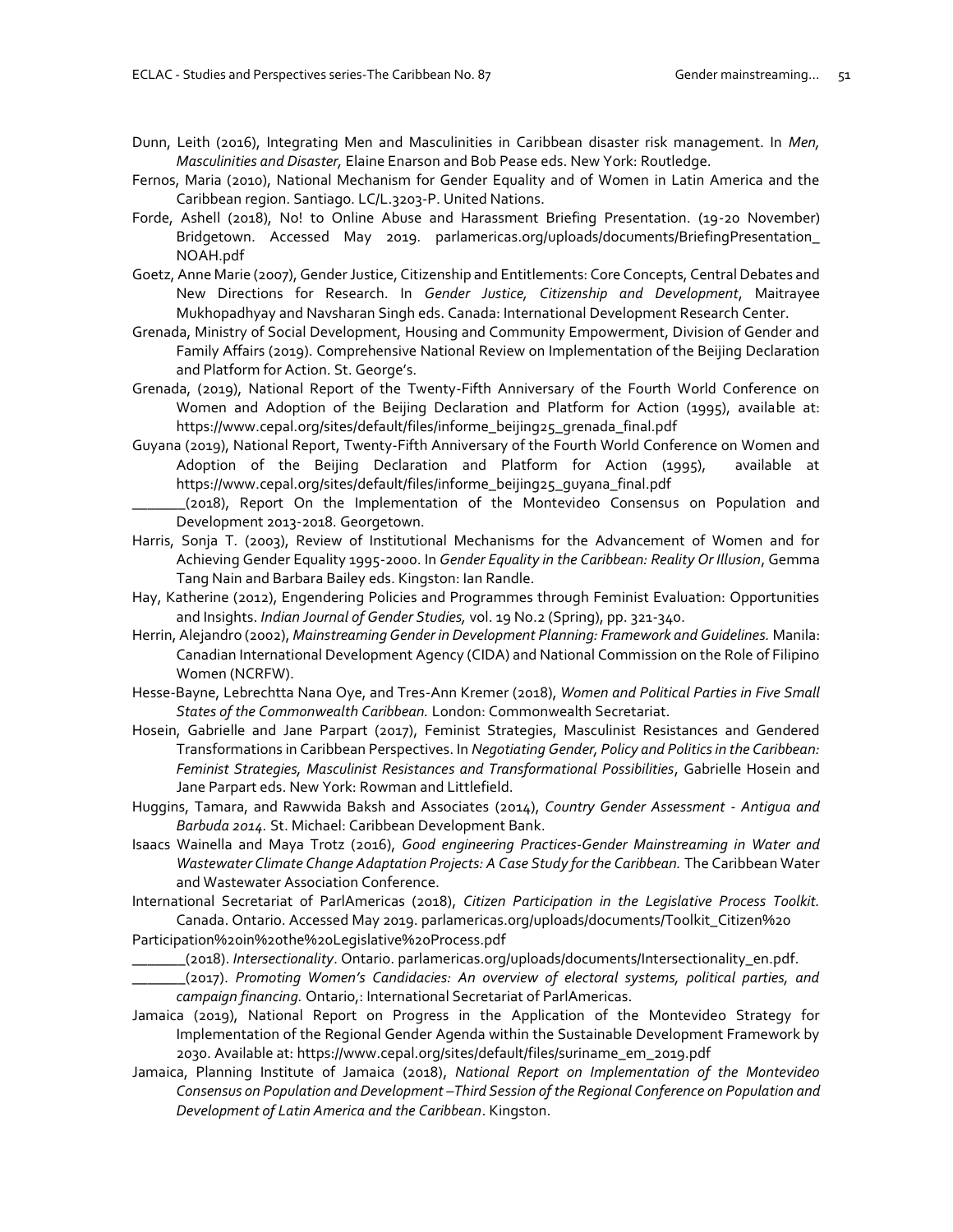Jamaica (2015), *National Review Report for the Twentieth Anniversary of the Fourth World Conference on Women and the Adoption of the Beijing Declaration and Platform for Action.* Kingston.

Jamaica, Planning Institute of Jamaica (2010), *Vision 2030: Jamaica National Development Plan.* Kingston. Janjuha-Jivraj, Shaheena, and Arif Zaman (2013), *Paving the Way to Opportunities: Women in Leadership across the Commonwealth.* London: The Commonwealth Secretariat.

parlamericas.org/uploads/documents/BriefingPresentation\_CommonwealthSecretariat.pdf Kremer, Tres-Ann (n.d.). *The Commonwealth Secretariat. Briefing Presentation.* Accessed May 2019.

- McKenzie, Sidonia and Abdullahi Abdulkadri (2018), *Mechanisms to accelerate the implementation of the Sustainable Development Goals in the Caribbean*. LC/TS.2017/158
- Mohammed, Patricia (2016), Gender Equality and Gender Policy-Making in the Caribbean. In *Public Administration and Policy in the Caribbean*, Indianna Minto-Coy and Evan M. Berman eds. Boca Raton: Taylor and Francis Group.
	- \_\_\_\_\_\_\_(2014), Gender politics and global democracy: Insights from the Caribbean. In *Global democracy: an intercultural debate*, Jan Aart Scholte ed.. Coventry: University of Warwick, Building Global Democracy Project, Palgrave Macmillan.
- Molyneux, Maxine (2007), The chimera of success; gender ennui and the changed international policy environment. In *Feminisms: Contradictions Contestations and Challenges in Development*, edited by Andrea Cornwall, Elizabeth Harrison and Ann Whitehead eds. London and New York: Zed Books.
- Momsen, Janet (2004), *Gender and Development.* London: Routledge.
- Moser, Caroline, and Annalise Moser (2005), Gender Mainstreaming since Beijing: A Review of Success and Limitations in International Institutions. *Gender & Development* vol. 13 No. 2, pp. 11-22
- Mukhopadhyay, Maitrayee (2007), Mainstreaming gender or 'streaming' gender away: feminists marooned in the development business. In *Feminisms: Contradictions Contestations and Challenges in Development*, Andrea Cornwall, Elizabeth Harrison and Ann Whitehead, eds. London and New York: Zed Books.
- Parpart, Jane, and Deborah McFee (2017), Rethinking Gender Mainstreaming in Development in Development Policy and Practise. *Caribbean Review of Gender Studies* No. 11, pp. 241-252.
- Paul, Delia (2013), LAC Countries Adopt Montevideo Consensus on Population and Development. Press Release. Available at https://sdg.iisd.org/news/lac-countries-adopt-montevideo-consensus-onpopulation-and-development/
- Plummer, David and Stephen Geofroy (2010), When Bad is Cool: Violence and Crime as Rites of Passage to Manhood. *Caribbean Review of Gender Studies*, Issue 4, pp. 1-17.
- Podems, Donna R. (2010), "Feminist evaluation and gender approaches: There's a difference?" *Journal of Multi-Disciplinary Evaluation,* vol. 6 No.14, pp. 1-17. Castries.
- Rai, Shirin M., (2008), "Mainstreaming Gender, democratizing the state?" In *The gender politics of development: Essays in hope and despair*. London and New York: Zed Books.
- Roseau, Sheila (2018), "Working in Partnership to Address Gender Inequality." *Podcast.* United Nations Population Fund (UNFPA). (March 2). https://parlamericas.simplecast.com/episodes/1d13c31f-1d13c31f
- Saint Kitts and Nevis (2019), National Report, Twenty-Fifth Anniversary of the Fourth World Conference on Women and Adoption of the Beijing Declaration and Platform for Action, 2019, Available at: [https://www.cepal.org/sites/default/files/informe\\_beijing25\\_saintchristopherandnevis\\_final.pdf](https://www.cepal.org/sites/default/files/informe_beijing25_saintchristopherandnevis_final.pdf)
- Saint Kitts and Nevis (2019), National Report on Progress in the Application of the Montevideo Strategy for Implementation of the Regional Gender Agenda within the Sustainable Development Framework by 2030. Available at: https://www.cepal.org/sites/default/files/st\_christopher\_and\_nevis\_em\_2019.pdf
- Schneider, B. H. (1993), *Children's social competence in context: The contributions of family, school and culture*. Pergamon Press, Oxford.
- Status of Women Canada (1996), Gender-based analysis: a guide for policy-making. Ottawa Ontario: Status of Women Canada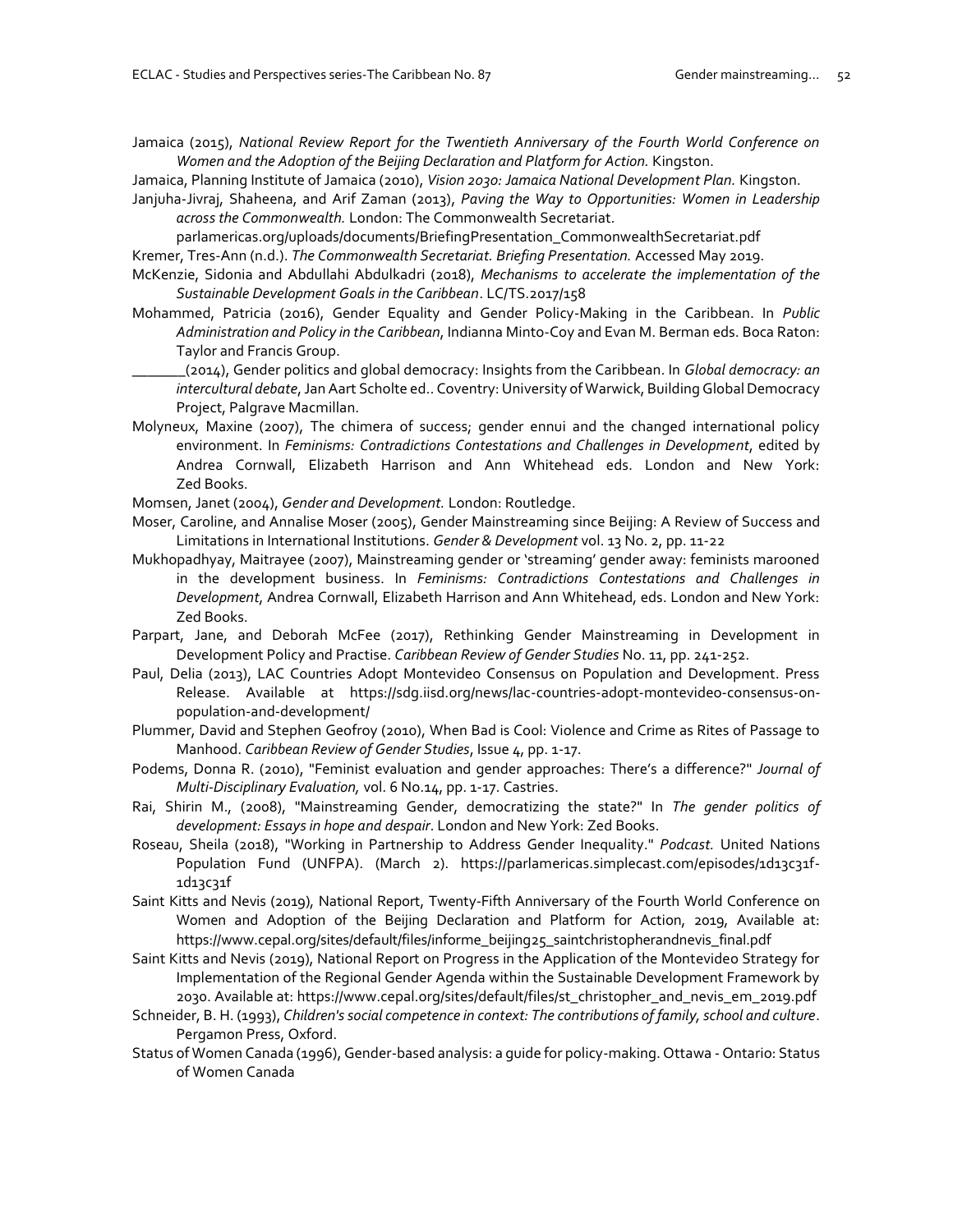\_\_\_\_\_\_\_Ministry of Community & Social Development (2018). National Progress Report on the Implementation of the Montevideo Consensus on Population and Development Nevis Island Administration (NIA). Basseterre.

\_\_\_\_\_\_\_Ministry of Sustainable Development Energy, Science and Technology (2014). "Biodiversity Strategy and Action Plan 2014 to 2020, St. Kitts and Nevis."

- \_\_\_\_\_\_\_Ministry of Sustainable Development (2014) St. Christopher (St. Kitts) & Nevis National Biodiversity Strategy & Action Plan 2014-2020. Available at https://www.cbd.int/doc/world/kn/kn-nbsap-v2 en.pdf
- Saint Lucia (2019), National Report, Twenty-Fifth Anniversary of the Fourth World Conference on Women and Adoption of the Beijing Declaration and Platform for Action, Available at: [https://www.cepal.org/sites/default/files/informe\\_beijing25\\_saint\\_lucia\\_final.pdf](https://www.cepal.org/sites/default/files/informe_beijing25_saint_lucia_final.pdf)
- Saint Vincent and the Grenadines (2019), National Report on Progress in the Application of the Montevideo Strategy for Implementation of the Regional Gender Agenda within the Sustainable Development Framework by 2030. Available at: https://www.cepal.org/sites/default/files/st\_vincent\_and\_g\_ em\_2019.pdf

\_\_\_\_\_\_\_Ministry of Finance and Economic Planning (2013), *"National Economic and Social Development Plan 2013-2025 of Saint Vincent."* European Union.

- Suriname (2019), National Report on Progress in the Application of the Montevideo Strategy for Implementation of the Regional Gender Agenda within the Sustainable Development Framework by 2030. Available at: [https://www.cepal.org/sites/default/files/suriname\\_em\\_2019.pdf](https://www.cepal.org/sites/default/files/suriname_em_2019.pdf)
	- \_\_\_\_\_\_\_Ministry of Home Affairs (2019), Suriname Report on the Implementation of the Montevideo Strategy October 2016 - May 2019. Fourteenth session of the Regional Conference on Women in Latin America and the Caribbean. Santiago, (November 4-8)

\_\_\_\_\_\_\_Planning Office Suriname (2017), *"Policy Development Plan 2017-2021 Suriname."* Paramaribo.

- Terborg, Julia, (Development Alternatives with Women for a New Era) (2016), Advances and Challenges in Implementing the Montevideo Consensus – experience from Caribbean region. Available at https://dawnnet.org/publication/advances-and-challenges-in-implementing-the-montevideoconsensus-experience-from-caribbean-region/
- Trinidad and Tobago, Ministry of Planning and Development, Socio-Economic Policy Planning Division (2019). Vision 2030 National Development Strategy 2016-2030. Port of Spain.
	- \_\_\_\_\_\_\_Office of the Prime Minister (2018), National Policy on Gender and Development of the Republic of Trinidad and Tobago A Green Paper. Port of Spain.
	- \_\_\_\_\_\_\_Ministry of Planning and Development (2016), Vision 2030 National Development Strategy 2016- 2030. Port of Spain.
		- \_\_\_\_\_\_\_Office of the Prime Minister Gender and Child Affairs (2016), Report on Trinidad and Tobago. Statement to the Thirteenth session of the Regional Conference on Women in Latin America and the Caribbean. Montevideo. (October 25-26).

\_\_\_\_\_\_\_Socio-Economic Policy Planning Division (2016), "National Development Strategy 2016-2030." Port of Spain.

- Tang Nain, Gemma and Barbara Bailey eds (2003), *Gender Equality in the Caribbean: Reality Or Illusion*. Kingston: Ian Randle.
- The Commonwealth (2015), *The Status of Women in Leadership Across the Commonwealth.* Baseline Data Report. London: The Commonwealth Secretariat.
- Trotman-Joseph, Anande (2018), *Promoting Women's Political Leadership in the Caribbean. Briefing Presentation. A joint CIWiL-ParlAmericas project.* CIWiL-ParlAmericas Project. (19-20 November) Bridgetown. parlamericas.org/uploads/documents/BriefingPresentation\_CIWiL\_ParlAmericas.pdf
- Turks and Caicos Islands (2019), National Report, Twenty-Fifth Anniversary of the Fourth World Conference on Women and Adoption of the Beijing Declaration and Platform for Action (1995), Available at: https://www.cepal.org/sites/default/files/informe\_beijing25\_turksandcaicosislands\_ final.pdf
- United Nations (1995), *Beijing Declaration and Platform for Action.* The Fourth World Conference on Women.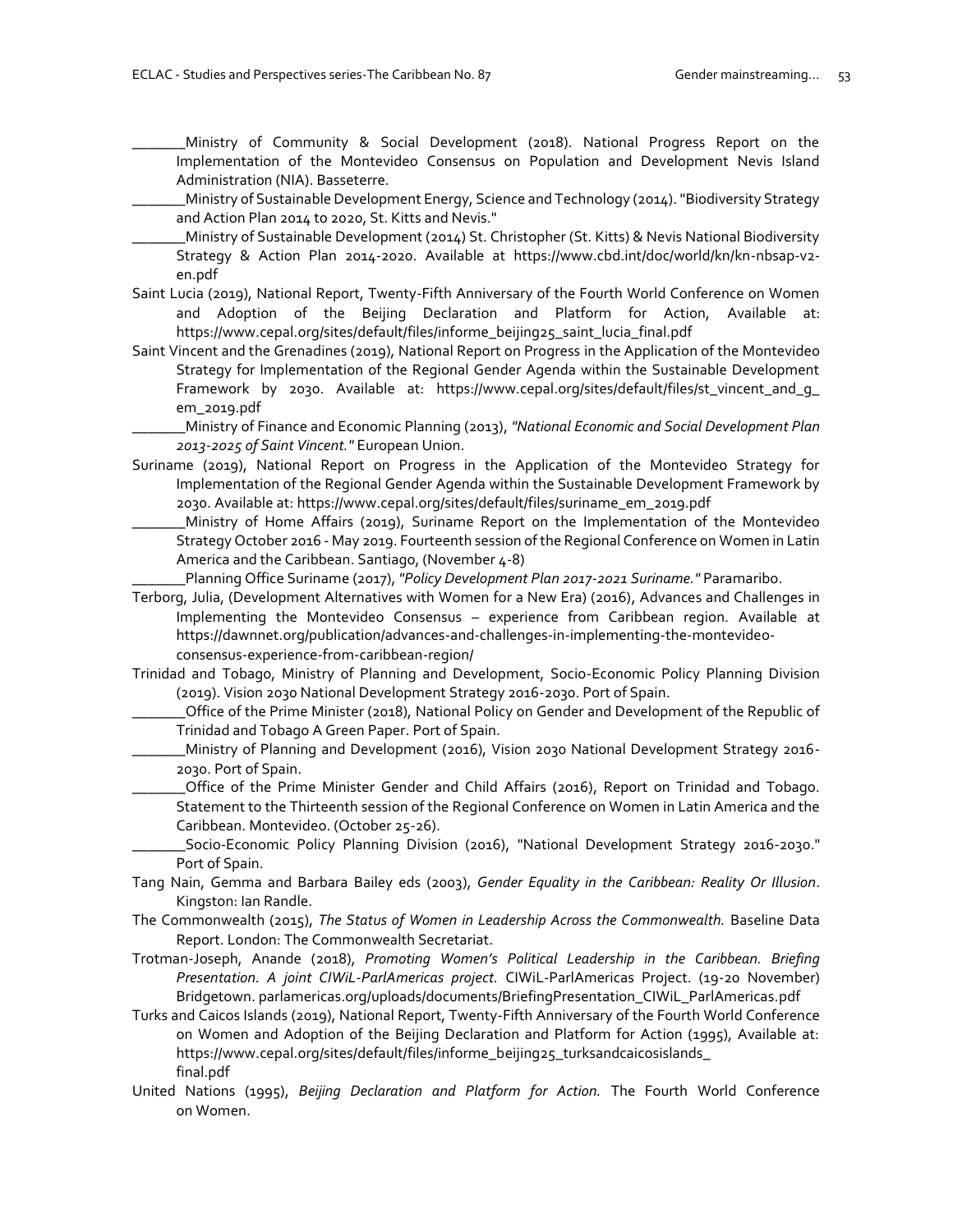United Nations (1976), *World Plan of Action for the Implementation of the Objectives of the International Women' s Year.* New York: United Nations. ST/DPI/]DESI/42

- United Nations Caribbean (2016), *United Nations Multi-Country Sustainable Development Framework in the Caribbean.* UN Caribbean.
- United Nations Development Programme (2015), *Where are the Women? A Study of Women, Politics, and Equality in the CARICOM Countries.* United Nations Development Programme.
	- \_\_\_\_\_\_\_(2013), *Gender Mainstreaming Made Easy: Handbook for Programme Staff*. Available at [https://www.undp.org/content/dam/somalia/docs/Project\\_Documents/Womens\\_Empowerment/Ge](https://www.undp.org/content/dam/somalia/docs/Project_Documents/Womens_Empowerment/Gender%20Mainstreaming%20Made%20Easy_Handbook%20for%20Programme%20Staff1.pdf) [nder%20Mainstreaming%20Made%20Easy\\_Handbook%20for%20Programme%20Staff1.pdf](https://www.undp.org/content/dam/somalia/docs/Project_Documents/Womens_Empowerment/Gender%20Mainstreaming%20Made%20Easy_Handbook%20for%20Programme%20Staff1.pdf)
	- \_\_\_\_\_\_\_ (2000), *"UNDP Gender in Development Programme: Gender Mainstreaming Information Pack (draft)."* (January).

United Nations, Economic Commission for Latin America and the Caribbean (2019), Planning for sustainable territorial development in Latin America and the Caribbean, (LC/CRP.17/3), Santiago, 2019.

- \_\_\_\_\_\_(2019a), Quadrennial report on regional progress and challenges in relation to the 2030 Agenda for Sustainable Development in Latin America and the Caribbean (LC/FDS.3/3/Rev.1), Santiago, 2019.
- \_\_\_\_\_\_(2019b), Gender equality plans in Latin America and the Caribbean: road maps for development, Gender Equality Observatory for Latin America and the Caribbean. Studies, No. 1 (LC/PUB.2017/1- P/Rev.1), Santiago.
- \_\_\_\_\_\_\_(2019c), *Analysis matrix for identifying fair gender equality policies.* https://oig.cepal.org/en/fairpolicies. No.: E.17.II.G.8
- \_\_\_\_\_\_\_(2019d), *"First Regional Report on the Implementation of the Montevideo Consensus on Population and Development.*" (LC/CRPD.3/6) United Nations.
- \_\_\_\_\_\_\_(2018), Second annual report on regional progress and challenges in relation to the 2030 Agenda for Sustainable Development in Latin America and the Caribbean (LC/FDS.2/3/Rev.1), Santiago, 2018.
- \_\_\_\_\_\_\_(2018a), Advancing the economic empowerment and autonomy of women in the Caribbean through the 2030 Agenda for Sustainable Development, January 2018.
- \_\_\_\_\_\_ (2018b), *"Implementation of the Montevideo Consensus on Population and Development in the Caribbean: A Review of the period 2013 - 2018.*" LC/TS.2019/8 United Nations.
	- \_\_\_\_\_\_\_(2017), Annual report on regional progress and challenges in relation to the 2030 Agenda for Sustainable Development in Latin America and the Caribbean (LC/L.4268(FDS.1/3)/Rev.1), Santiago.
- \_\_\_\_\_\_\_(2017a),Achieving sustainable development with equality in the Caribbean: the critical role of gender mainstreaming. In *FOCUS, No. 3,* (July-September) Port of Spain.
	- \_\_\_\_\_\_\_ (2017b), *Report of the XIII Regional Conference on Women in Latin America and the Caribbean.*  Montevideo Strategy for Implementation of the Regional Gender Agenda within the Sustainable Development Framework by 2030.
- \_\_\_\_\_\_\_(2016), *40 years of the regional gender agenda.* LC/G.2682/Rev.1 Santiago: United Nations.
- \_\_\_\_\_\_\_(2015), *Latin America and the Caribbean: looking ahead after the Millennium Development Goals: Regional monitoring report on the Millennium Development Goals in Latin America and the Caribbean*. LC/G.2646 90 p.

\_\_\_\_\_\_\_ (2000). *Study on Gender Mainstreaming in the Caribbean.* LC/CAR/G.607. United Nations.

- United Nations Environment Programme (2017), *"Mainstreaming Environment and Climate for Poverty Reduction and Sustainable Development: The Interactive Handbook to Strengthen Planning and Budgeting Processes".* Mainstreaming into National Planning Processes. Available at https://www.unpei.org/chapter-4-mainstreaming-into-national-planning-processes (Accessed on July 1 2019)
- United Nations Entity for Gender Equality and the Empowerment of Women (UN-Women) (2018),*"CARICOM Strategy: Equality and Social Inclusion (CEDAW Part I and II)."* Available at http://parlamericas.org/uploads/documents/CEDAWCompilation\_EqualityandSocialInclusion.pdf \_\_\_\_\_\_\_(2018a), *"CEDAW Recommendations for a Healthy Caribbean.*" Available at
	- parlamericas.org/uploads/documents/CEDAWCompilation\_HealthyCaribbean.pdf.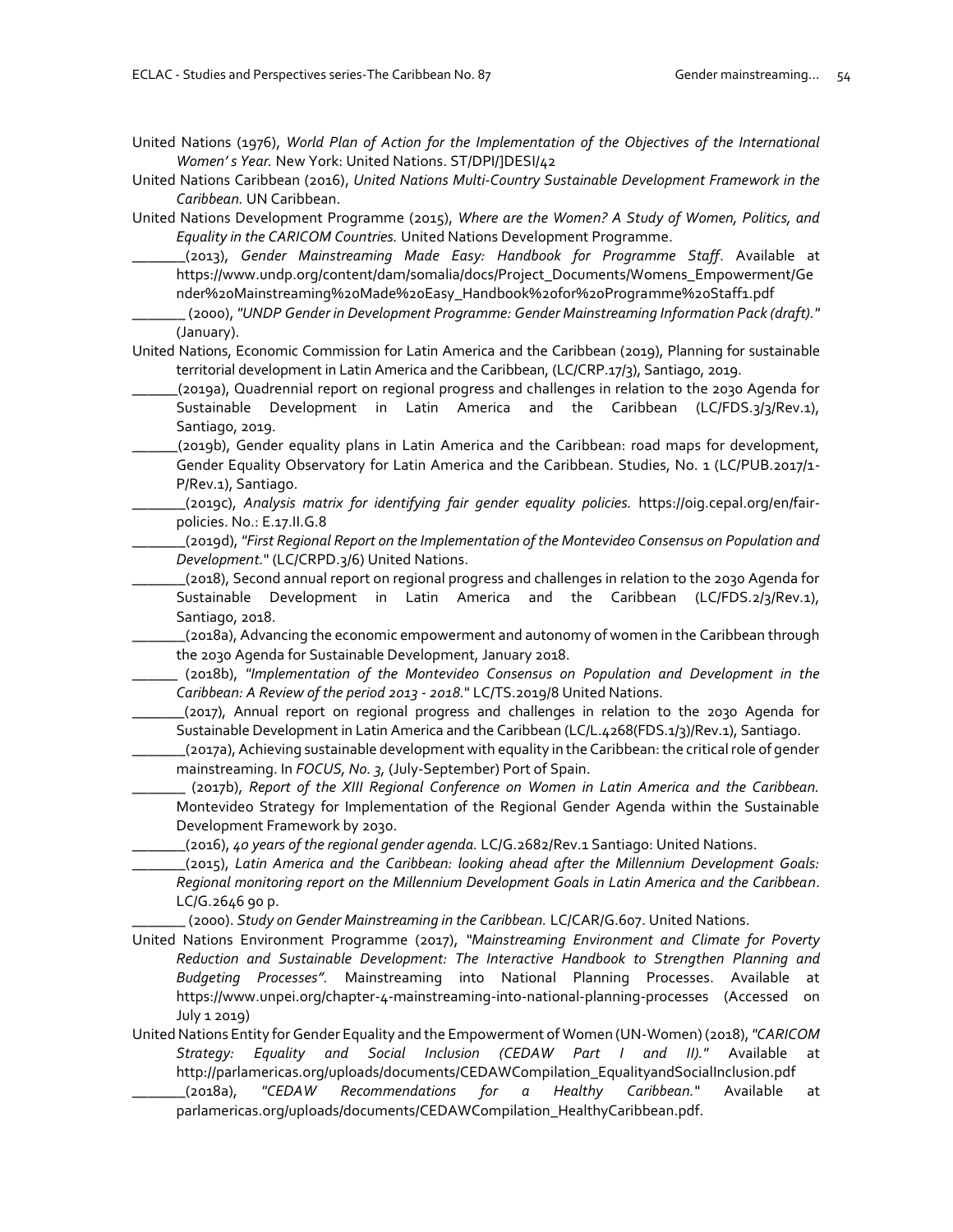\_\_\_\_\_\_\_(2018b), *"CEDAW Recommendations for a Safe, Cohesive, and Just Caribbean."* Available at parlamericas.org/uploads/documents/CEDAWCompilation\_SafeCohesiveJust.pdf.

- \_\_\_\_\_\_\_(2018c), *"CEDAW Recommendations for a Sustainable and Resilient Caribbean."* Available at parlamericas.org/uploads/documents/CEDAWCompilation\_SustainableandResilient.pdf
	- \_\_\_\_\_\_\_(2018d), *CEDAW Recommendations for an Inclusive, Equitable, and Prosperous Caribbean.* Available at parlamericas.org/uploads/documents/CEDAWCompilation\_InclusiveEquitable Prosperous.pdf
- \_\_\_\_\_\_\_(2018e), "*Concluding Observations on the Role of Parliaments."* UN Women. Available at parlamericas.org/uploads/documents/CEDAWCompilation\_%20Parliaments.pdf.
- \_\_\_\_\_\_\_(2015), "*CEDAW Made Easy - Question-Answer Booklet."* (December). Christ Church: UN Women, Coordination Division of UN Women.
- \_\_\_\_\_\_\_(2018), *Turning Promises into Action: Gender Equality in the 2030 Agenda for Sustainable Development.* Available at https://www.unwomen.org/en/digital-library/publications/2018/2/gender-equality-inthe-2030-agenda-for-sustainable-development-2018
- \_\_\_\_\_\_\_(2018), *Turning Promises into Action: Gender Equality in the 2030 Agenda for Sustainable Development.* United Nations Entity for Gender Equality and the Empowerment of Women (UN Women). Accessed May 2019. Available at http://caribbean.unwomen.org/en/ materials/publications/2018/2/gender-equality-in-the-2030-agenda-for-sustainable-development-2018#view.
- \_\_\_\_\_\_\_(2018), *UN Women Policy Brief No. 7: Making national social protection gender-responsive: Lessons from UN.* UN Women Headquarters.
- \_\_\_\_\_\_\_(2018), *Why Gender Equality Matters to Achieving all 17 SDGs. Infographic. UN Women, 2018.* (July 5). Accessed May 2019. Available at http://www.unwomen.org/en/digital-library/multimedia/ 2018/7/infographic-why-gender-equality-matters-to-achieving-all-17-sdgs.
- \_\_\_\_\_\_\_(2018), *Women's Political Leadership in the Caribbean.* Christ Church: UN Women.
- \_\_\_\_\_\_\_(2014), *Gender Mainstreaming in Development Programming.* New York: UN System.
- \_\_\_\_\_\_\_(1979), *Convention on the Elimination of All Forms of Discrimination against Women.* Accessed May 2019. Available at https://www.un.org/womenwatch/daw/cedaw/text/econvention.htm.
- \_\_\_\_\_\_\_ (n.d.). *Turning Promises into Action: Gender Equality in the 2030 Agenda for Sustainable Development: Fact Sheet – Latin America and The Caribbea*n.
- United Nations Women and the Maria Holder Memorial Trust (2018), *Foundations Programme: Strengthening Prevention Approaches To Address Gender-Based Violence In the Caribbean. Brochure.* UN Women and the Maria Holder Memorial Trust.
- United Nations Office of the High Commissioner for Human Rights (n.d.). *What are human rights?* Date Accessed (July 10 2019) Available at https://ohchr.org/EN/Issues/Pages/WhatareHumanRights.aspx.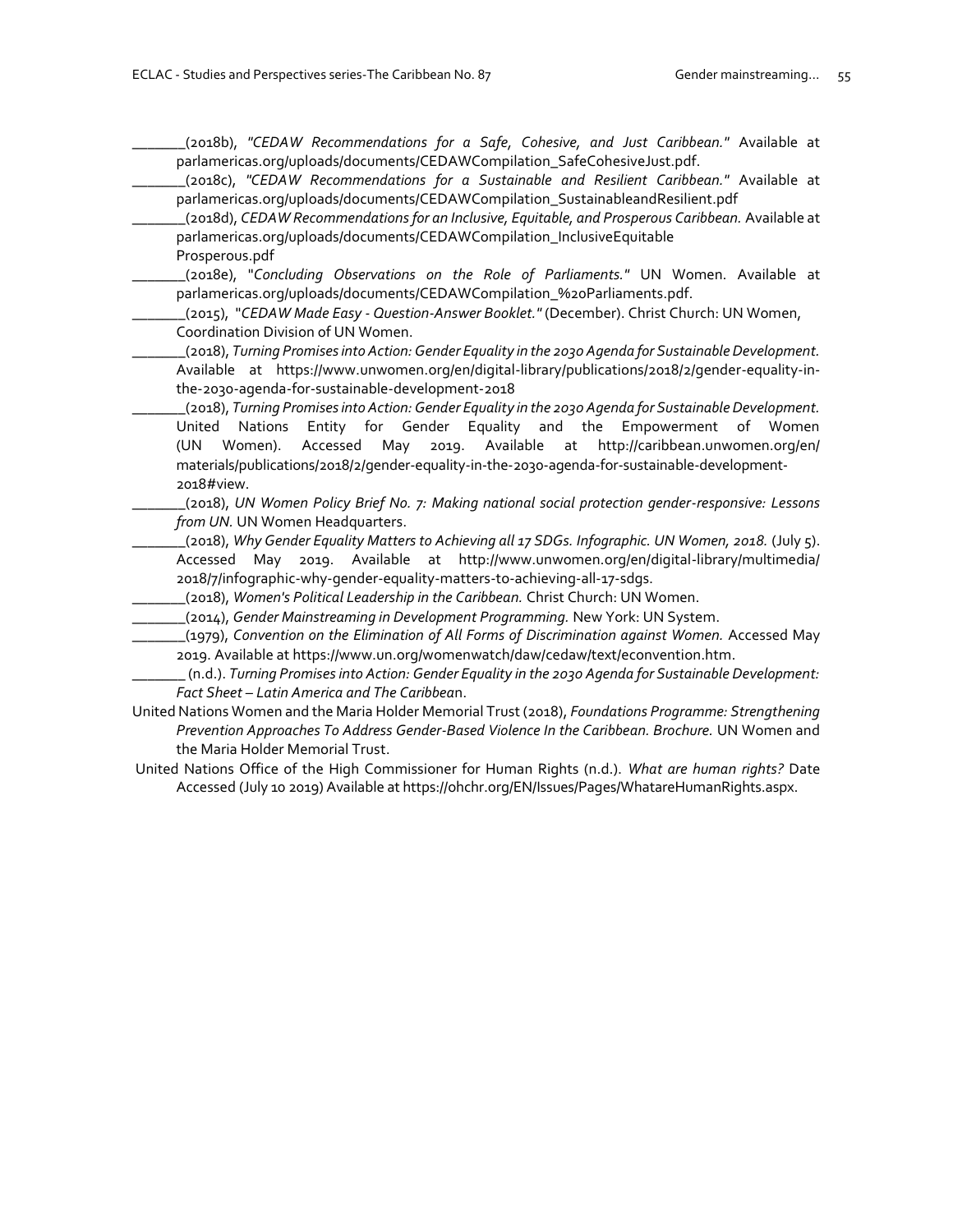Series



# **Studies and Perspectives-The Caribbean.**

Issues published

#### A complete list as well as pdf files are available at www.cepal.org/en/publications

- 87. Gender mainstreaming in national sustainable development planning in the Caribbean, Gabrielle Hosein, Tricia Basdeo-Gobin, Lydia Rosa Gény (LC/TS.2020/2, LC/CAR/TS.2019/10), 2020.
- 86. A review of Caribbean national statistical legislation in relation to the United Nations Fundamental Principles of Official Statistics, Amelia Bleeker, Abdullahi Abdulkadri (LC/TS.2020/1, LC/CAR/TS.2019/9), 2020.
- 85. Industrial upgrading and diversification to address the competitiveness challenges in the Caribbean: the case of tourism, Michael Hendrickson, Nyasha Skerrette (LC/TS.2019/119, LC/CAR/TS.2019/8), 2019.
- 84. The enhancement of resilience to disasters and climate change in the Caribbean through the modernization of the energy sector, Adrián Flores, Leda Peralta (LC/TS.2019/118, LC/CAR/TS.2019/7), 2019.
- 83. Synthesis of the Caribbean subregion midterm review report of the Small Island Developing States (SIDS) Accelerated Modalities of Action (SAMOA) Pathway, Artie Dubrie, Elizabeth Thorne, Luciana Fontes de Meira, Omar Bello, Willard Phillips (LC/TS.2019/117, LC/CAR/TS.2019/6), 2019.
- 82. Economic Survey of the Caribbean 2019, Dillon Alleyne, Michael Hendrickson, Sheldon McLean, Maharouf Oyolola, Machel Pantin, Nyasha Skerrette, Hidenobu Tokuda (LC/TS.2019/116, LC/CAR/TS.2019/5), 2019.
- 81 Strengthening ICT and knowledge management capacity in support of the sustainable development of multiisland Caribbean SIDS, Amelia Bleeker (LC/TS.2019/115, LC/CAR/TS.2019/4), 2019.
- 80. Preliminary overview of the economies of the Caribbean 2018**–**2019: economic restructuring and fiscal consolidation as a platform to increase growth, Sheldon McLean, Dillon Alleyne, Michael Hendrickson, Maharouf Oyolola, Machel Pantin, Nyasha Skerrette, Hidenobu Tokuda (LC/TS.2019/60, LC/CAR/TS.2019/3), 2019.
- 79. Using Universal Service Funds to increase access to technology for persons with disabilities in the Caribbean, Amelia Bleeker (LC/TS.2019/59, LC/CAR/TS.2019/2), 2019.
- 78. An economic analysis of flooding in the Caribbean : the case of Jamaica and Trinidad and Tobago, Luciana Fontes de Meira, Willard Phillips (LC/TS.2019/55, LC/CAR/TS.2019/1), 2019.